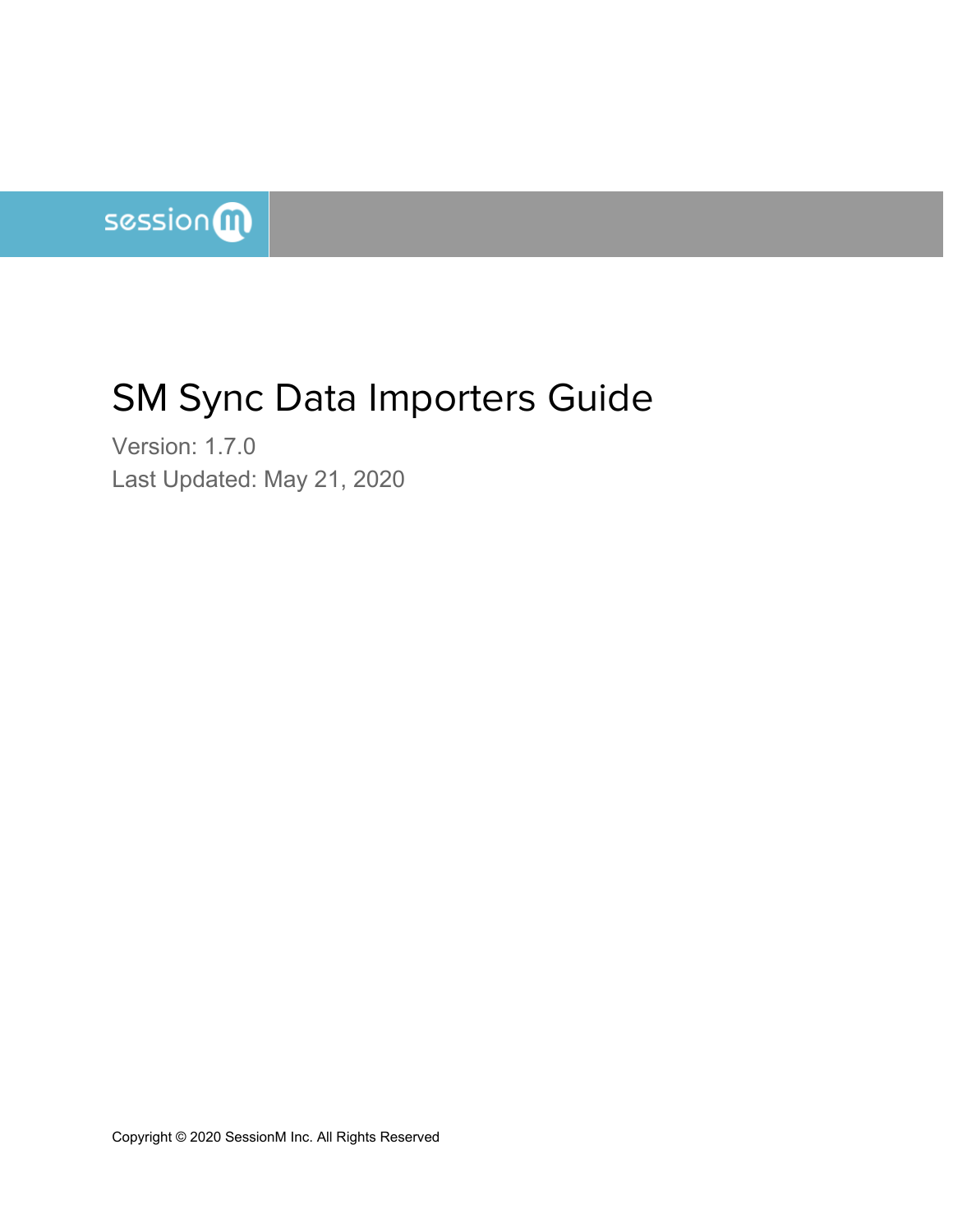# Table of Contents

| <b>Change Log</b>                              | 3              |
|------------------------------------------------|----------------|
| <b>Overview</b>                                | 4              |
| Data Ingest                                    | 4              |
| <b>SM Sync Architecture</b>                    | $\overline{4}$ |
| SM Sync Monitoring and Alerting                | 5              |
| <b>Coordinator Settings &amp; Requirements</b> | 6              |
| Strategy                                       | 6              |
| Input File Configuration                       | 6              |
| <b>File Set Configuration</b>                  | $\overline{7}$ |
| Set File Configuration                         | $\overline{7}$ |
| <b>File Type Suffixes Conventions</b>          | $\overline{7}$ |
| <b>Importers</b>                               | 9              |
| User Importer                                  | 9              |
| Properties                                     | 9              |
| <b>Standard User Profile CSV File Format</b>   | 10             |
| <b>Additional Format Requirements</b>          | 14             |
| <b>Phone Numbers Field JSON Format</b>         | 14             |
| <b>Optional JSON File Format</b>               | 15             |
| User Tag Importer                              | 17             |
| Properties                                     | 17             |
| <b>Standard User Tag CSV File Format</b>       | 17             |
| Sample CSV Input                               | 19             |
| JSON stream with "lookup_key" set to "email"   | 19             |
| <b>Transaction Data</b>                        | 20             |
| Requirements                                   | 20             |
| <b>Standard Transactions JSON File Format</b>  | 20             |
| <b>Transaction Format</b>                      | 20             |
| Item Format                                    | 24             |
| Sample JSON Input File                         | 29             |
| Store Catalog (Product/SKU) Importer           | 30             |
| <b>Store Catalog</b>                           | 30             |
| Node                                           | 30             |
| <b>Child Elements</b>                          | 32             |
| Sample UI                                      | 33             |
| Example JSON Format of a Product Hierarchy     | 33             |

1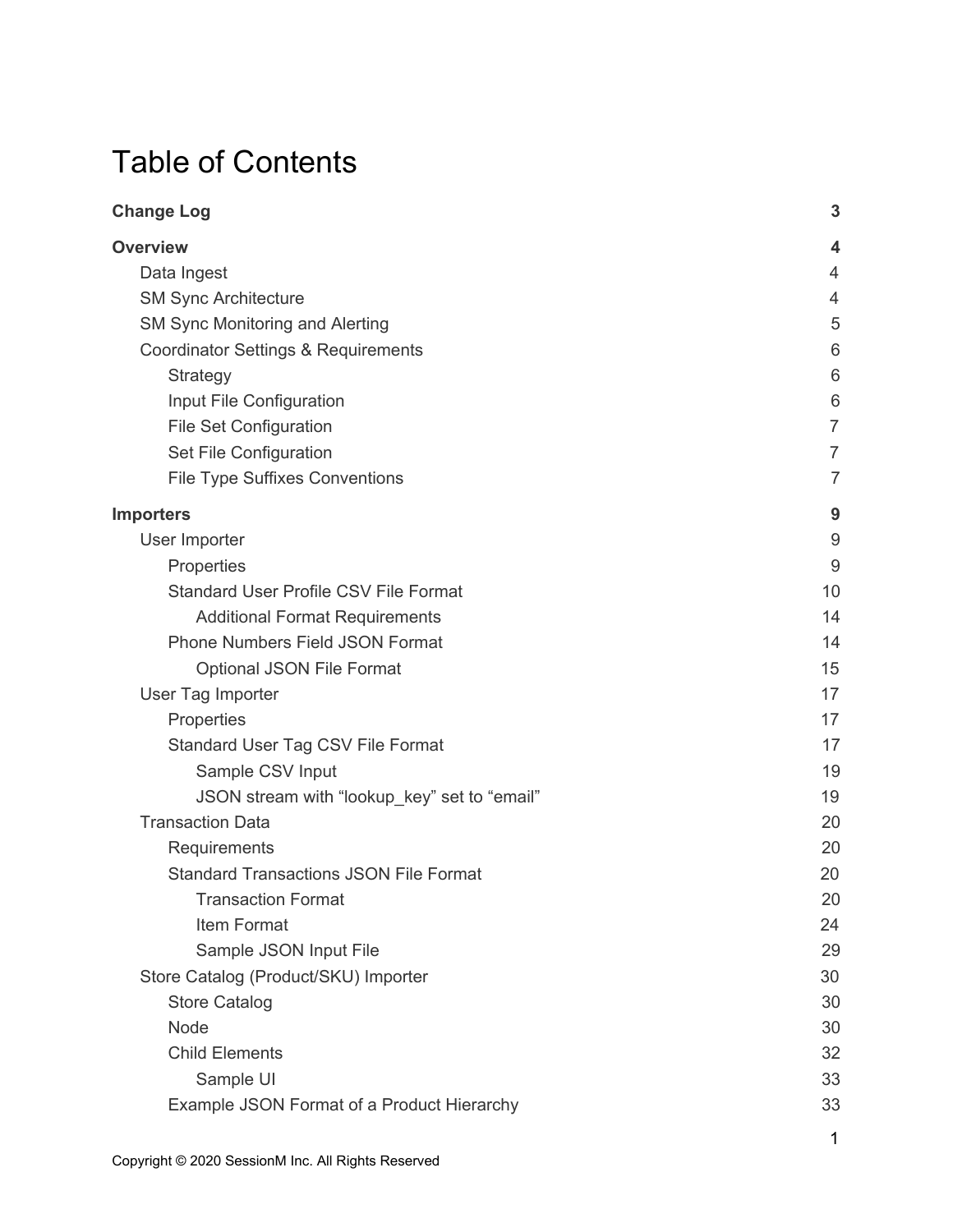| Venue (Store/Location)                              | 36 |
|-----------------------------------------------------|----|
| <b>Standard Venue Data CSV File Format</b>          | 36 |
| <b>Additional Format Requirements</b>               | 37 |
| Venue Tag Importer                                  | 38 |
| Standard Venue Tag Data CSV File Format             | 38 |
| <b>Event Importer</b>                               | 39 |
| <b>Standard Event CSV File Format</b>               | 39 |
| <b>Appendix A - Sample Customer CSV File</b>        | 40 |
| <b>Appendix B - Previous Data Importer Versions</b> | 41 |
| Purchase Event Importer                             | 41 |
| <b>Event Format</b>                                 | 41 |
| <b>Purchase Item Format</b>                         | 42 |
| Add-on Format                                       | 43 |
| <b>Discount Format</b>                              | 44 |
| Sample JSON Input File                              | 45 |
| Event Categories Importer (Product/SKU Hierarchy)   | 46 |
| Node                                                | 46 |
| <b>Child Elements</b>                               | 47 |
| Sample UI                                           | 47 |
| Example JSON Format of a Product Hierarchy          | 47 |
| Order Status Importer                               | 49 |
| <b>Standard Order Status CSV File Format</b>        | 49 |
| Sample JSON Input File                              | 50 |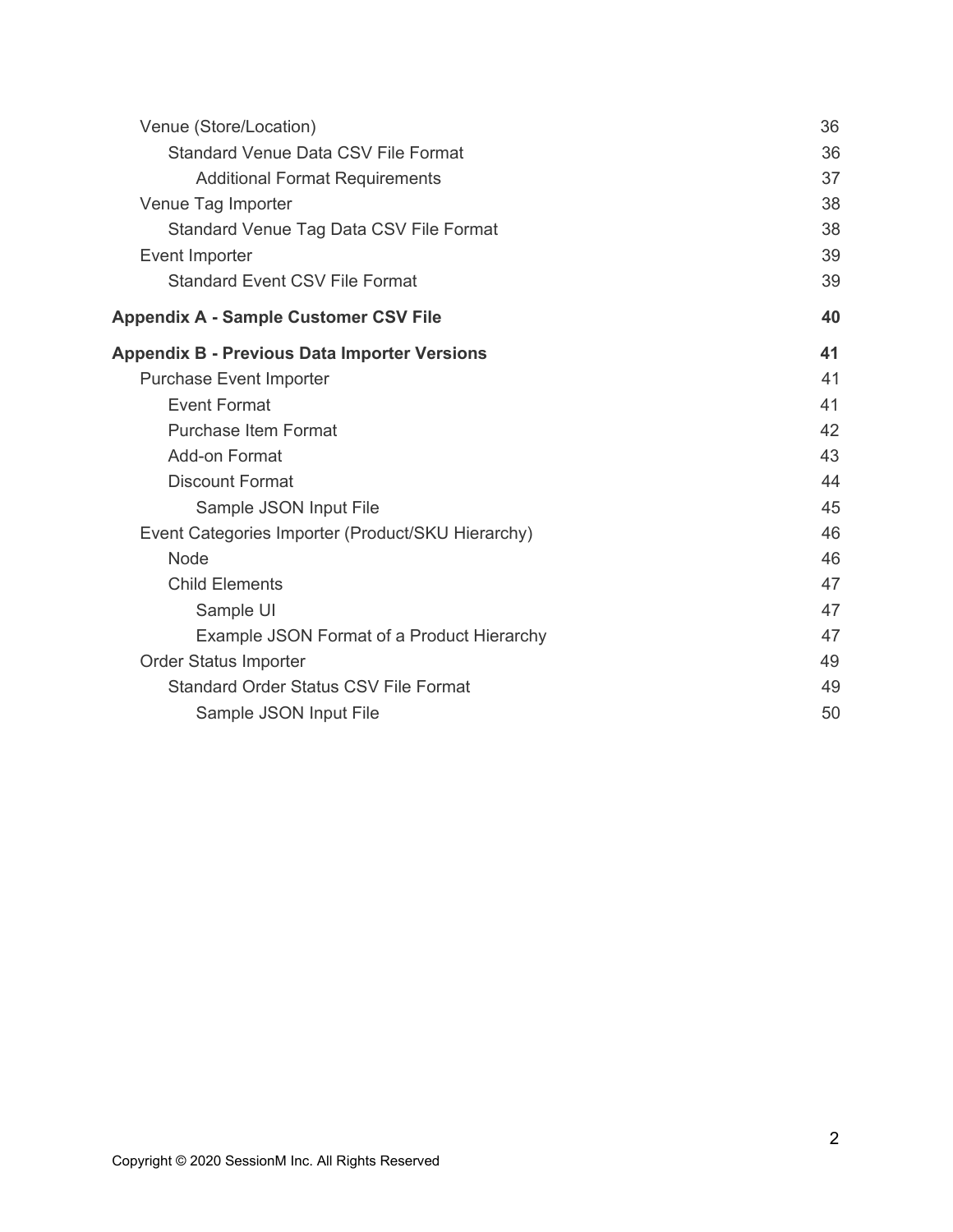# <span id="page-3-0"></span>**Change Log**

| <b>Version</b> | <b>Changes</b>                                                                                                                                                                                                                                                                                                                                                                 | <b>Update By</b>     |
|----------------|--------------------------------------------------------------------------------------------------------------------------------------------------------------------------------------------------------------------------------------------------------------------------------------------------------------------------------------------------------------------------------|----------------------|
| 1.5.2          | • Updates to User Tag Importer. Inclusion of<br><b>JSON format.</b><br>. Updates to User Importer. Inclusion of JSON<br>format and deprecating User Unlinked                                                                                                                                                                                                                   | <b>Joshua Foster</b> |
| 1.5.3          | • Modifications to importer tables. Changed<br>"Required" columns to "Required/Optional."<br>• Changed relevant table cell values of "yes" to<br>"Required" and "no" to "Optional."<br>• Added paragraph to each importer section<br>explaining that optional attributes must be<br>consistently implemented; if included in one<br>payload, must be included in all payloads. | <b>Eric Feingold</b> |
| 1.5.4          | • Modifications to Catalog format to account for<br>use in Campaigns.                                                                                                                                                                                                                                                                                                          | <b>Dan Ochs</b>      |
| 1.5.5          | • Formatting changes                                                                                                                                                                                                                                                                                                                                                           | <b>Eric Feingold</b> |
| 1.5.6          | • Edit to Standard Transactions JSON file format<br>for the store ID.                                                                                                                                                                                                                                                                                                          | <b>Dan Ochs</b>      |
| 1.5.7          | • Edit to reflect internal events NOT fired when<br>loading data with SM Sync.                                                                                                                                                                                                                                                                                                 | <b>Eric Feingold</b> |
| 1.5.8          | • Edits to date formatting in doc.                                                                                                                                                                                                                                                                                                                                             | <b>Eric Feingold</b> |
| 1.5.9          | • New content in select field descriptions. Text<br>colored red made black.                                                                                                                                                                                                                                                                                                    | <b>Eric Feingold</b> |
| 1.6.0          | • POS changes for transaction data.                                                                                                                                                                                                                                                                                                                                            | <b>Eric Feingold</b> |
| 1.7.0          | . DOB/YOB max value changed from 120 to 150.<br>• For CSV format in user tag importer, either<br>external_id or user_id can be used.<br>• Optional fields added to section on event<br>importer.                                                                                                                                                                               | <b>Eric Feingold</b> |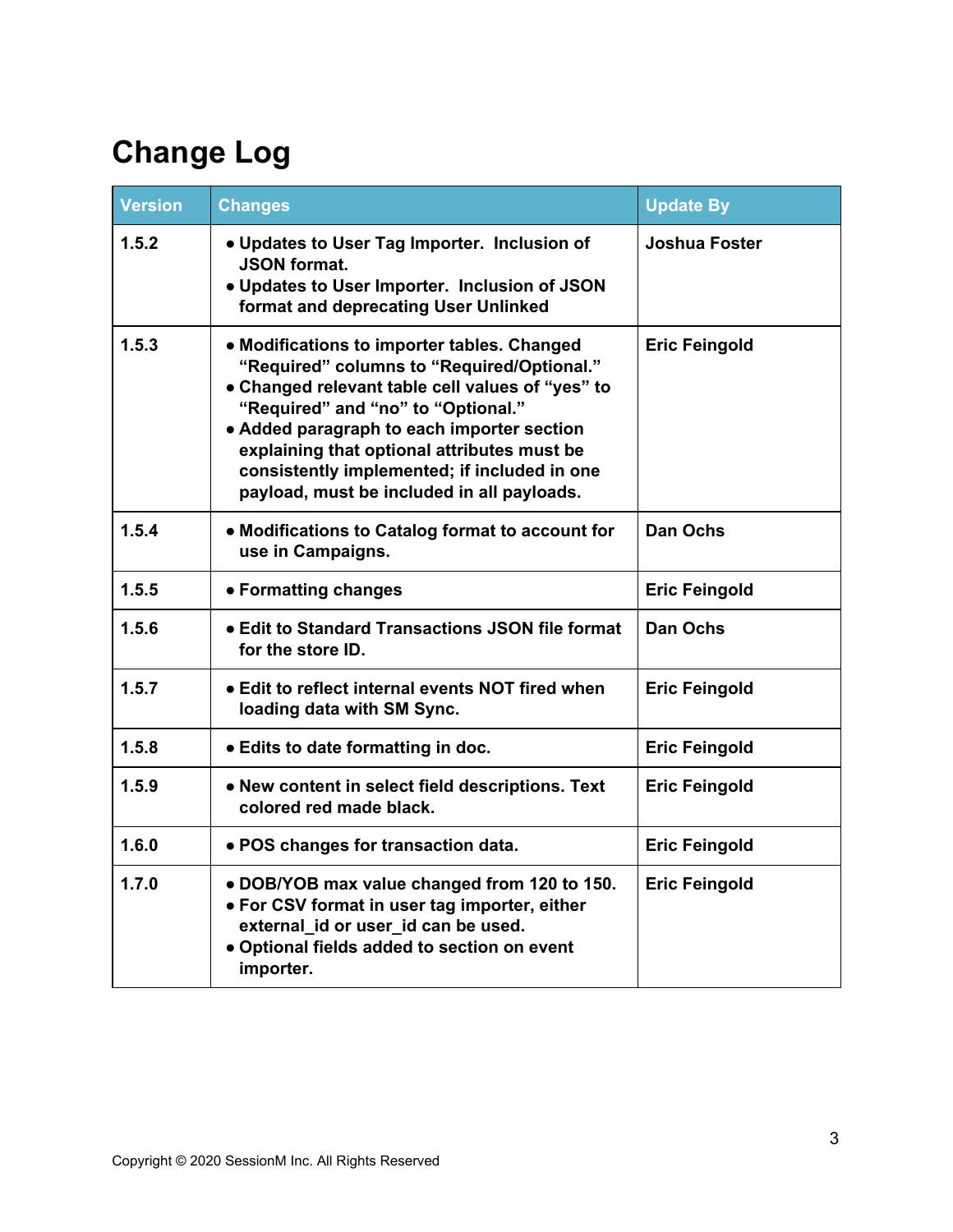# <span id="page-4-0"></span>**Overview**

# <span id="page-4-1"></span>Data Ingest

SessionM Sync (SM Sync) is designed to rapidly create or update batches of data records for the SessionM Platform, including data associated with users, transactions, events, venues, and product SKUs.

SM Sync jobs can accelerate the rate at which data is ingested by adding workers. The utility can perform both base and customer-defined model validations. One of the primary reasons SM Sync can run at an accelerated rate is its embrace of parallel processing logic. It employs a job splitter to break large jobs into smaller chunks, which are then processed in parallel by workers. Parallelism is provided by "goroutines" within worker nodes as well as by multiple worker nodes running in parallel.

Note that when SM Sync jobs load customer data, the customer *created* and customer *updated* internal events do not fire. Those events can be fired by calling the appropriate SM Sync section "Event Importer" after the customer update completes. This design ensures that data loading can occur as quickly as possible. So, if synchronization with 3rd party systems or events that need to be triggered is required, there is a method to fire them.

# <span id="page-4-2"></span>SM Sync Architecture

The architecture of the SM Sync utility features a series of processing steps that parse data into manageable "chunks" with corresponding job identifiers. Once split and stored in Amazon S3 (Simple Storage Solutions) buckets, this data can be acted upon by worker nodes to create SessionM user accounts, events, transactions, etc. - all of which are written to a MySQL database as well as to a Cassandra ring.

The following diagram depicts the processing flow of the SM Sync utility: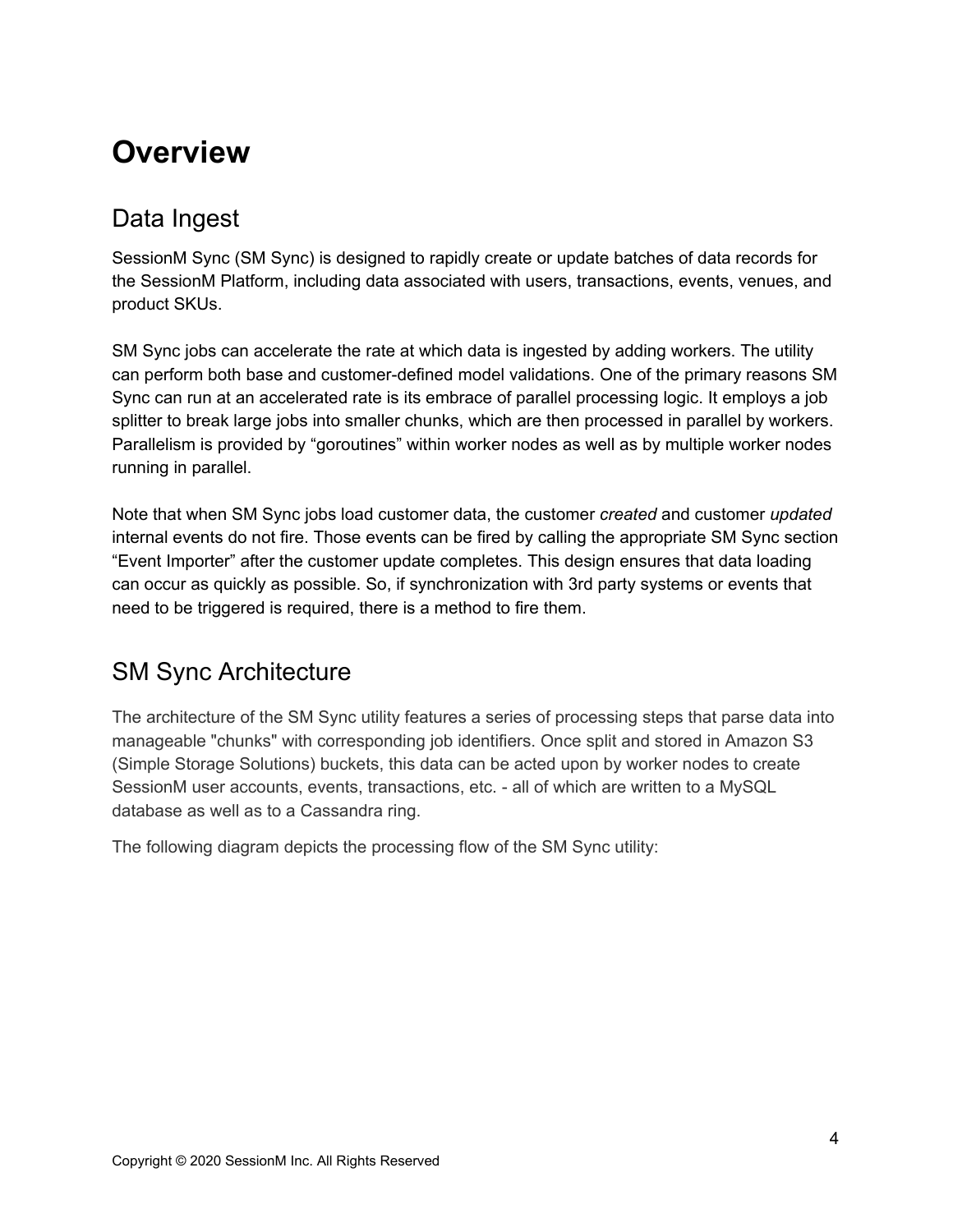

The flow begins with various data sources which are processed with a normalizer. SessionM currently uses NiFi to transform the data into the prescribed formats and drop it onto an S3 bucket as a CSV file. Using the ETL Coordinator, users can configure the import process and coordinate import jobs (SM Sync job). The Coordinator uses one file set (also known as an SM Sync template) at a time. Each set can contain one or more set files, which are just files within an SM Sync template.

The CSV files are then polled by a splitter built to look for any new files in the bucket. Each of these files must be named with the prefix "new." As it processes each file, the splitter divides the data into "chunks," aggregating every 10,000 lines into a new file. It then writes these files to another S3 bucket dedicated to storing these new chunks. Note that each new file includes the header from the original CSV file.

In addition to splitting out the CSV file into chunks, the splitter creates a job for each chunk which it stores in a MySQL data store. With this transformed user account data, the utility's core worker nodes can begin processing this data into actual SessionM user accounts. Each worker node runs its own "goroutine" that polls the jobs defined in the MySQL data store, sorting out complete jobs from new jobs to run next. Worker nodes run multiple "goroutines" as light threads that can run in parallel to one another.

Once the accounts are created, the worker nodes write them to two places for user ingest: the player's MySQL store for linked users and the Cassandra ring for unlinked users. For linked accounts, SessionM creates full-fledged accounts for each record. For unlinked accounts, SessionM stores the information in a side table. In unlinked setups, users create very basic accounts which get populated once their accounts are linked.

# <span id="page-5-0"></span>SM Sync Monitoring and Alerting

SM Sync has a corresponding front end utility called the ETL Controller, which shows the current progress of the ingest process. This is monitored by internal SessionM team members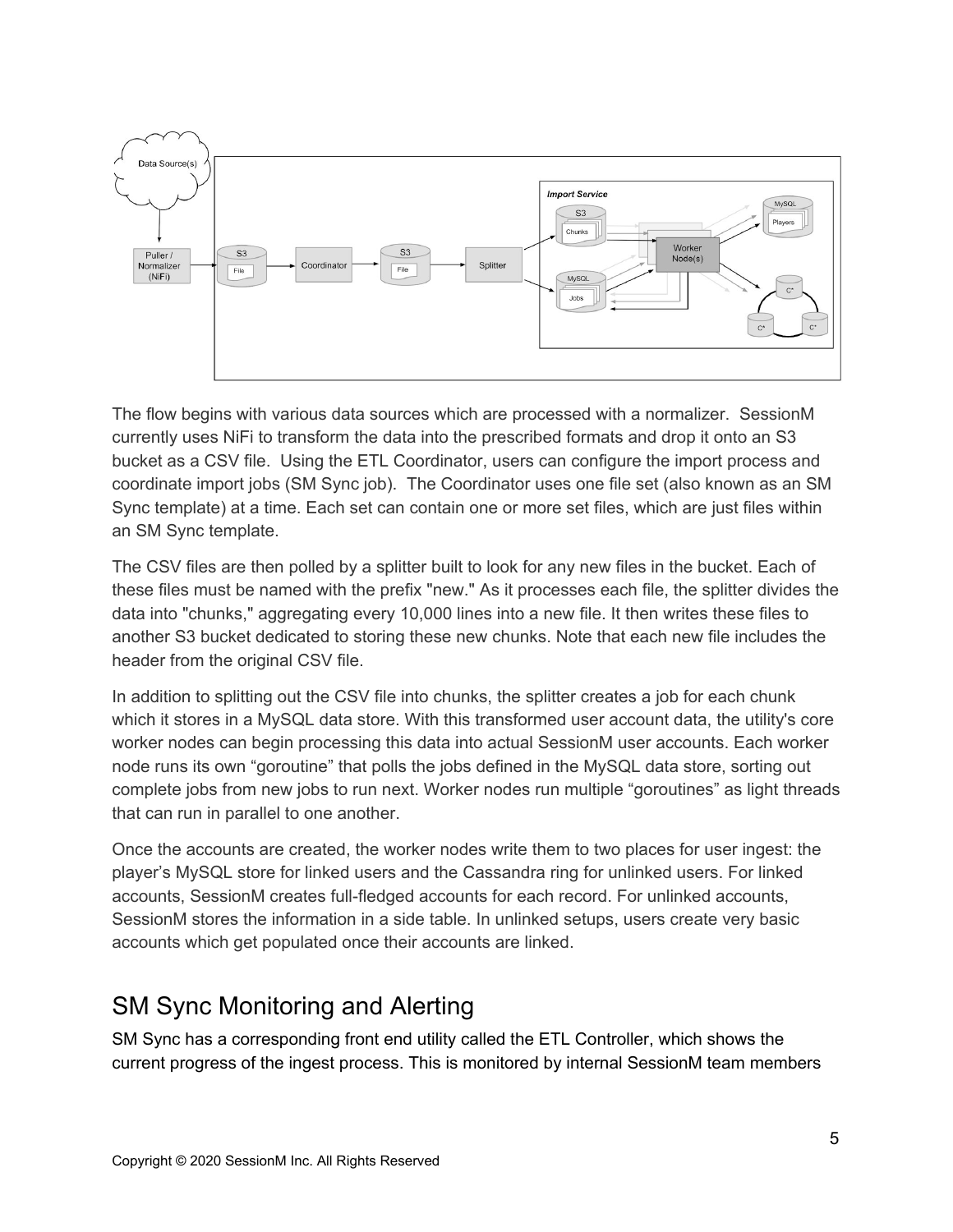and select integration partners who will also be alerted if failures to the ingest occur. This tool is not yet ready to be shared with clients.

# <span id="page-6-0"></span>Coordinator Settings & Requirements

#### <span id="page-6-1"></span>**Strategy**

Strategy is an attribute of a file set. Strategy specifies the order in which multiple individual file sets are handled. The current list of supported strategies are specified below.

| <b>Type</b> | <b>Description</b>                                                                                                           |
|-------------|------------------------------------------------------------------------------------------------------------------------------|
| All         | Allows all file sets to be processed as they show up in the S3 bucket.                                                       |
| Sequential  | Allows for sequential processing of the file sets. This processing is dependent<br>on the previous file set being processed. |
| Stride      | Stride is similar to sequential strategy. The additional constraints on Stride<br>derive from the its duration and offset.   |
|             | Duration: Time between two imports.                                                                                          |
|             | Offset: Percentage of the stride duration when the files can be placed in the S3<br>bucket for the import to be processed.   |
|             | If all the file set files show up before the stride window starts, the set is marked<br>"failed."                            |

### <span id="page-6-2"></span>Input File Configuration

Input files can be configured to be part of a specific file set. This is achieved by naming the file in a specific format or using the Coordinator UI to pick it automatically. The input files must be named in the format below:

*new\_<api\_key>\_<timestamp>\_<file\_set\_name>\_<type\_suffix>.<ext>*

Consult this table for descriptions of the format attributes:

**Attribute Name Description**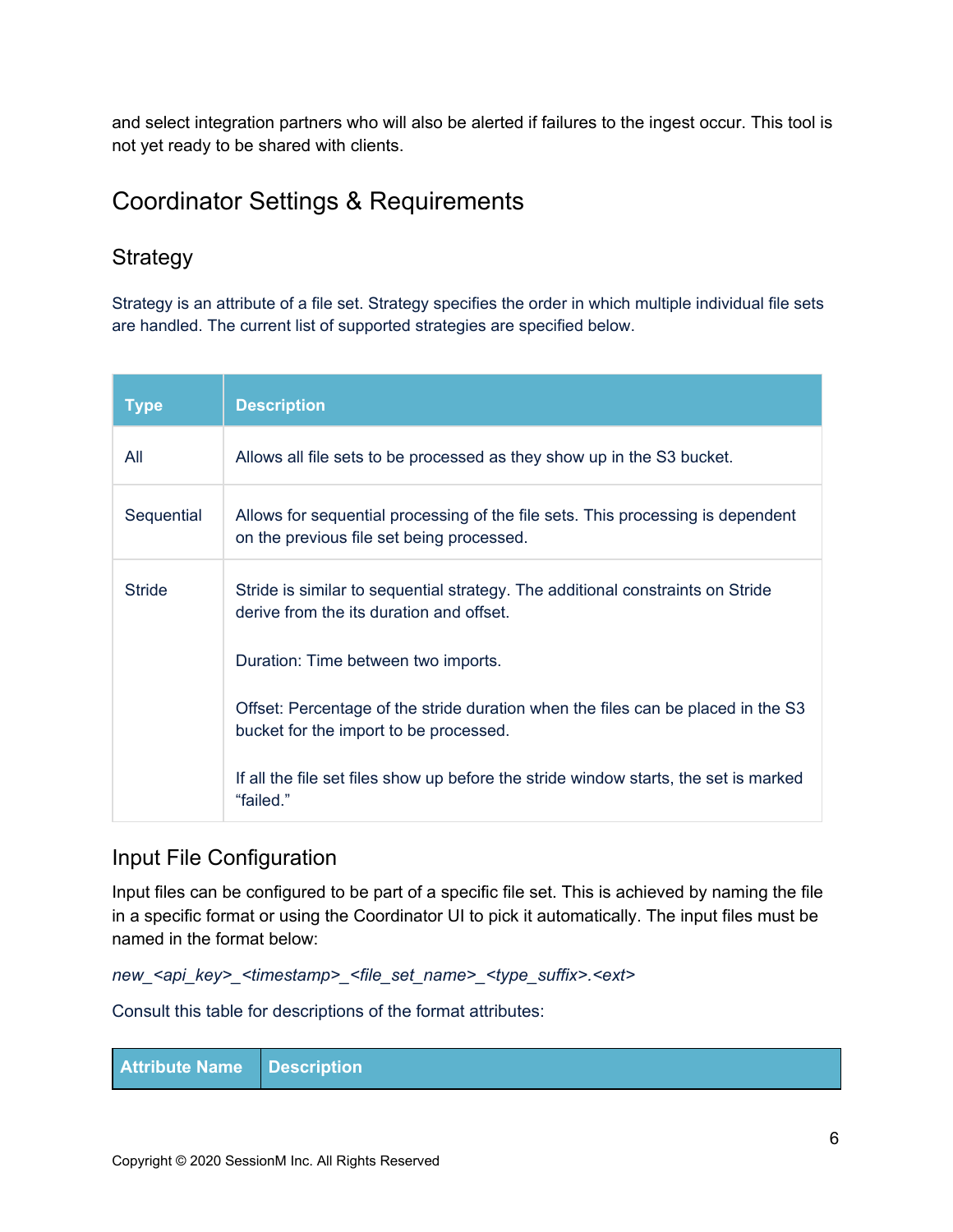| new           | Input file should begin with the string new.                                                                                                                                                                                                                                                                                                                                                                                                                                                                                                                       |  |  |
|---------------|--------------------------------------------------------------------------------------------------------------------------------------------------------------------------------------------------------------------------------------------------------------------------------------------------------------------------------------------------------------------------------------------------------------------------------------------------------------------------------------------------------------------------------------------------------------------|--|--|
| api_key       | The 40 character api_key associated with the application.                                                                                                                                                                                                                                                                                                                                                                                                                                                                                                          |  |  |
| timestamp     | Time stamp specifying the chronological order for processing. Time stamp<br>should be of this format:<br><b>YYYYMMDDHHmmSS</b><br>Files in the same set job must all have the same timestamp value.                                                                                                                                                                                                                                                                                                                                                                |  |  |
| file_set_name | The name of the file set. This is currently setup by SessionM via our ETL<br>Coordinator tool internally and needs to be provided to you. This value is<br>mapped by SessionM to a specific SM Sync job type. The current job<br>types are event_categories, event, messaging_preference,<br>phone_number_deactivation, purchase, user, user_create, user_tag,<br>user_unlinked, user_update, venue, and venue_tag. Note that the user job<br>type performs like an "upsert," by which the user is inserted if they are not<br>found or updated if they are found. |  |  |
| type_suffix   | Type suffix that identifies the import type of the input file.                                                                                                                                                                                                                                                                                                                                                                                                                                                                                                     |  |  |
| ext           | The extension matching the file type expected by the importer. Currently,<br>either JSON or CSV. Even if the file is encrypted, this file extension should<br>be used.                                                                                                                                                                                                                                                                                                                                                                                             |  |  |

### <span id="page-7-0"></span>File Set Configuration

If a group of input files are to be in the same file set, ensure that they all have the same *api\_key*, *timestamp* and *file set name*.

### <span id="page-7-1"></span>Set File Configuration

Files bearing names that do not adhere to the naming convention mentioned above are ignored. The *api\_key*, *timestamp* and *file set name* are configured according to the file set configuration. The import type is specified by the *type\_suffix*.

#### <span id="page-7-2"></span>File Type Suffixes Conventions

Consult the table below for a list of file type suffixes:

| <b>Name</b><br>  Importer | <b>File Suffix</b> | <b>Description</b> |
|---------------------------|--------------------|--------------------|
|---------------------------|--------------------|--------------------|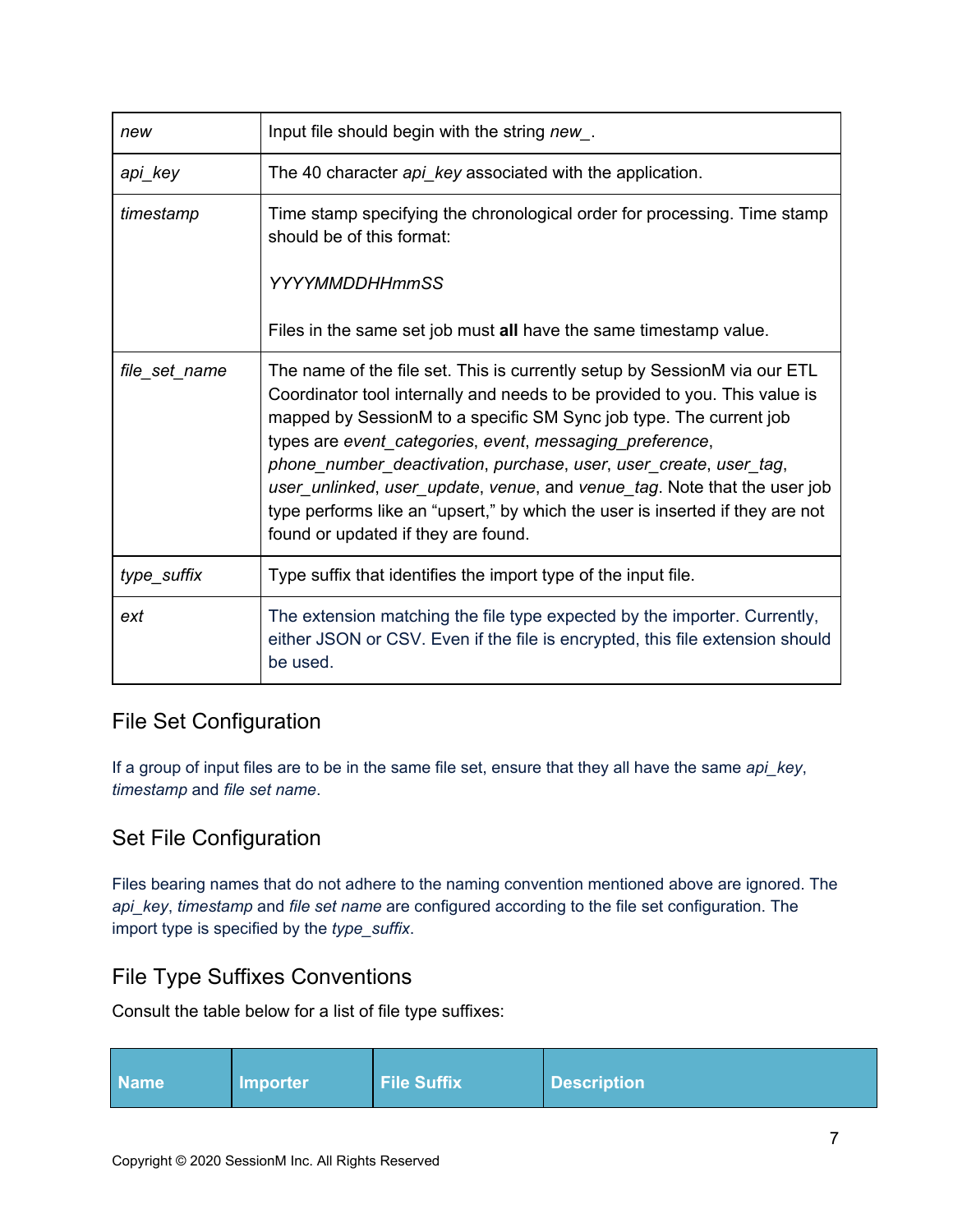| User                        | <b>User</b>                | " user.csv"                        | Creates new user or updates existing<br>user based on external ID.                               |  |
|-----------------------------|----------------------------|------------------------------------|--------------------------------------------------------------------------------------------------|--|
| CreateUser                  | <b>User</b>                | "_user_create.csv"                 | Only creates new users based on<br>external ID. Produces errors if users<br>exist.               |  |
| UpdateUser                  | <u>User</u>                | "_user_update.csv"                 | Only updates existing users based on<br>external ID. Produces errors if users do<br>not exist.   |  |
| User Tag                    | <b>User Tag</b>            | "_user_tag.csv"                    | Tags users (based on external ID) with<br>specified tag.                                         |  |
| Transaction                 | Transaction                | " connect transactio<br>n.json"    | Creates transaction-based events for<br>users based on external IDs (in the<br>Connect stack).   |  |
| <b>Store Catalog</b>        | <b>Store Catalog</b>       | "_connect_upload_<br>catalog.json" | Creates or replaces a store catalog for a<br>given retailer based on supplied JSON<br>tree data. |  |
| Venue                       | mPlace Venue               | " venue.csv"                       | Creates or updates venues based on<br>external ID.                                               |  |
| Venue Tag                   | mPlace Venue<br><u>Tag</u> | "_venue_tag.csv"                   | Creates or deletes a tag on the <i>mPlace</i><br>venue.                                          |  |
| Event                       | <b>Events</b>              | " event.csv"                       | Creates events for users based on their<br>external IDs.                                         |  |
| <b>Deprecated Importers</b> |                            |                                    |                                                                                                  |  |
| Purchase                    | <b>Purchase</b>            | "_purchase.json"                   | Creates transaction-based events for<br>users based on their external IDs.                       |  |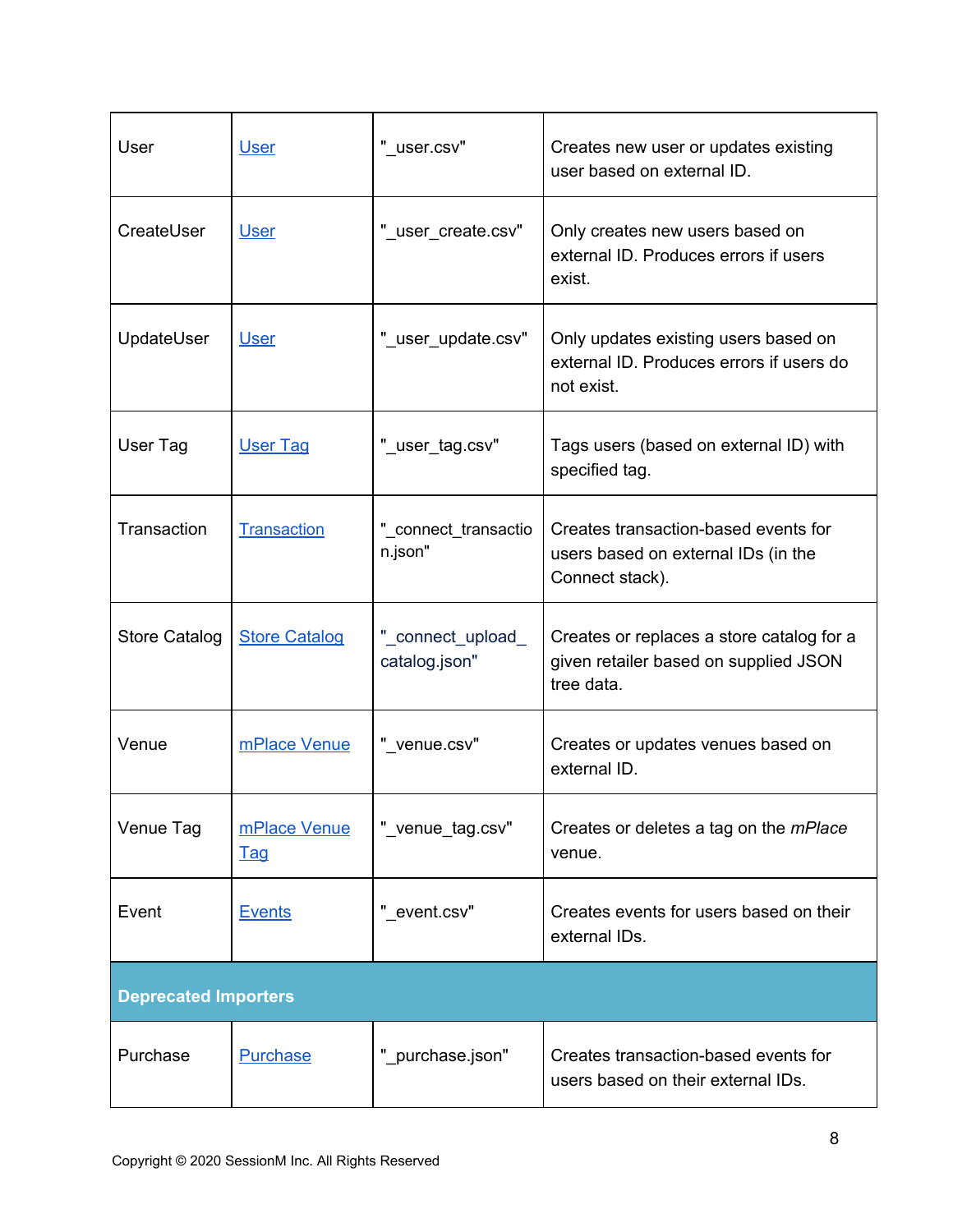| Event<br>Categories<br>(Catalog) | Catalog             | event categories.<br>json"          | Creates or replaces a catalog, based on<br>supplied JSON tree data.                                  |  |
|----------------------------------|---------------------|-------------------------------------|------------------------------------------------------------------------------------------------------|--|
| <b>OrderStatus</b>               | <b>Order Status</b> | orderstatus.csv"                    | Updates status of offer orders for orders<br>specified by order ID, offer ID, and<br>external ID.    |  |
| Unlinked<br>User                 | <u>User</u>         | "_user_unlinked.csv<br>$\mathbf{u}$ | Creates unlinked users if the users do not<br>exist based on external ID. Updates<br>existing users. |  |

# <span id="page-9-0"></span>**Importers**

# <span id="page-9-1"></span>User Importer

The User Importer ingests customer profile data, which can consist of both standard and appended data within the SessionM Platform. The example table below shows the start of a customer profile, with *external\_ID* being the unique ID of the customer. We recommend encrypting all personally identifiable information (PII) and provide us the key to decrypt the file. The CSV file should be comma delimited, and text qualified for the fields that have the delimiter (comma) included as a value.

Please note that while any importer attribute designated "Optional" is not required in a payload, its inclusion or exclusion must be applied to ALL instances of the attribute. In short, if an attribute is included in one payload, it must be included in all payloads.

### <span id="page-9-2"></span>**Properties**

| <b>Type</b> | <b>Key</b>                      | <b>Value</b>          | <b>Notes for SessionM</b> |
|-------------|---------------------------------|-----------------------|---------------------------|
| <b>User</b> | Supported<br>encoding<br>types: | CSV/JSON <sub>t</sub> |                           |
|             | Suffix:                         | _user_tag             |                           |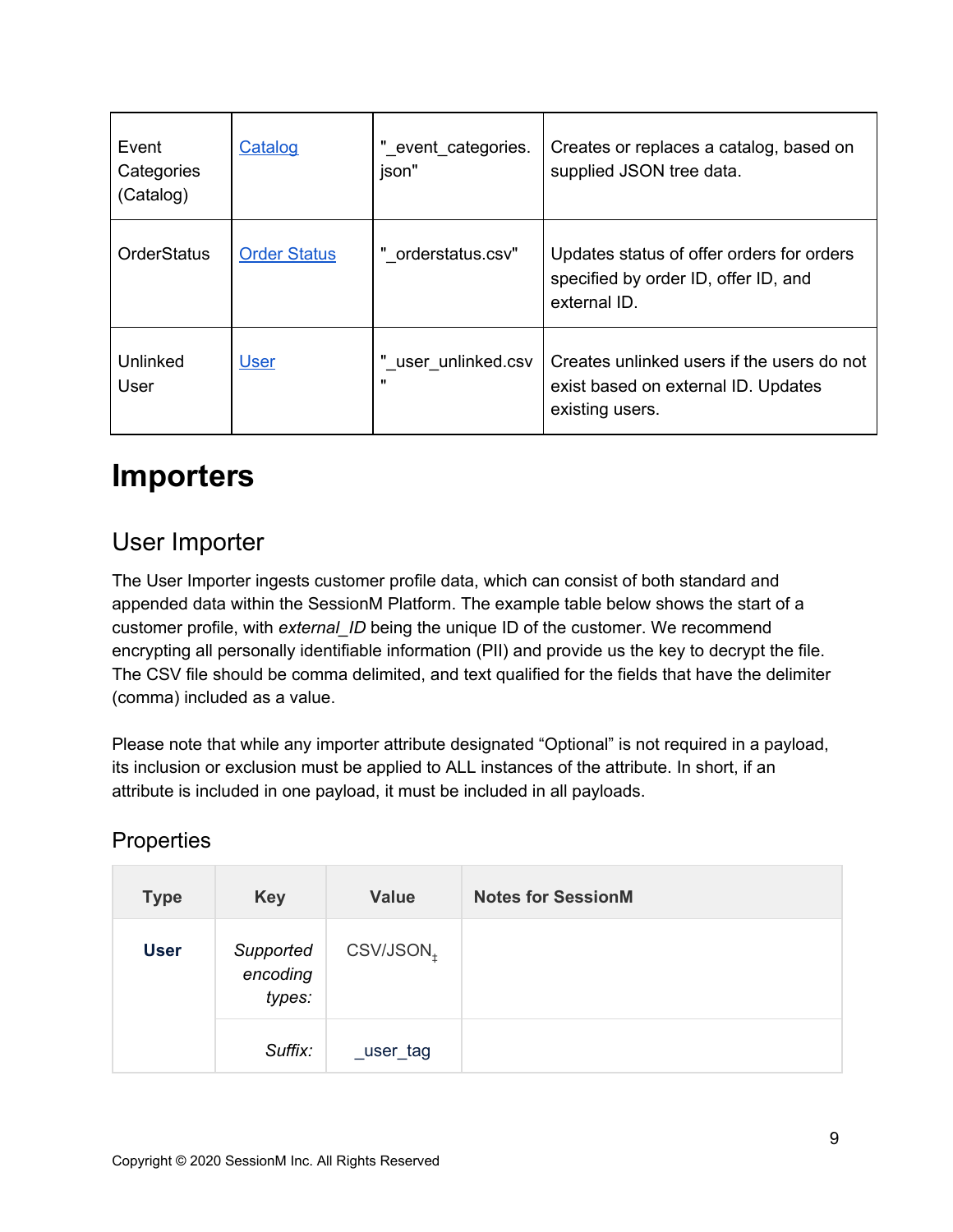|                       | Header<br>options:              | lookup_key                                                                                                                                                  | Defines a record attribute to be used for user<br>lookups. Can be either "external id" or "email".<br>Defaults to "external_id" when not set. |  |
|-----------------------|---------------------------------|-------------------------------------------------------------------------------------------------------------------------------------------------------------|-----------------------------------------------------------------------------------------------------------------------------------------------|--|
| <b>User</b><br>create | Supported<br>encoding<br>types: | CSV/JSON <sub>+</sub>                                                                                                                                       |                                                                                                                                               |  |
|                       | Suffix:                         | _user_create                                                                                                                                                |                                                                                                                                               |  |
|                       | <b>Header</b><br>options:       | lookup_key                                                                                                                                                  | Defines a record attribute to be used for user<br>lookups. Can be either "external_id" or "email".<br>Defaults to "external_id" when not set. |  |
|                       | Notes:                          | This importer does not try to find given users before inserting<br>them into the database.                                                                  |                                                                                                                                               |  |
| <b>User</b><br>update | Supported<br>encoding<br>types: | CSV/JSON <sub>+</sub>                                                                                                                                       |                                                                                                                                               |  |
|                       | Suffix:                         | _user_update                                                                                                                                                |                                                                                                                                               |  |
|                       | Header<br>options:              | lookup_key<br>Defines a record attribute to be used for user<br>lookups. Can be either "external id" or "email".<br>Defaults to "external_id" when not set. |                                                                                                                                               |  |
|                       | Notes:                          | This importer returns an error when the given user does not<br>exist.                                                                                       |                                                                                                                                               |  |

## <span id="page-10-0"></span>Standard User Profile CSV File Format

The Standard User Profile format is a CSV file containing columns outlined below.

| <b>Required/ Mapping Notes</b><br><b>Description</b><br><b>Column</b><br>l Tvpe <b>a</b><br><b>Optional</b> |  |
|-------------------------------------------------------------------------------------------------------------|--|
|-------------------------------------------------------------------------------------------------------------|--|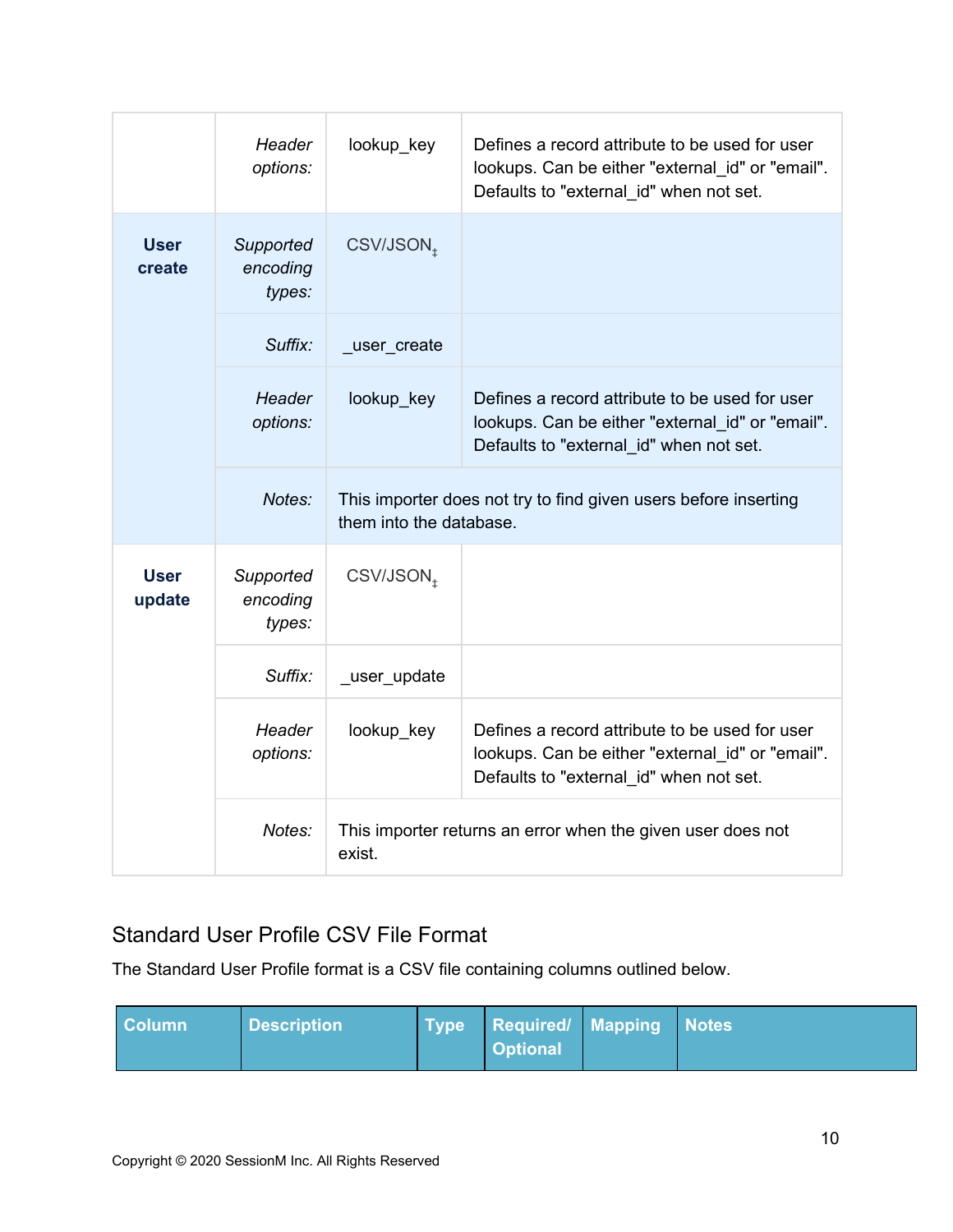| external_id                  | The customer's ID<br>for this user.                                                  | <b>GUID</b>                    | <b>Depends</b> | ID field         | For JSON stream format, with<br>"lookup_key" option set to<br>"email", this field is not<br>required. It must be set<br>otherwise.                                                                                                                  |
|------------------------------|--------------------------------------------------------------------------------------|--------------------------------|----------------|------------------|-----------------------------------------------------------------------------------------------------------------------------------------------------------------------------------------------------------------------------------------------------|
| external_id@<br>$<$ type $>$ | A set of external_ids<br>for a particular type<br>(ex:<br>external_id@facebo<br>ok). | <b>JSON</b><br>array<br>of IDs | Optional       |                  | A user may have multiple<br>external ids of any given<br>type. For empty<br>external_id@ <type>, the field<br/>must be "[]".</type>                                                                                                                 |
| email                        | The user's email<br>address.                                                         | String                         | Depends*       | email            | Stored as encrypted data.<br>Required only when JSON<br>stream format with<br>"lookup_key" option set to<br>"email" is used.<br>* email field must be<br>provided unless<br>"enable_user_auto_create" is<br>true in the rewards_system<br>settings. |
| first_name                   | The user's first<br>name.                                                            | String                         | Optional       | first_nam<br>е   |                                                                                                                                                                                                                                                     |
| last_name                    | The user's last<br>name.                                                             | <b>String</b>                  | Optional       | last nam<br>e    |                                                                                                                                                                                                                                                     |
| age                          | The age of the user<br>in years.                                                     | Numb<br>er                     | Optional       | Appended<br>Data | It is strongly suggested<br>that this be provided via<br>either the 'yob' or 'dob'<br>fields.<br>Directly specified age fields<br>become incorrect over time.<br>Should be between 13 and<br>150 years ago, if specified.                           |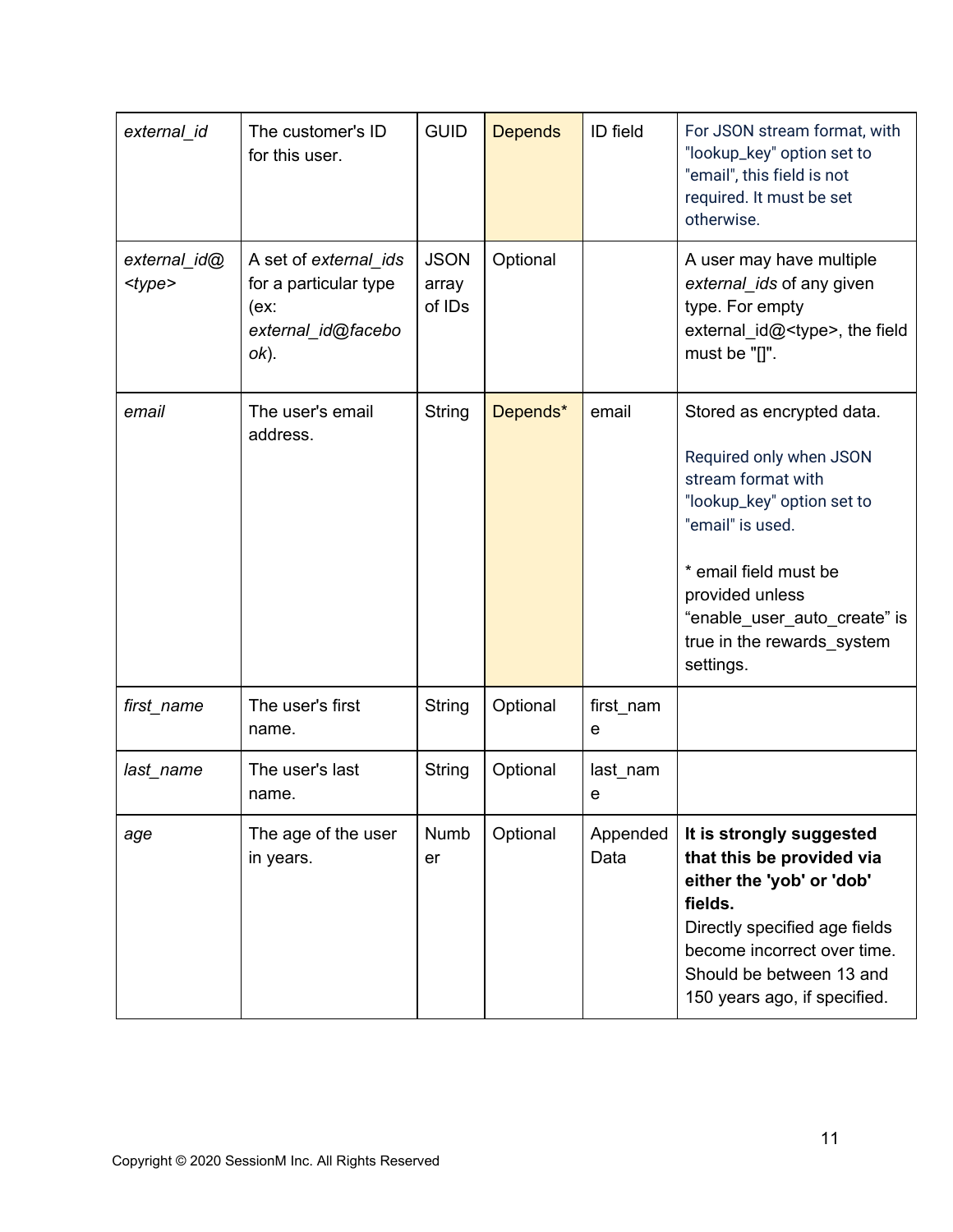| dob      | The date of the<br>user's birth in<br>YYYY-MM-DD<br>format.                                                                                                                                                              | Date          | Optional | dob      | Should be between 13 and<br>150 years ago, if specified.<br>Stored as encrypted data. |
|----------|--------------------------------------------------------------------------------------------------------------------------------------------------------------------------------------------------------------------------|---------------|----------|----------|---------------------------------------------------------------------------------------|
| yob      | The year of the<br>user's birth in YYYY<br>format.                                                                                                                                                                       | Numb<br>er    | Optional | yob      | Should be between 13 and<br>150, if specified.                                        |
| state    | The state or<br>province in which the<br>user resides. Should<br>be an <b>ISO-3166-1</b><br>Alpha-2 code.                                                                                                                | String        | Optional | state    |                                                                                       |
| city     | The name of the city<br>in which the user<br>resides.                                                                                                                                                                    | String        | Optional | city     |                                                                                       |
| zip      | The ZIP or postal<br>code associated with<br>the user's residence.<br>Should follow the<br>standards for the<br>specific country.<br>For US, this is 5-digit<br>or zip+4. For<br>Canada, 6 chars.<br>For Japan, 7-digit. | String        | Optional | zip      |                                                                                       |
| country  | The country of the<br>user in <b>ISO-3166</b><br>format.                                                                                                                                                                 | String        | Optional | country  |                                                                                       |
| address  | The user's street<br>address.                                                                                                                                                                                            | <b>String</b> | Optional | address  |                                                                                       |
| address2 | The user's street<br>address (cont'd).                                                                                                                                                                                   | String        | Optional | address2 |                                                                                       |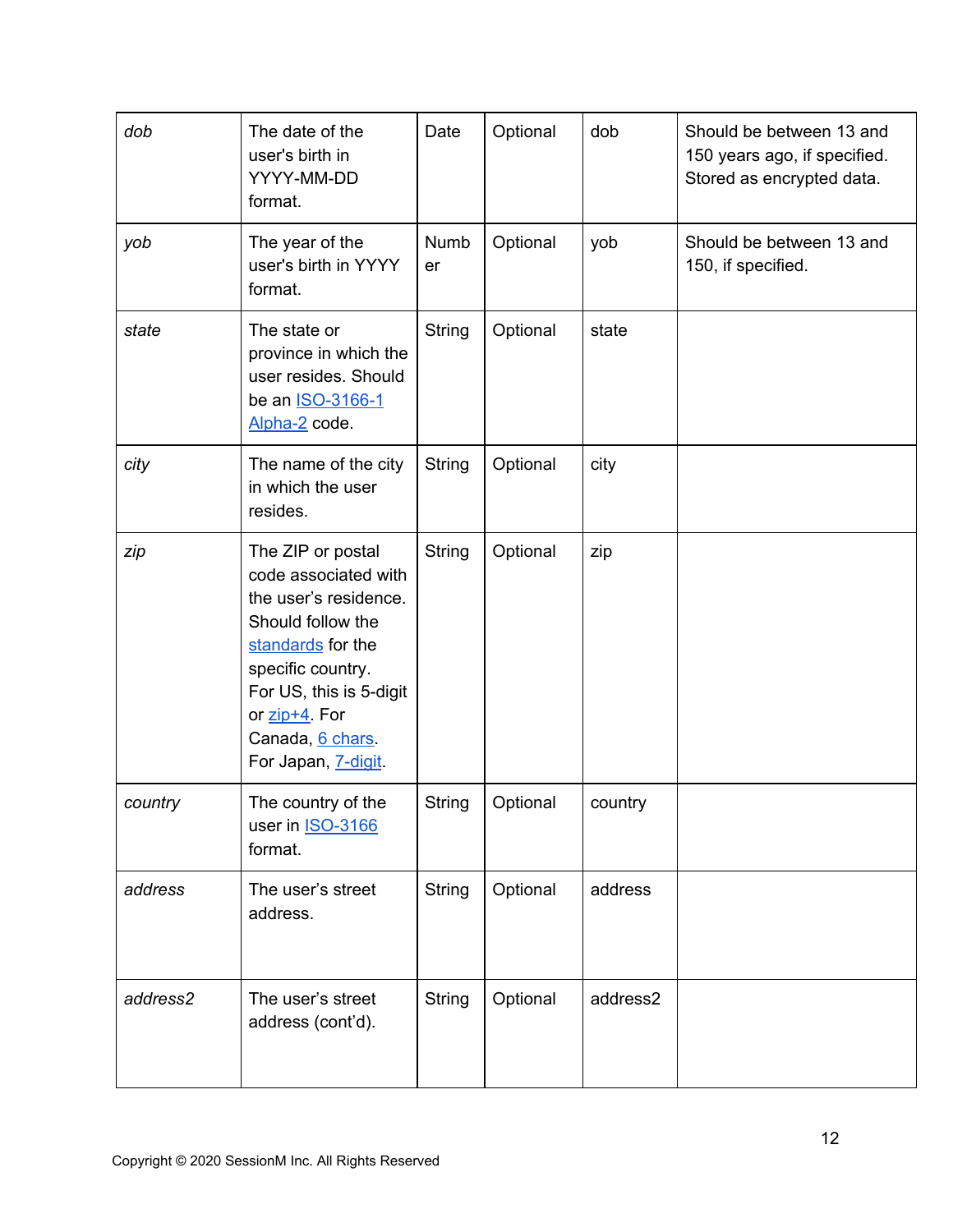| gender            | The gender of the<br>user. Either 'm' for<br>male, 'f' for female,<br>or " for unspecified.                                                                                       | <b>String</b>                                                      | Optional | gender                                                   |                                                                                                                                                                                                                               |
|-------------------|-----------------------------------------------------------------------------------------------------------------------------------------------------------------------------------|--------------------------------------------------------------------|----------|----------------------------------------------------------|-------------------------------------------------------------------------------------------------------------------------------------------------------------------------------------------------------------------------------|
| hhi               | The user's<br>household income.<br>Currently one of the<br>following:<br>"<\$25K",<br>"\$25K-\$50K",<br>"\$51K-\$75K",<br>"\$76K-\$100K",<br>"\$101K+", or "" for<br>unspecified. | <b>String</b>                                                      | Optional | hhi                                                      |                                                                                                                                                                                                                               |
| locale            | An <b>IETF</b> language<br>tag, composed of a<br>2-letter ISO 639-1<br>language name and<br>2-letter <b>ISO 3166-2</b><br>country subdivision<br>$(ex: en-US).$                   | String                                                             | Optional | locale                                                   |                                                                                                                                                                                                                               |
| opted_out         | Specified if the user<br>is opted_out of the<br>loyalty program.                                                                                                                  | <b>Boole</b><br>an                                                 | Optional | opted_out                                                | If the column is not specified,<br>it defaults to <i>false</i> .                                                                                                                                                              |
| phone_numb<br>ers | The user's phone<br>numbers.                                                                                                                                                      | <b>JSON</b><br>array<br>of<br>Phone<br>Numb<br>er<br><b>Fields</b> | Optional | phone_nu<br>mbers<br>and<br>player_ph<br>one_num<br>bers | If the column is specified, it<br>must be a valid JSON array<br>string. This means that for<br>empty phone numbers it<br>must be either "null" or "[]".<br>Look for more details at the<br>phone numbers discussion<br>below. |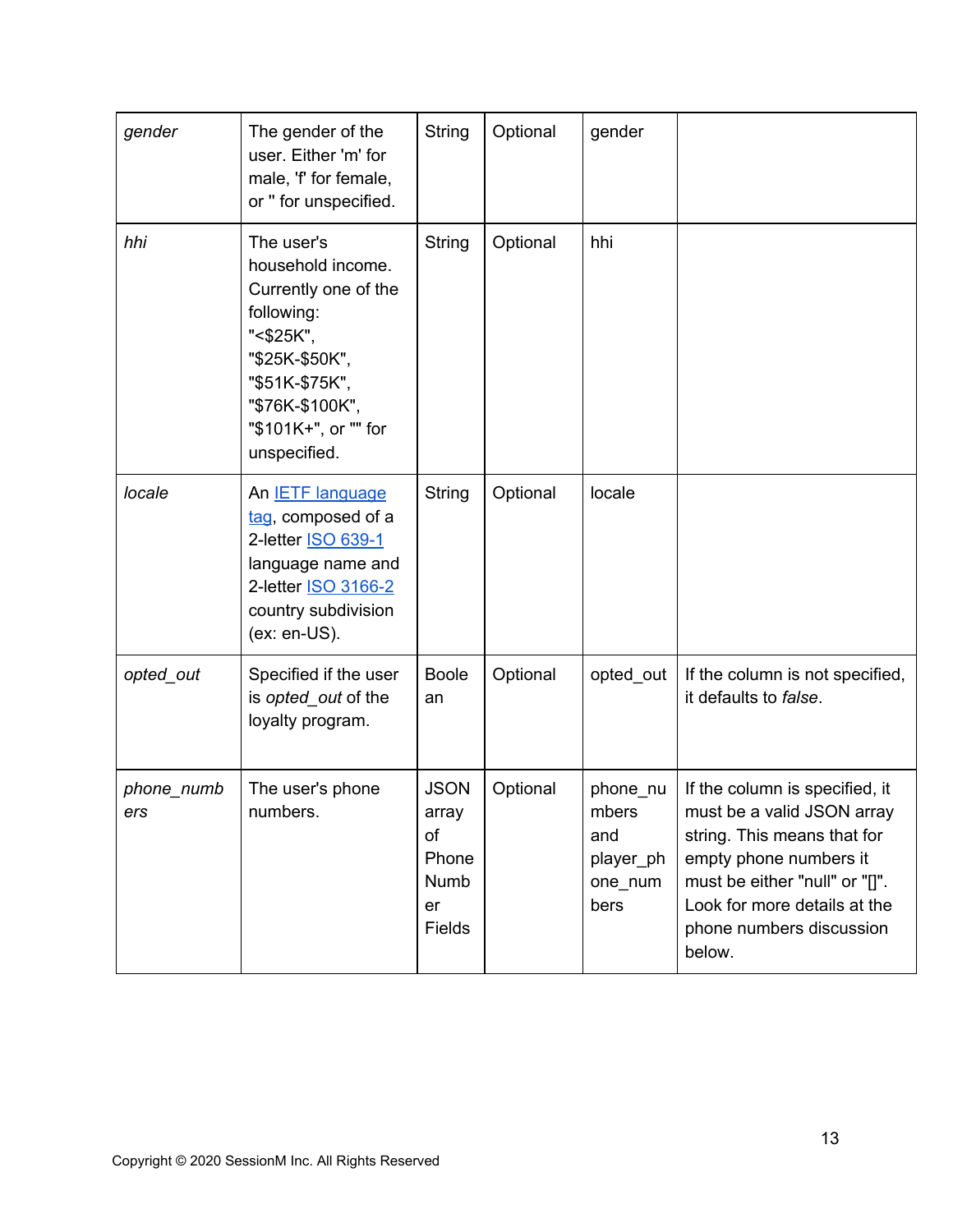| anything else | Whatever other data<br>the customer wishes<br>to store. | Any<br>allowe<br>d<br>appen<br>ded<br>data<br>type | Optional | anything<br>else<br>(in<br>Appended<br>Data) | Any field not listed above is<br>assumed to be an Appended<br>Data field by the ingest<br>process. These fields, like<br>any appended data fields,<br>must be properly defined in<br>the user profile for them to<br>be successfully imported.<br>Data specified in these fields<br>must adhere to the type (and<br>validation) requirements<br>specified there. |
|---------------|---------------------------------------------------------|----------------------------------------------------|----------|----------------------------------------------|------------------------------------------------------------------------------------------------------------------------------------------------------------------------------------------------------------------------------------------------------------------------------------------------------------------------------------------------------------------|
|---------------|---------------------------------------------------------|----------------------------------------------------|----------|----------------------------------------------|------------------------------------------------------------------------------------------------------------------------------------------------------------------------------------------------------------------------------------------------------------------------------------------------------------------------------------------------------------------|

#### <span id="page-14-0"></span>**Additional Format Requirements**

- All fields have a maximum length of 256 characters.
- Empty optional fields are OK.
- Any additional fields that are not specified above are acceptable, but **must** be added to the Appended Data for the user according the conventions we have outlined here: [https://docs.sessionm.com/server2server/#create-a-custom-profile.](https://docs.sessionm.com/server2server/#create-a-custom-profile) This **must** be done prior to ingestion as a setup step.

## <span id="page-14-1"></span>Phone Numbers Field JSON Format

| <b>Column</b>    | <b>Description</b>                             | <b>Type</b>          | <b>Required/</b><br><b>Optional</b> | <b>Notes</b>                                                                            |
|------------------|------------------------------------------------|----------------------|-------------------------------------|-----------------------------------------------------------------------------------------|
| phone number     | A phone number for the<br>user.                | String               | Required                            |                                                                                         |
| phone_type       | The type of phone<br>number.                   | String               | Optional                            | Must be one of the<br>following: ("home",<br>"mobile", "office",<br>"fax", and "other") |
| preference flags | Array of flags related to<br>the phone number. | <b>JSON</b><br>Array | Optional                            | Array can contain<br>only one or more of<br>the values:<br>("primary")                  |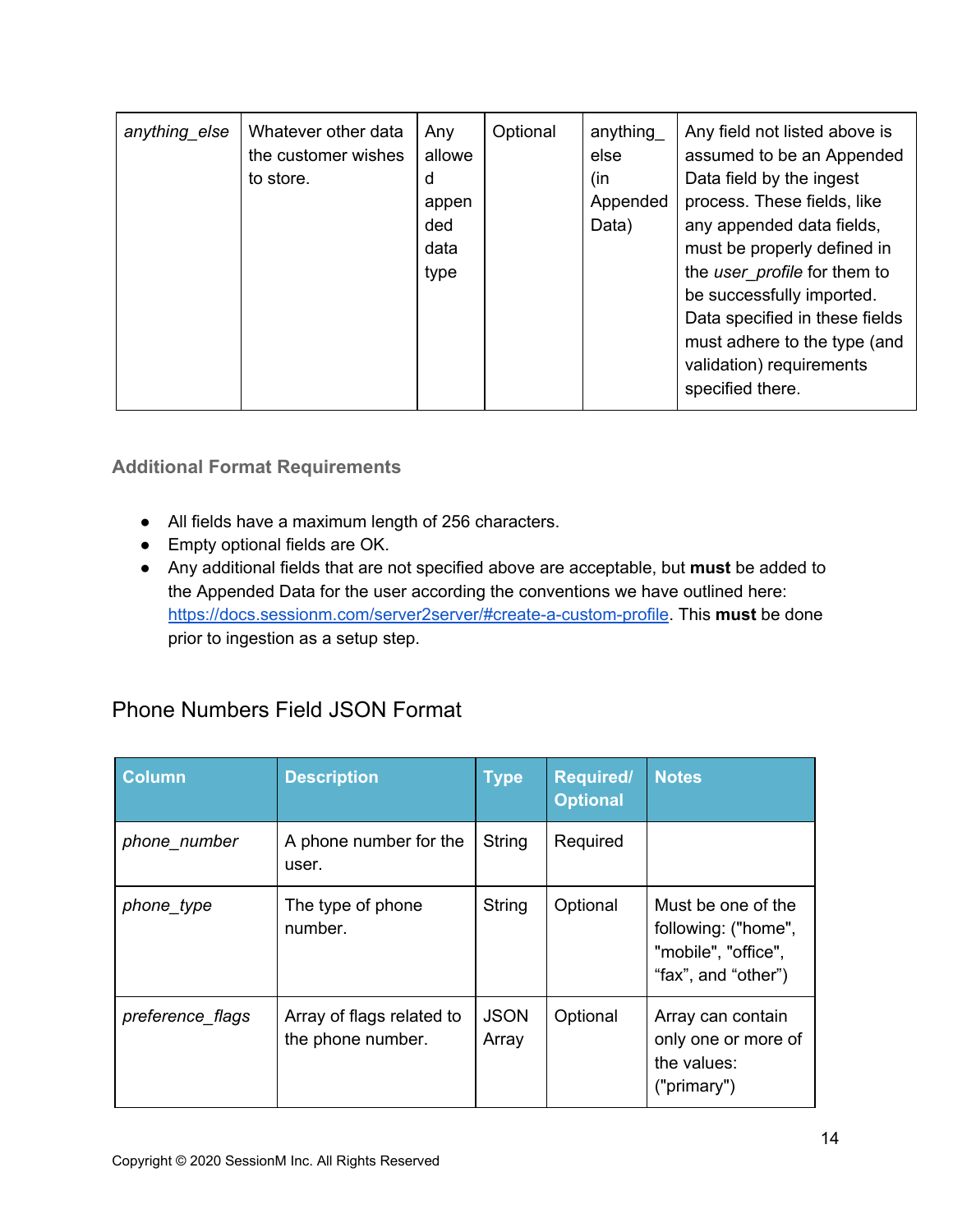| verified ownership   Indicates if ownership | Boolea   Optional | Defaults to <i>false</i> . |
|---------------------------------------------|-------------------|----------------------------|
| of the phone number<br>has been verified.   |                   |                            |
|                                             |                   |                            |

<span id="page-15-0"></span>Optional JSON File Format

If it is easier for the customer to use the JSON format, they can format their request like this:  $\lceil$ 

```
 {
         "external_id": "1234",
         "first_name": "John",
         "last_name": "Doe",
         "gender": "m",
         "dob": "1987-01-01",
         "hhi": "$25K-$50K",
         "ethnicity": null,
         "locale": "EN_US",
         "country": "usa",
         "state": "massachusetts",
         "city": "Boston",
         "zip": "02115",
         "appended_data": {
              "user_profile": {
                  "some_string_field": "string",
                  "some_int_filed": 64
              },
              "different_org_model": { // these match request_key in
organization_model table.
                  "some_string_field": "string",
                  "some_int_filed": 64
              }
         }
     },
     {
         ...
     }
```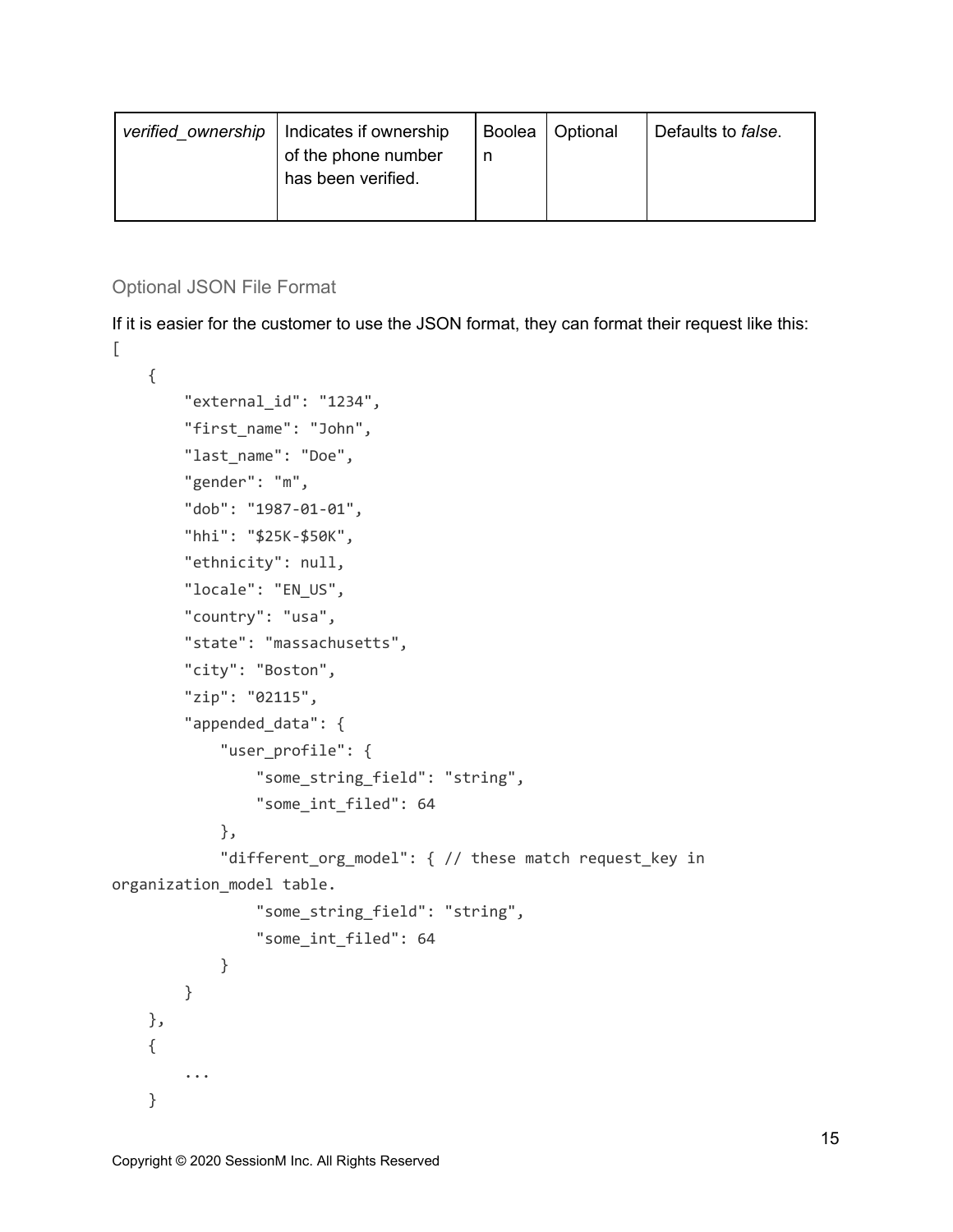]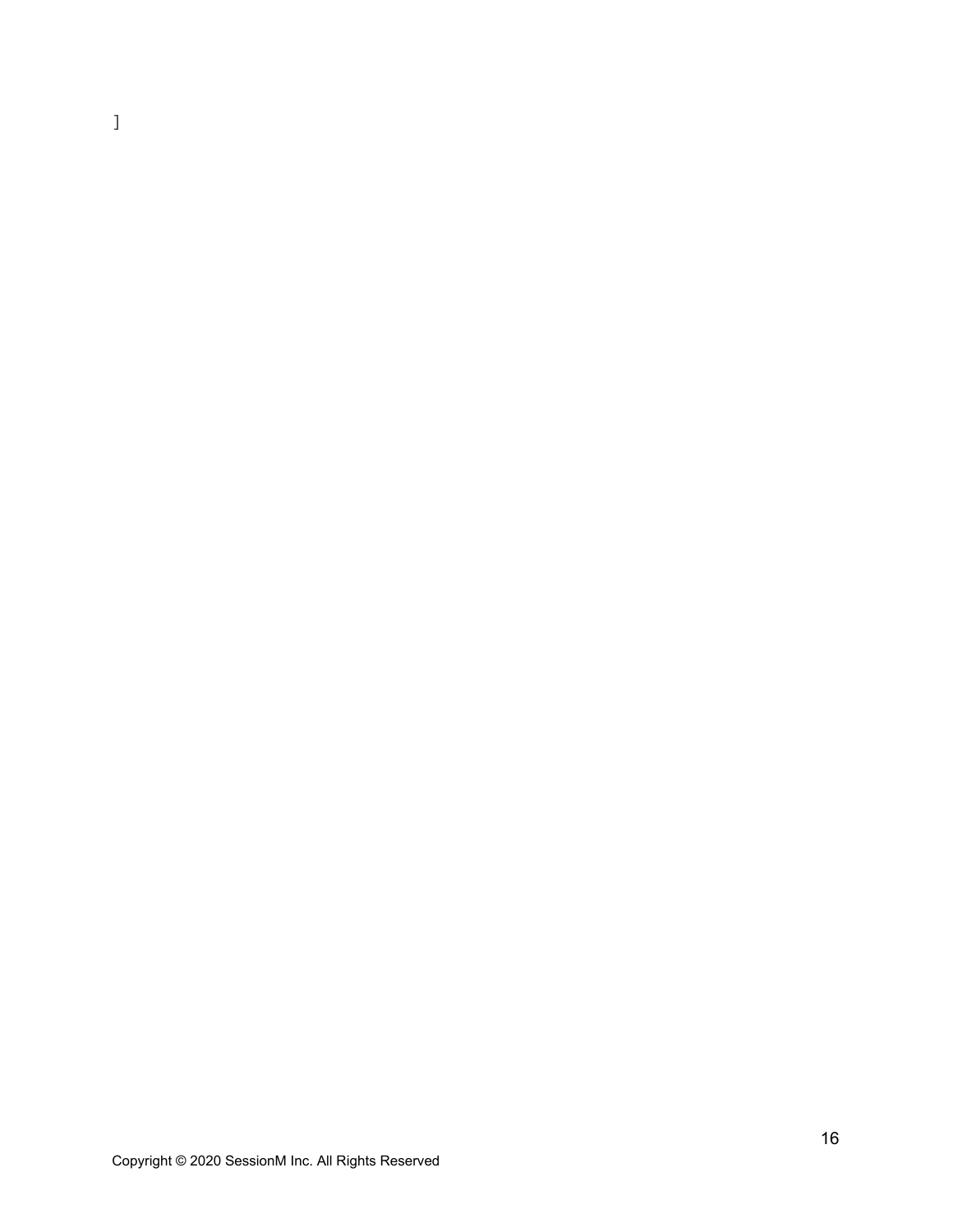# <span id="page-17-0"></span>User Tag Importer

The User Tag Importer ingests expiring user tags against an existing customer profile, which can then be leveraged for building audiences or targeting for campaigns. In the SessionM Platform, tags are arbitrary strings that act as keyword classifiers used for targeting and can be broken into two types: Counter-based tags or Expiring tags. This importer supports ONLY expiring tags at this time, where a defined end date is configured against the tag that serves as its TTL (Time to Live). The tag is always updated with the last updated date to the tag. So to force a tag to expire earlier, you can set *end\_date* to a date in the past.

While any importer attribute designated "Optional" is not required in a payload, its inclusion or exclusion must be applied to ALL instances of the attribute. In short, if an attribute is included in one payload, it must be included in all payloads.

**NOTE**: The APIs support both counter-based and expiring tags, if a counter-based method is required.

| <b>Type</b>     | <b>Key</b>                      | <b>Value</b>          | <b>Notes for SessionM</b>                                                                                                                                    |
|-----------------|---------------------------------|-----------------------|--------------------------------------------------------------------------------------------------------------------------------------------------------------|
| <b>User Tag</b> | Supported<br>encoding<br>types: | CSV/JSON <sub>+</sub> |                                                                                                                                                              |
|                 | Suffix:                         | _user_tag             |                                                                                                                                                              |
|                 | Header<br>options:              | lookup_key            | Defines a record attribute to be used for user<br>lookups. Can be either "external id", "user id",<br>or "email". Defaults to "external id" when not<br>set. |
|                 | Notes:                          |                       |                                                                                                                                                              |

### <span id="page-17-1"></span>**Properties**

## <span id="page-17-2"></span>Standard User Tag CSV File Format

The Standard User Tag format is a CSV file containing columns outlined below.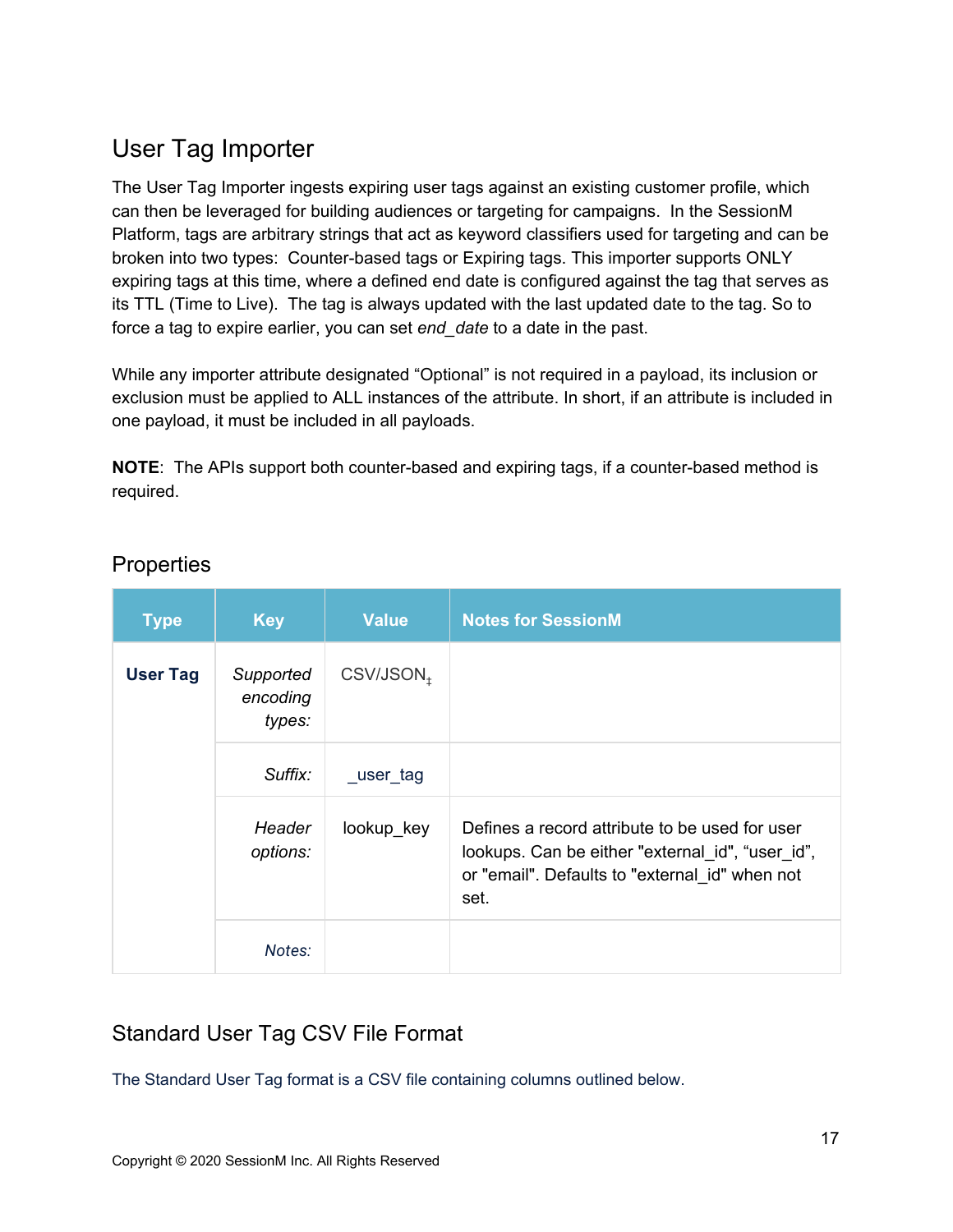| <b>Column</b>  | <b>Description</b>                                                  | <b>Type</b>   | <b>Required/</b><br><b>Optional</b> | <b>Mappin</b><br>$\boldsymbol{g}$ | <b>Notes</b>                                                                                                                                                                         |
|----------------|---------------------------------------------------------------------|---------------|-------------------------------------|-----------------------------------|--------------------------------------------------------------------------------------------------------------------------------------------------------------------------------------|
| external<br>id | The unique<br>external customer's<br>ID for this user.              | <b>GUID</b>   | <b>Depends</b>                      | external<br>id                    | For JSON stream<br>format, with<br>"lookup_key" option<br>set to "email", this field<br>is not required.<br>Otherwise, It must be<br>set to either<br>"external_id" or<br>"user_id". |
| user id        | The unique internal<br>customer's ID for<br>this user.              | <b>GUID</b>   | <b>Depends</b>                      | user id                           | For JSON stream<br>format, with<br>"lookup_key" option<br>set to "email", this field<br>is not required.<br>Otherwise, It must be<br>set to either<br>"external_id" or<br>"user_id". |
| email          | The user's email<br>address                                         | <b>String</b> | <b>Depends</b>                      | email                             | Required only when<br><b>JSON</b> stream format<br>with "lookup_key"<br>option set to "email" is<br>used.                                                                            |
| end_date       | The time in<br>RFC3339 format<br>for when the tag<br>should expire. | <b>String</b> | Optional                            | end_dat<br>e                      | The format for the<br>string is<br>YYYY-MM-DDTHH:M<br>MSSZHH:MM. If<br>end_date is not<br>specified, it is<br>calculated as 20 years<br>from now.                                    |
| tag            | The tag name.                                                       | <b>String</b> | Required                            | tag                               |                                                                                                                                                                                      |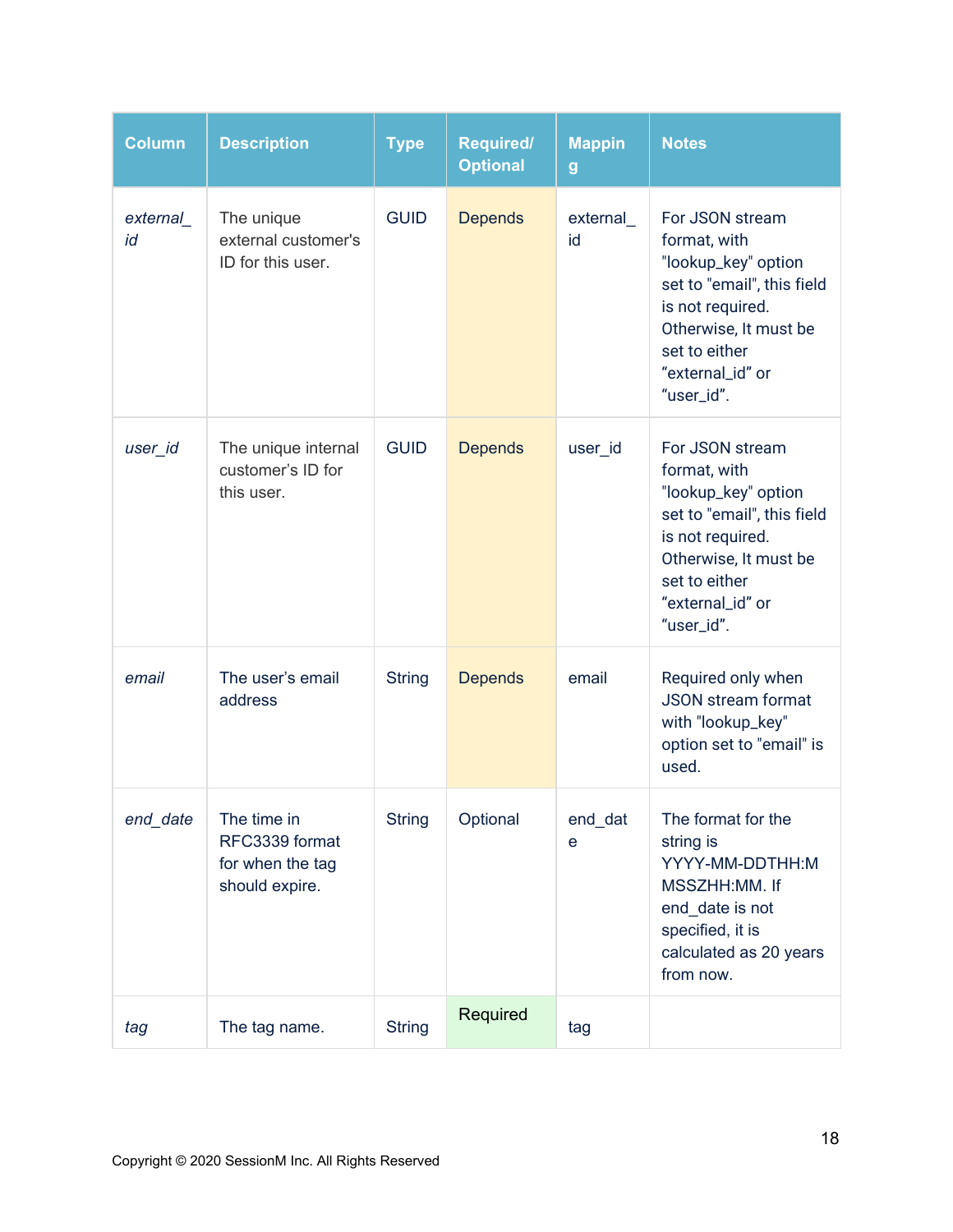<span id="page-19-0"></span>Sample CSV Input

|   | external_id,end_date,tag                   |
|---|--------------------------------------------|
| 2 | ext id 1,2020-01-01T00:00:00-00:00,tag 111 |
| 3 | ext_id_3,2020-01-01T00:00:00-00:00,tag_333 |
|   | ext id 2,2020-01-01T00:00:00-00:00,tag 222 |

<span id="page-19-1"></span>JSON stream with "lookup\_key" set to "email"

```
{
       "lookup_key": "email"
}
\lceil{
              "tag": "tag_111",
              "end_date": "2020-01-01T00:00:00-00:00",
              "email": "email1@sessionm.com"
       },
       {
              "tag": "tag_222",
              "end_date": "2020-01-01T00:00:00-00:00",
              "email": "email2@sessionm.com"
       }
]
```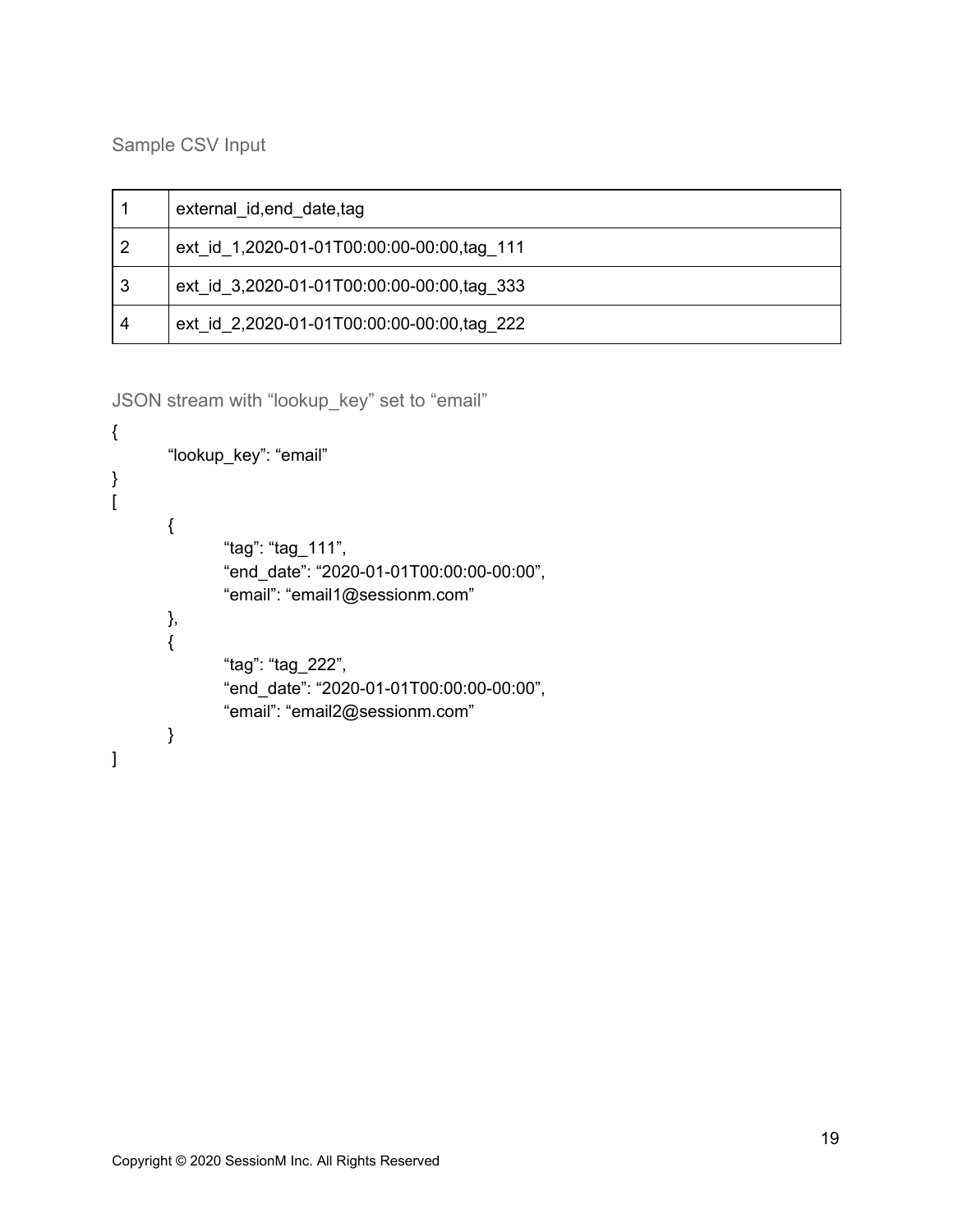# Transaction Data

Importing transaction data allows SessionM to perform many different functions within the SessionM Platform, including but not limited to the following: tracking purchase attributions for points based economies, tier calculation, product and offer recommendations, and for calculating RFM (recency, frequency, and monetary spend) scores while also presenting an ongoing purchase history for the customer within their individual profile.

While any importer attribute designated "Optional" is not required in a payload, its inclusion or exclusion must be applied to ALL instances of the attribute. In short, if an attribute is included in one payload, it must be included in all payloads.

#### **NOTE: If you need access to the older version of this documentation, it has been moved to [Appendix](#page-41-0) B.**

#### <span id="page-20-0"></span>Requirements

- Transaction files will be processed as they arrive in the SM Sync imports directory.
- Transaction files must confirm to the Standard Transaction File Format documented below.
- SM Sync will post the listed transactions to the Transactions Domain utilizing the Connect Service "Send Transaction" API routes (/api/2.0/send\_transaction & /api/2.0/send\_batch\_transaction)

### <span id="page-20-1"></span>Standard Transactions JSON File Format

The Transaction file format is a JSON file containing an array of Transactions to process. Transactions are JSON hashes containing attributes which are outlined below.

| <b>Attribute</b> | <b>Description</b>                                            | <b>Type</b>   | <b>Require</b><br>d/Optio<br>nal | <b>Notes</b> |
|------------------|---------------------------------------------------------------|---------------|----------------------------------|--------------|
| store_id         | The SessionM store ID where<br>the transaction took place.    | <b>String</b> | Required                         |              |
| user id          | The SessionM user ID of the<br>person making the transaction. | <b>String</b> | Optional                         |              |

#### <span id="page-20-2"></span>**Transaction Format**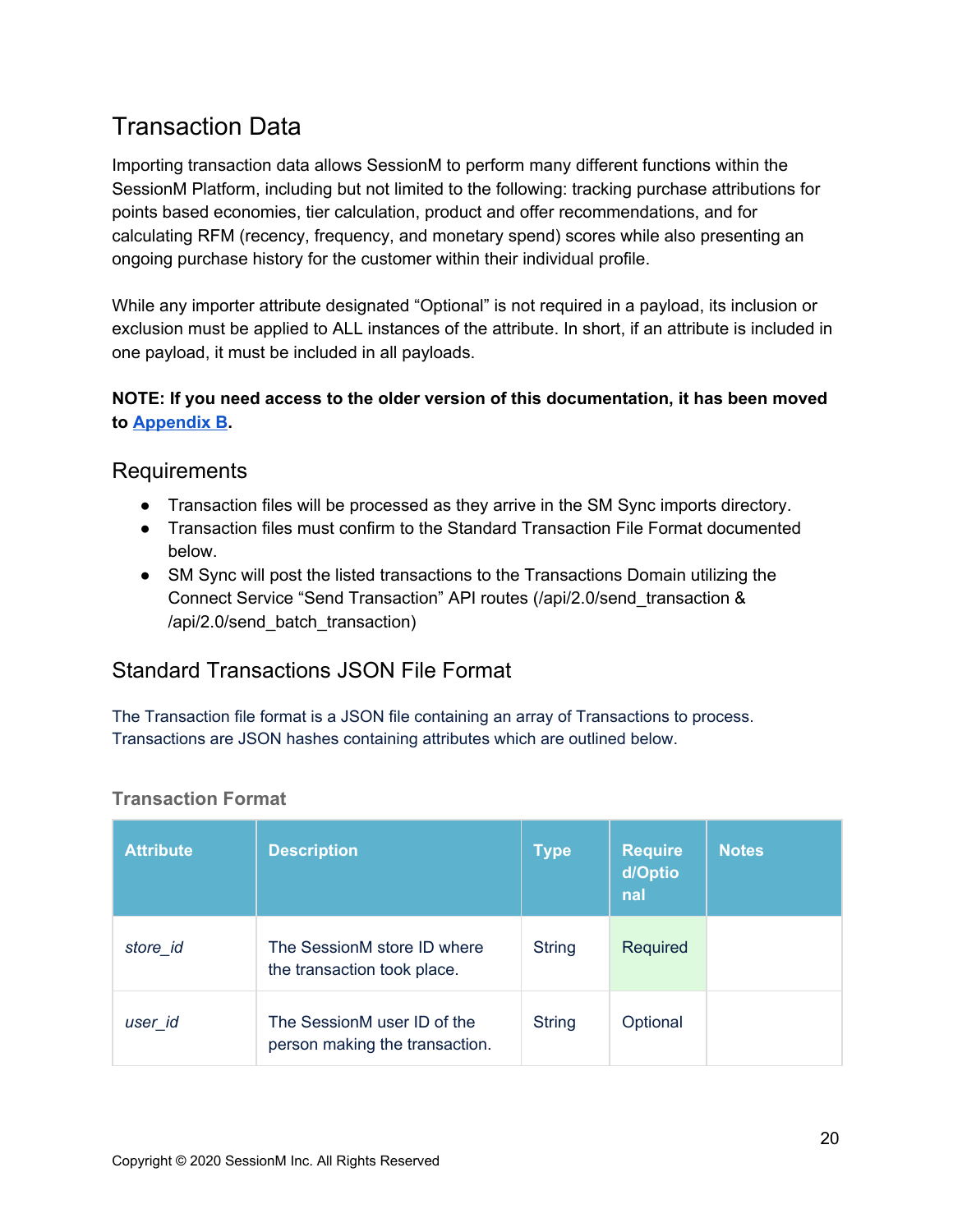| request_id          | The request ID.                                                                                                          | <b>String</b> | Optional | If unspecified,<br><b>SM Sync</b><br>generates one<br>using a hash<br>of the filename<br>and the<br>transaction<br>offset within<br>the file.                 |
|---------------------|--------------------------------------------------------------------------------------------------------------------------|---------------|----------|---------------------------------------------------------------------------------------------------------------------------------------------------------------|
| pos_employee_<br>id | A client system employee_id.<br>Maximum of 20 characters.                                                                | <b>String</b> | Required | ID of the<br>employee who<br>should be<br>associated to<br>this<br>transaction.                                                                               |
| sm_employee_i<br>d  | The SessionM user id for the<br>employee, which is only required<br>for clients that have an<br>employee reward program. | <b>String</b> | Optional | If transaction<br>ID is not<br>available from<br>the customer,<br>one can be<br>generated by<br>combining<br>StoreID,<br>RegisterID and<br>Receipt<br>Number. |
| table_id            | The client system table_id for<br>where the user was seated.<br>Maximum of 20 characters.                                | <b>String</b> | Optional | Not needed for<br>retail or<br>e-commerce.                                                                                                                    |
| guest_count         | The number of guests serviced<br>by this transaction.                                                                    | Int           | Optional |                                                                                                                                                               |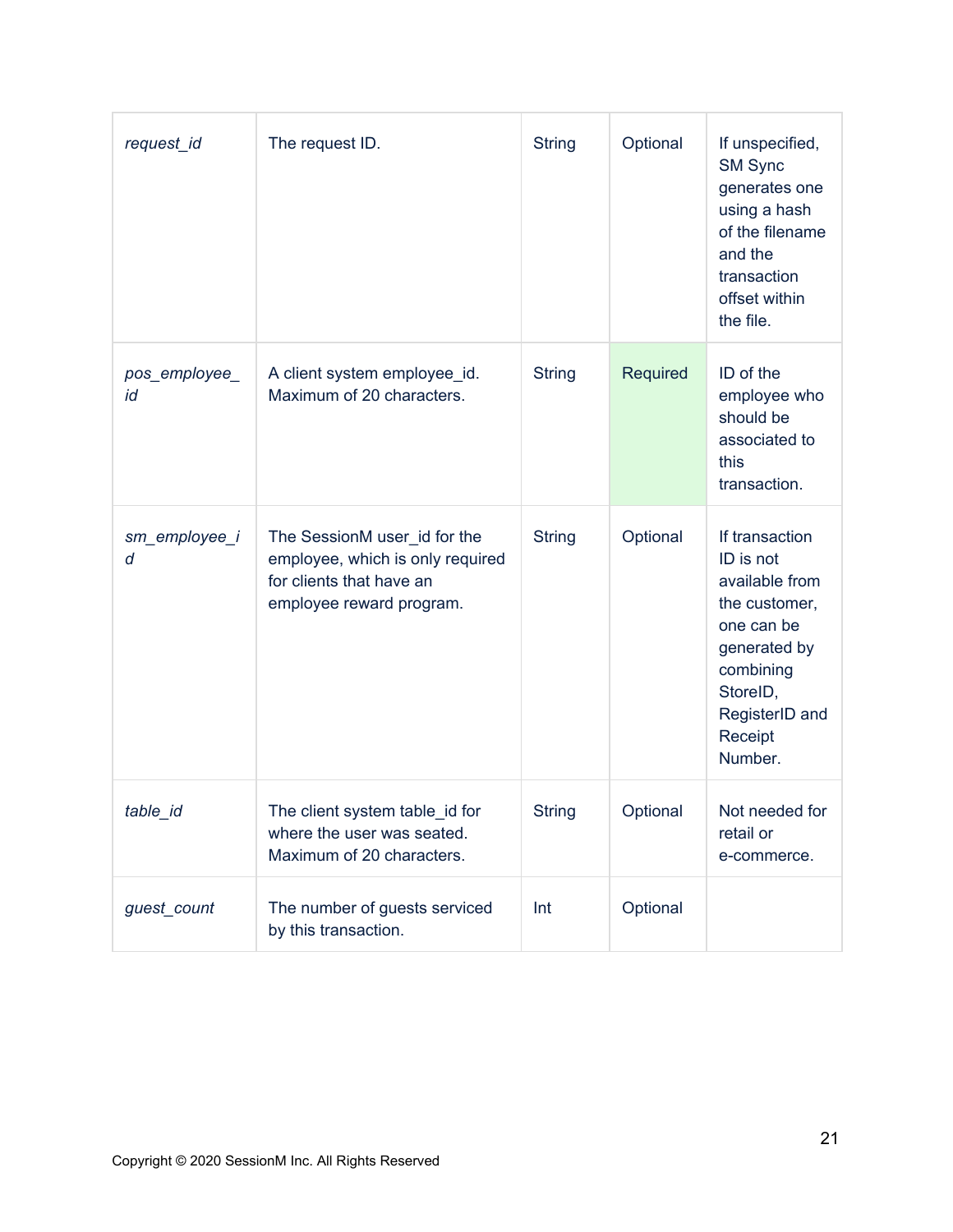| is_closed                 | Whether or not this is the final<br>state for the transaction.                                                            | <b>Boolean</b> | Required | Should only be<br>closed once<br>the check is<br>finalized and<br>closed, also<br>when any<br>locked<br>discounts will<br>be applied. |
|---------------------------|---------------------------------------------------------------------------------------------------------------------------|----------------|----------|---------------------------------------------------------------------------------------------------------------------------------------|
| is_voided                 | Whether or not this transaction<br>was voided.                                                                            | <b>Boolean</b> | Required | if true, any and<br>all loyalty<br>earnings<br>gained from<br>association to<br>this<br>transaction will<br>be removed.               |
| transaction_id            | The unique identifier for the<br>transaction. Maximum of 64<br>characters.                                                | <b>String</b>  | Required | Needed for<br>any and all<br>future updates<br>for this<br>transaction.                                                               |
| from_transactio<br>$n_id$ | The parent transaction ID.<br>Maximum of 64 characters.                                                                   | <b>String</b>  | Optional | For split<br>transactions,<br>this references<br>the parent<br>transaction<br>that this<br>transaction<br>was split from              |
| subtotal                  | The subtotal without tax included<br>of the transaction. This subtotal<br>should reflect all of the applied<br>discounts. | Decimal        | Required |                                                                                                                                       |
| tax_total                 | The total amount of tax for the<br>transaction.                                                                           | Decimal        | Required |                                                                                                                                       |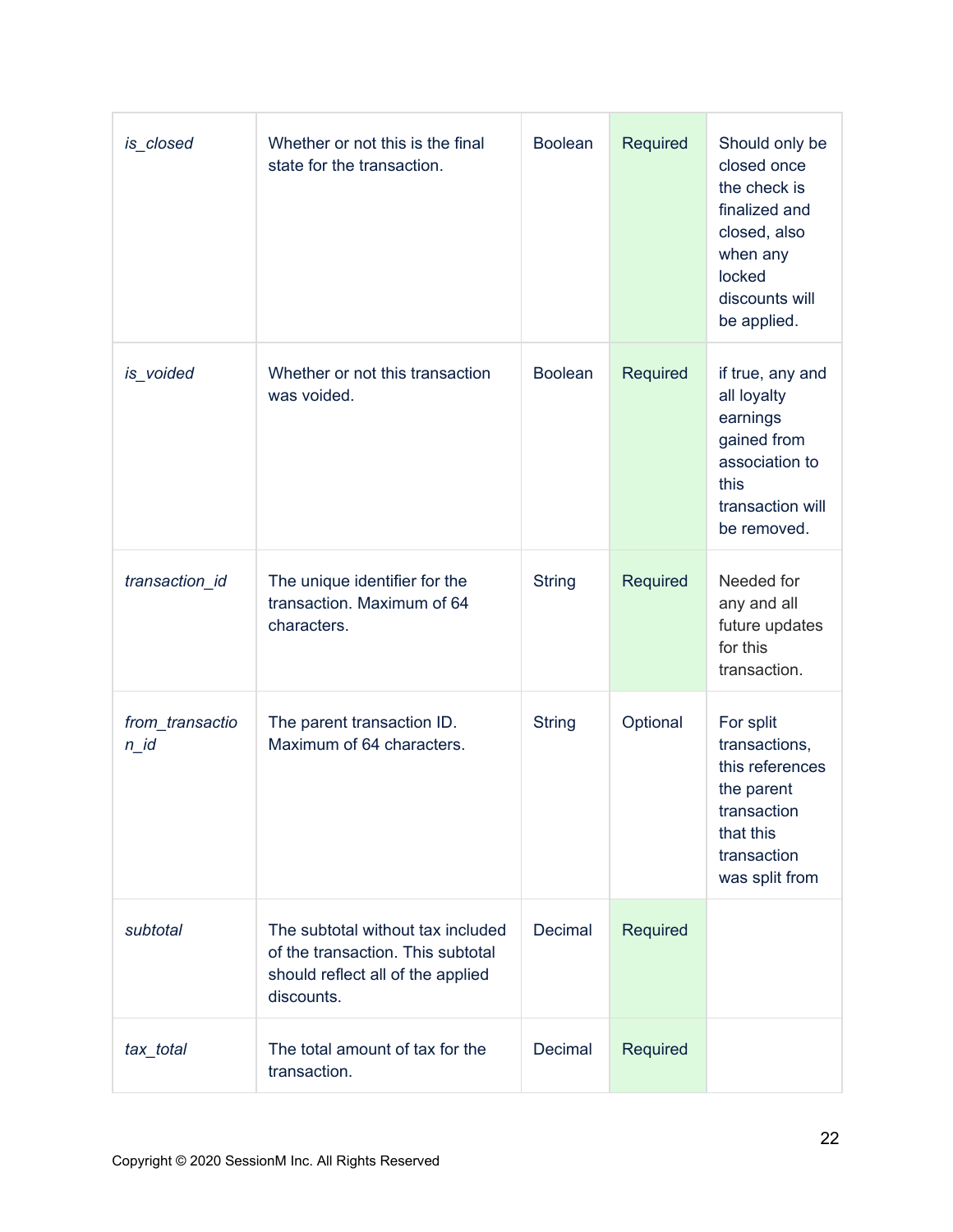| open_time              | A UTC time in RFC3339 format<br>for when this transaction was<br>opened or created.                                                                                                                                                                                                                                                                                                               | <b>String</b><br>(DateTi<br>me) | Required        | This value<br>should remain<br>consistent for<br>all<br>correspondenc<br>e regarding<br>this<br>transaction. |
|------------------------|---------------------------------------------------------------------------------------------------------------------------------------------------------------------------------------------------------------------------------------------------------------------------------------------------------------------------------------------------------------------------------------------------|---------------------------------|-----------------|--------------------------------------------------------------------------------------------------------------|
| modified_time          | A UTC time in RFC3339 format<br>for when this transaction was<br>last modified and triggered the<br>update call to SessionM.                                                                                                                                                                                                                                                                      | <b>String</b><br>(DateTi<br>me) | Required        |                                                                                                              |
| guest_receipt_c<br>ode | The globally unique across all<br>client transactions receipt code<br>printed on the guest check.                                                                                                                                                                                                                                                                                                 | <b>String</b>                   | Optional        | If no guest<br>check is<br>printed, this<br>can be null.                                                     |
| channel                | The channel that this transaction<br>originated from. This could be<br>something like "STORE" or<br>"ECOM" or "KIOSK". This is<br>only used for client aggregation<br>reporting, these values can be<br>whatever the customer would<br>like, just must be consistent<br>across all instances of the same<br>channel. Example values could<br>be: "IN-STORE", "CARRY OUT",<br>and "DRIVE THROUGH". | <b>String</b>                   | Required        |                                                                                                              |
| <i>items</i>           | The current collection of item<br>objects that make up this<br>transaction.                                                                                                                                                                                                                                                                                                                       | Array of<br><b>Items</b>        | <b>Required</b> |                                                                                                              |
| payments               | The current collection of<br>payment objects for this<br>transaction. Note, if there are no<br>payments applied, this should be<br>an empty array.                                                                                                                                                                                                                                                | Array of<br>Paymen<br>ts        | Required        |                                                                                                              |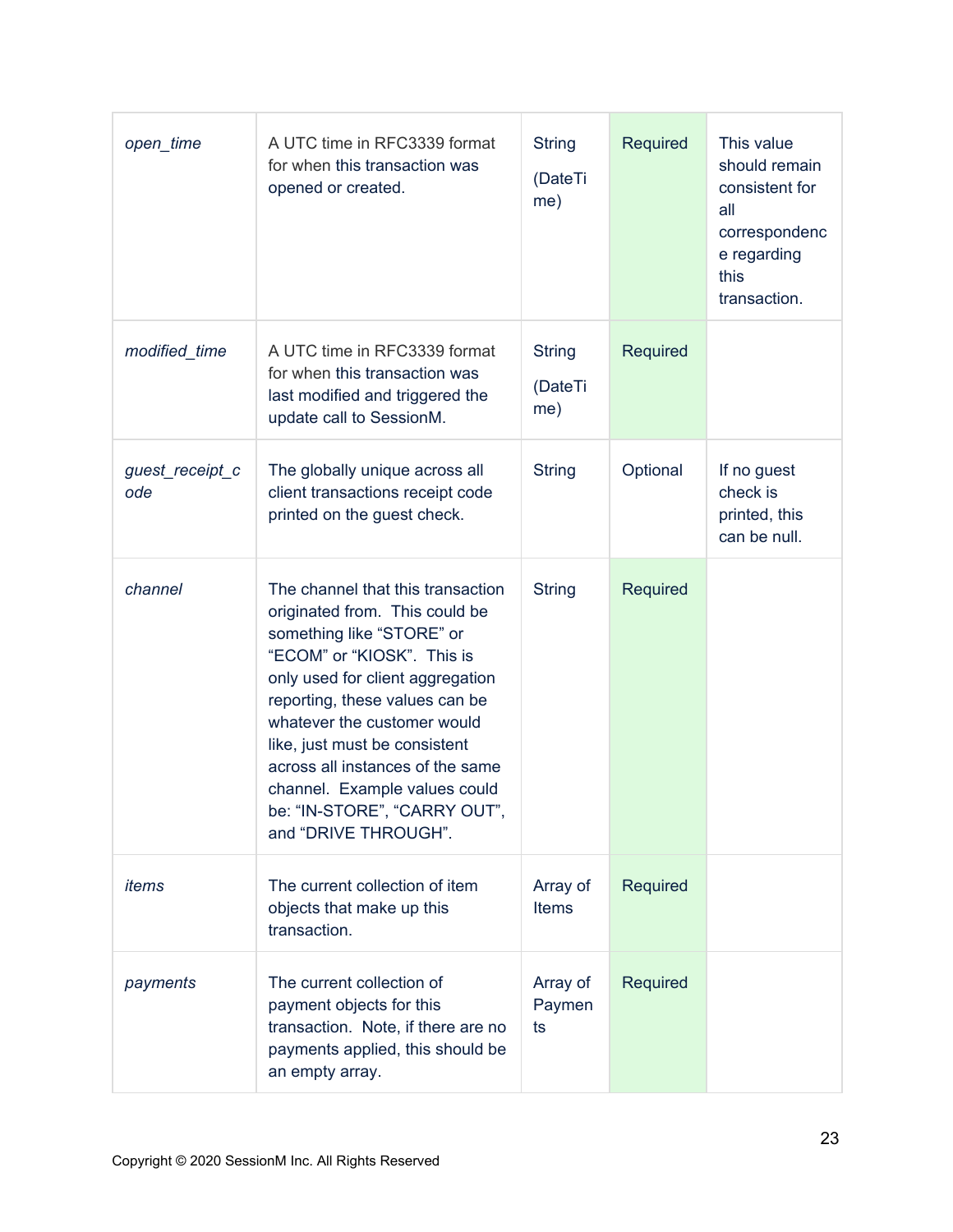| discounts | The current collection of<br>discount objects for this<br>transaction. Note, if there are no<br>discounts applied this should be<br>an empty array. | Array of<br><b>Discoun</b><br>ts | Required |  |
|-----------|-----------------------------------------------------------------------------------------------------------------------------------------------------|----------------------------------|----------|--|
| culture   | The culture at the point-of-sale.                                                                                                                   | <b>String</b>                    | Optional |  |

#### <span id="page-24-0"></span>**Item Format**

| <b>Attribute</b>       | <b>Description</b>                                                                                                                                                                                                       | <b>Type</b>   | Required/<br><b>Optional</b> | <b>Notes</b> |
|------------------------|--------------------------------------------------------------------------------------------------------------------------------------------------------------------------------------------------------------------------|---------------|------------------------------|--------------|
| line_id                | The unique - within this transaction- ID for<br>this transaction line item. This is used for<br>reference for modifiers and line item<br>discounts. These values should remain<br>consistent across subsequent requests. | <b>String</b> | Required                     |              |
| item id                | The client system unique item_id.<br>Maximum of 45 characters.                                                                                                                                                           | <b>String</b> | Required                     |              |
| quantity               | The quantity purchased for this item.                                                                                                                                                                                    | Decimal       | Required                     |              |
| unit_price             | The unit price for 1.0 quantity for this item.                                                                                                                                                                           | Decimal       | Required                     |              |
| subtotal               | The subtotal for this line. This should<br>reflect unit_price * quantity = subtotal.                                                                                                                                     | Decimal       | Required                     |              |
| tax_included           | The amount of tax represented in the<br>subtotal. This should only be used when<br>the unit_price includes tax and should not<br>be used for check level tax such as sales<br>tax.                                       | Decimal       | Required                     |              |
| modifies_lin<br>$e_id$ | If this item is a modifier for another item,<br>this is the line_id of the item it modifies.<br>Modifier prices should not be reflected                                                                                  | <b>String</b> | Optional                     |              |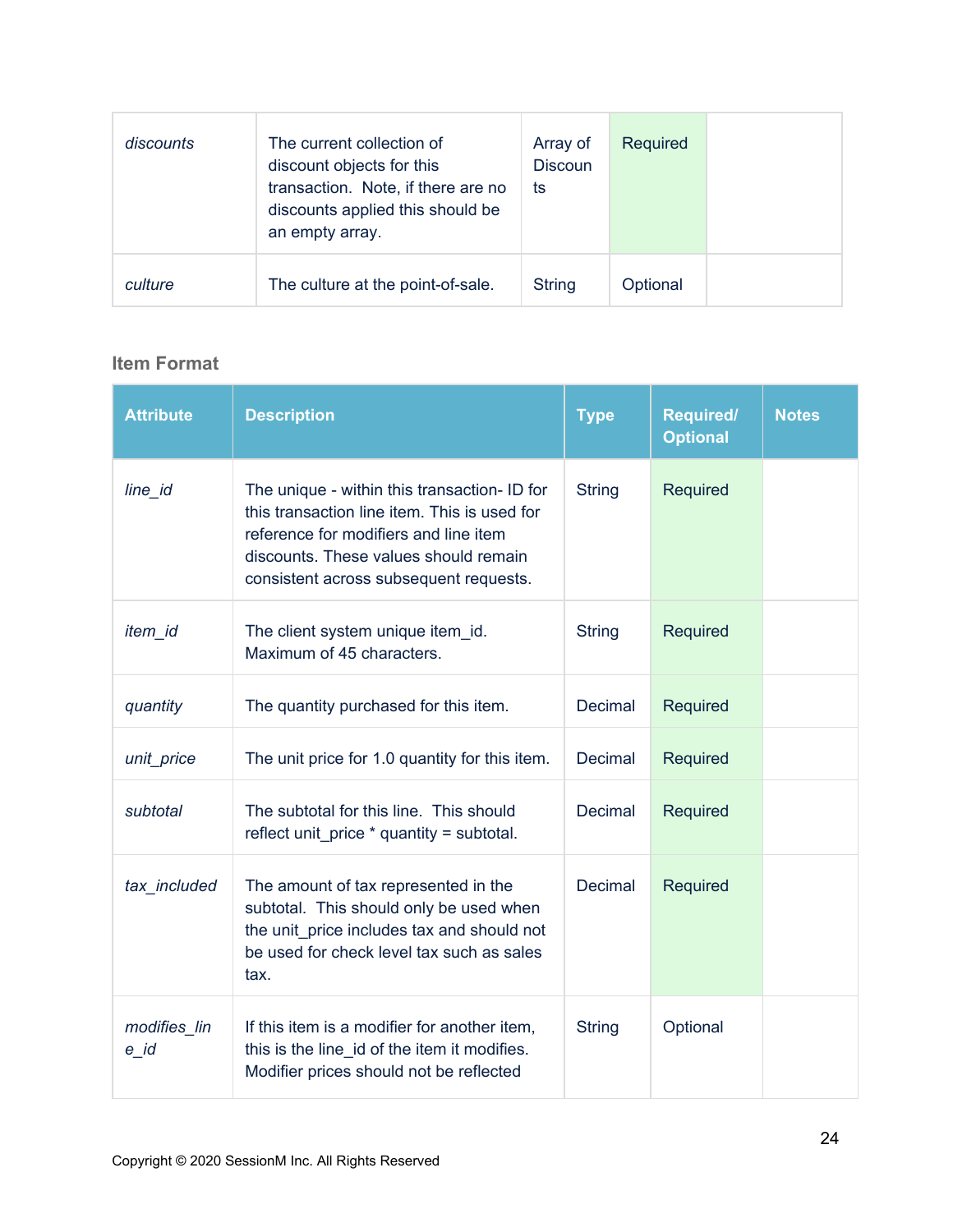| within the unit price or subtotal of the |  |  |
|------------------------------------------|--|--|
| item being modified.                     |  |  |

#### **Payment Format**

| <b>Attribute</b> | <b>Description</b>                                                                                                                                                                     | <b>Type</b>                | Required/<br><b>Optional</b> | <b>Notes</b> |
|------------------|----------------------------------------------------------------------------------------------------------------------------------------------------------------------------------------|----------------------------|------------------------------|--------------|
| payment id       | The unique, to this transaction,<br>payment ID assigned by the<br>client system. Maximum of 64<br>characters.                                                                          | <b>String</b>              | Required                     |              |
| amount           | The total amount of this<br>payment applied to the<br>transaction.                                                                                                                     | Decimal                    | Required                     |              |
| type             | The type of this payment.<br>Example values: "Cash",<br>"Credit Card", "Gift Card",<br>"Certificate", Maximum of 20<br>characters.                                                     | <b>String</b>              | Required                     |              |
| payment_time     | The date and time when this<br>payment was applied. This<br>should be JavaScript JSON<br>date time format.<br>(yyyy-MM-ddTHH:mm:ss.fffZ)<br>and be passed as the UTC<br>date and time. | <b>String</b><br>(DateTime | Required                     |              |
| user_id          | The user ID that is applied to<br>this payment.                                                                                                                                        | <b>String</b>              | Required                     |              |
| user_id_type     | Required when user_id is<br>passed. This is used to<br>determine the lookup type for<br>a loyalty account. The lookup<br>type provided must be<br>configured as a required field       | <b>String</b>              | Required                     |              |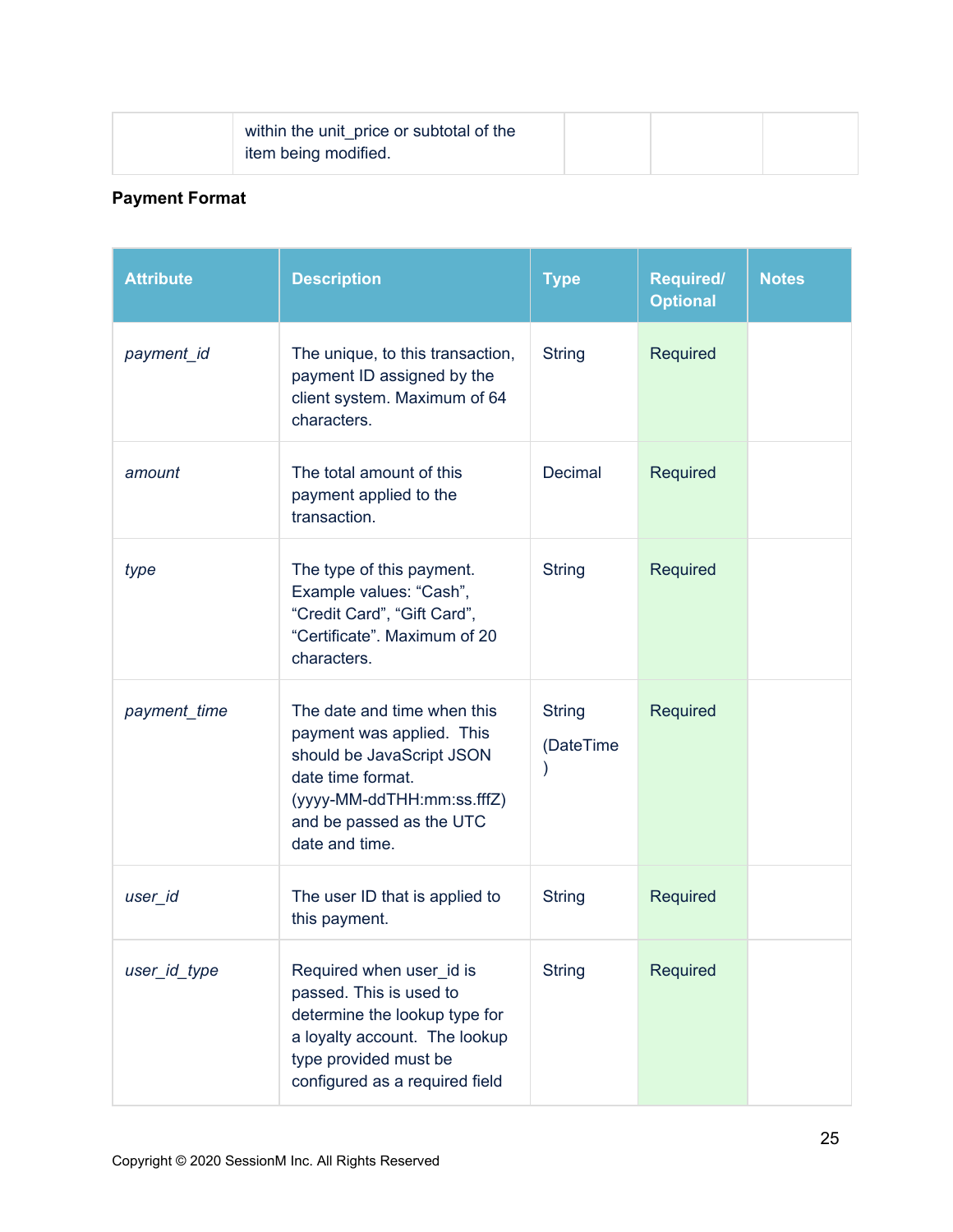|                                | and guaranteed unique within<br>the program configuration.<br>Legal values: "SessionM_ID"<br>and "External ID".                                                                                                                                                                                                   |               |          |  |
|--------------------------------|-------------------------------------------------------------------------------------------------------------------------------------------------------------------------------------------------------------------------------------------------------------------------------------------------------------------|---------------|----------|--|
| additional_user_id             | An additional user ID that is<br>applied to this payment.<br>Depending on program<br>structure, this could be used<br>for reporting purposes or<br>where multiple user accounts<br>within a hierarchy should both<br>be rewarded.                                                                                 | <b>String</b> | Optional |  |
| additional user id<br>$\_type$ | Required when<br>additional user id is passed.<br>This is used to determine the<br>lookup type for a loyalty<br>account. The lookup type<br>provided must be configured<br>as a required field and<br>guaranteed unique within the<br>program configuration. Legal<br>values: "SessionM_ID" and<br>"External_ID". | <b>String</b> | Optional |  |
| receipt code                   | The globally unique, across all<br>client transactions, receipt<br>code printed on the payment<br>check. If a user was looked up<br>and a user id was provided,<br>this can be null.                                                                                                                              | <b>String</b> | Optional |  |

#### **Discount Format**

| <b>Attribute</b> | <b>Description</b> | Type | Required/       | <b>Notes</b> |
|------------------|--------------------|------|-----------------|--------------|
|                  |                    |      | <b>Optional</b> |              |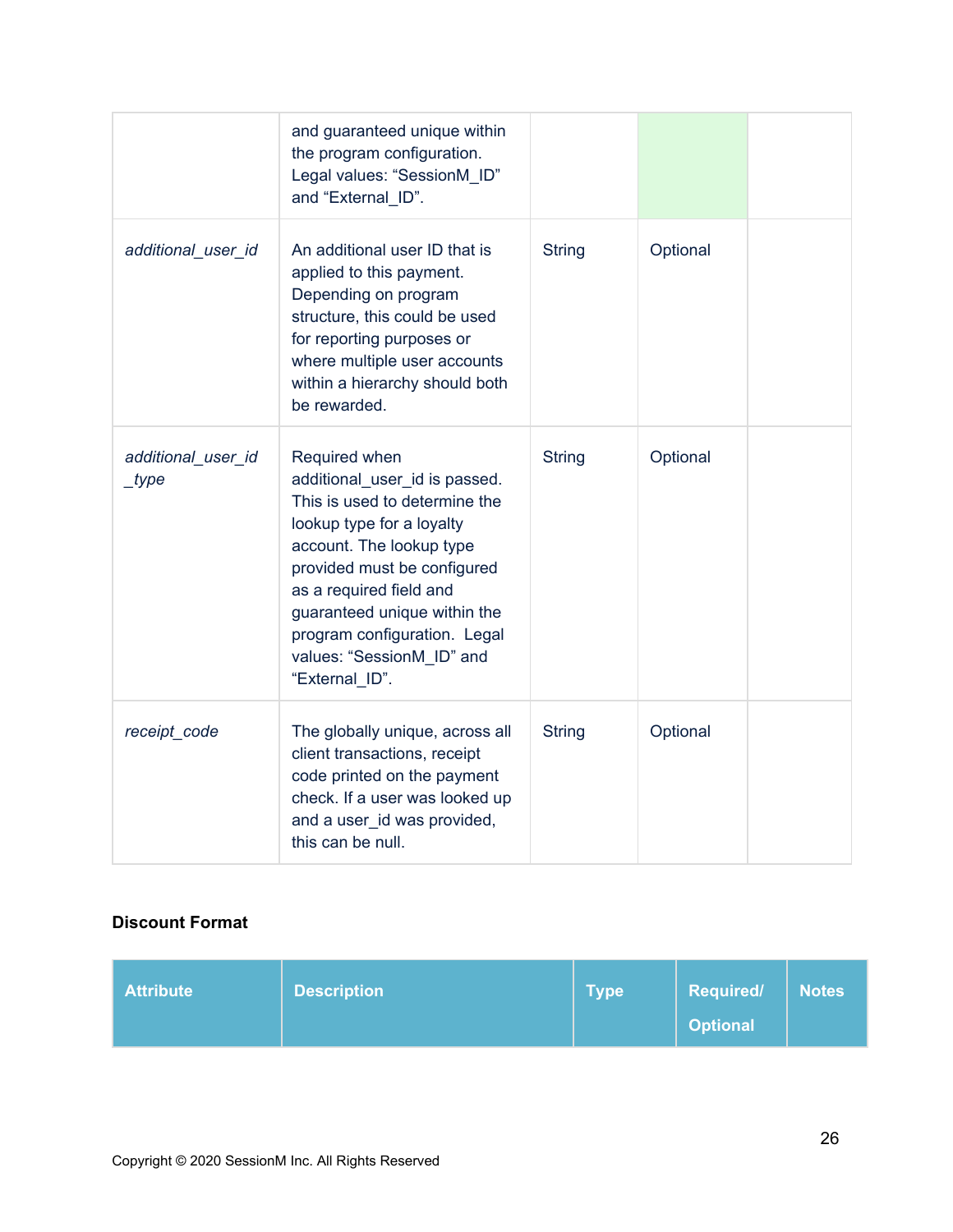| reference_id      | The reference id of the discount. If<br>this is a SessionM provided<br>discount, this should be the provided<br>user offer ID. If this a discount<br>provided from another system, it<br>should be the identifier that uniquely<br>identifies this discount within the<br>transaction.                                                                                                                                                                                                    | <b>String</b> | <b>Required</b> |  |
|-------------------|-------------------------------------------------------------------------------------------------------------------------------------------------------------------------------------------------------------------------------------------------------------------------------------------------------------------------------------------------------------------------------------------------------------------------------------------------------------------------------------------|---------------|-----------------|--|
| reference_id_type | Will be used to be echoed back in<br>Discounting APIs.                                                                                                                                                                                                                                                                                                                                                                                                                                    | <b>String</b> | Required        |  |
| pos_discount_id   | If passed, can be used to apply the<br>discount from the point of sale side<br>linking the discount details below to<br>the discount on the point of sale for<br>reporting purposes.                                                                                                                                                                                                                                                                                                      | <b>String</b> | Optional        |  |
| status            | When this is provided in the<br>response from any of the<br>Discounting APIs it should be<br>echoed back in subsequent<br>transaction updates. Valid values<br>are "LOCKED" or "REDEEMED" or<br>"INFO" or "OFFLINE".                                                                                                                                                                                                                                                                      | <b>String</b> | Optional        |  |
|                   | Note: The OFFLINE status should<br>ONLY be used for offline<br>transactions. This skips any<br>validation/restriction checks and<br>forces the offer to be removed from<br>the user's wallet. In the event the<br>offer is no longer available due to<br>expiration or being used by another<br>online transaction, this fails without<br>notification back to the point of sale.<br>OFFLINE should only ever be used<br>to ensure an offer is no longer<br>available in a user's wallet. |               |                 |  |
| display_name      | The name of the discount.                                                                                                                                                                                                                                                                                                                                                                                                                                                                 | <b>String</b> | Required        |  |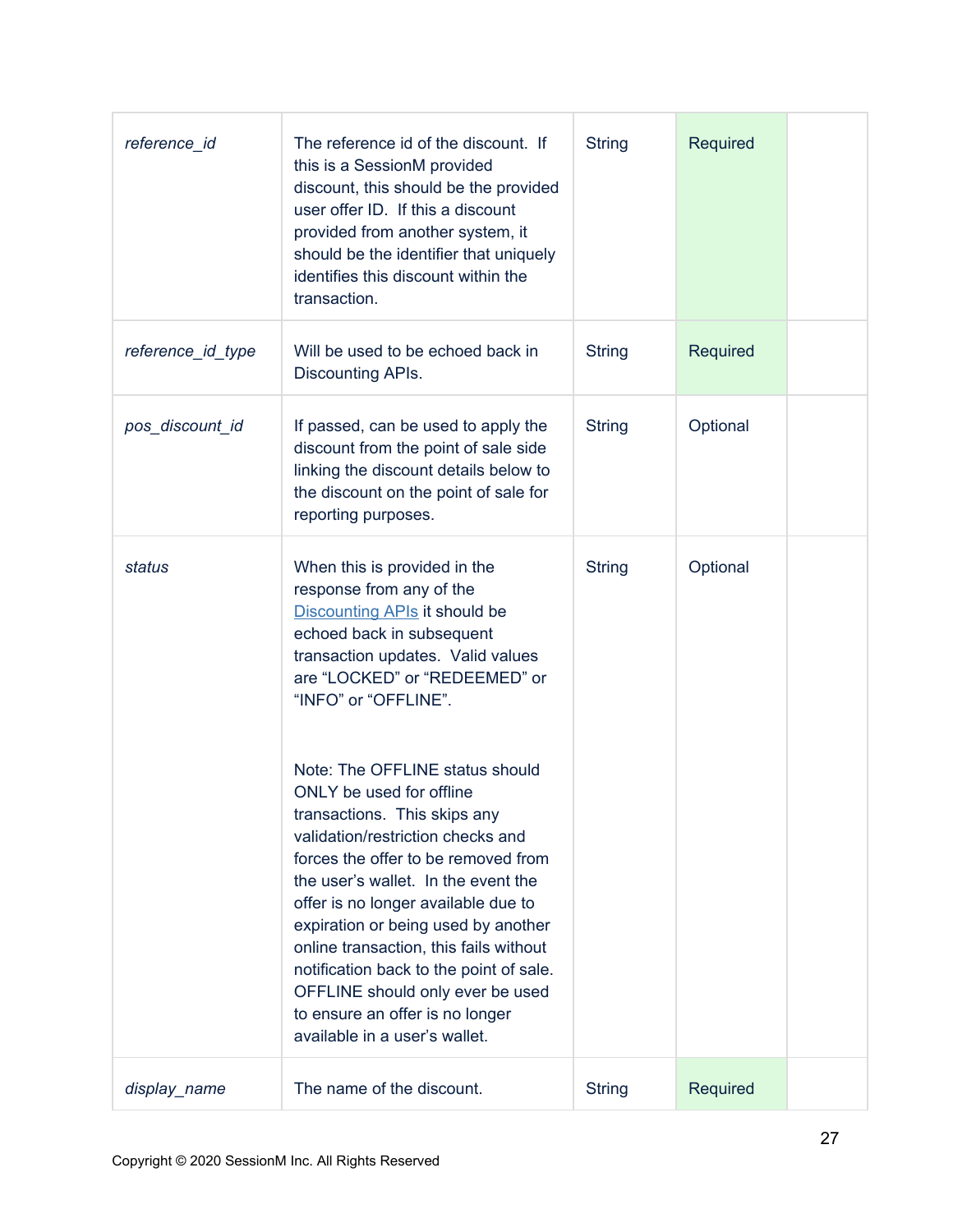| image_url           | The image URL associated with this<br>discount.                                                                                                                                                                                               | <b>String</b>              | Optional |  |
|---------------------|-----------------------------------------------------------------------------------------------------------------------------------------------------------------------------------------------------------------------------------------------|----------------------------|----------|--|
| discounted_line_ids | If this discount is applied to one or<br>more items within the transaction,<br>this should contain the line_id of<br>what items were discounted. If this is<br>a check level discount not applied to<br>any specific items, this can be null. | Array of<br><b>Strings</b> | Optional |  |
| discount_source     | The source system for the discount.<br>Example: If this discount was<br>provided by SessionM, the source<br>should be "SessionM". If this is a<br>discount, such as an employee<br>discount, the source could be<br>"POS".                    | <b>String</b>              | Required |  |
| amount              | The amount of the discount applied<br>to the check.                                                                                                                                                                                           | Decimal                    | Required |  |
| stack_order         | The order in which this discount was<br>applied. If it is the only discount on<br>the check, this value should be 0.<br>(For multiple discounts, use order<br>example: $0 \Rightarrow 1 \Rightarrow 2 \Rightarrow 3 \Rightarrow$ etc.)        | Int                        | Required |  |
| applied_time        | The date and time that this discount<br>was applied to the transaction. This<br>should be JavaScript JSON date<br>time format<br>(yyyy-MM-ddTHH:mm:ss.fffZ) and<br>be passed as the UTC date and<br>time.                                     | <b>String</b><br>(DateTime | Required |  |
| user id             | Returned from the Lock and<br>Redeem calls, this is the SessionM<br>user's identification.                                                                                                                                                    | <b>String</b>              | Optional |  |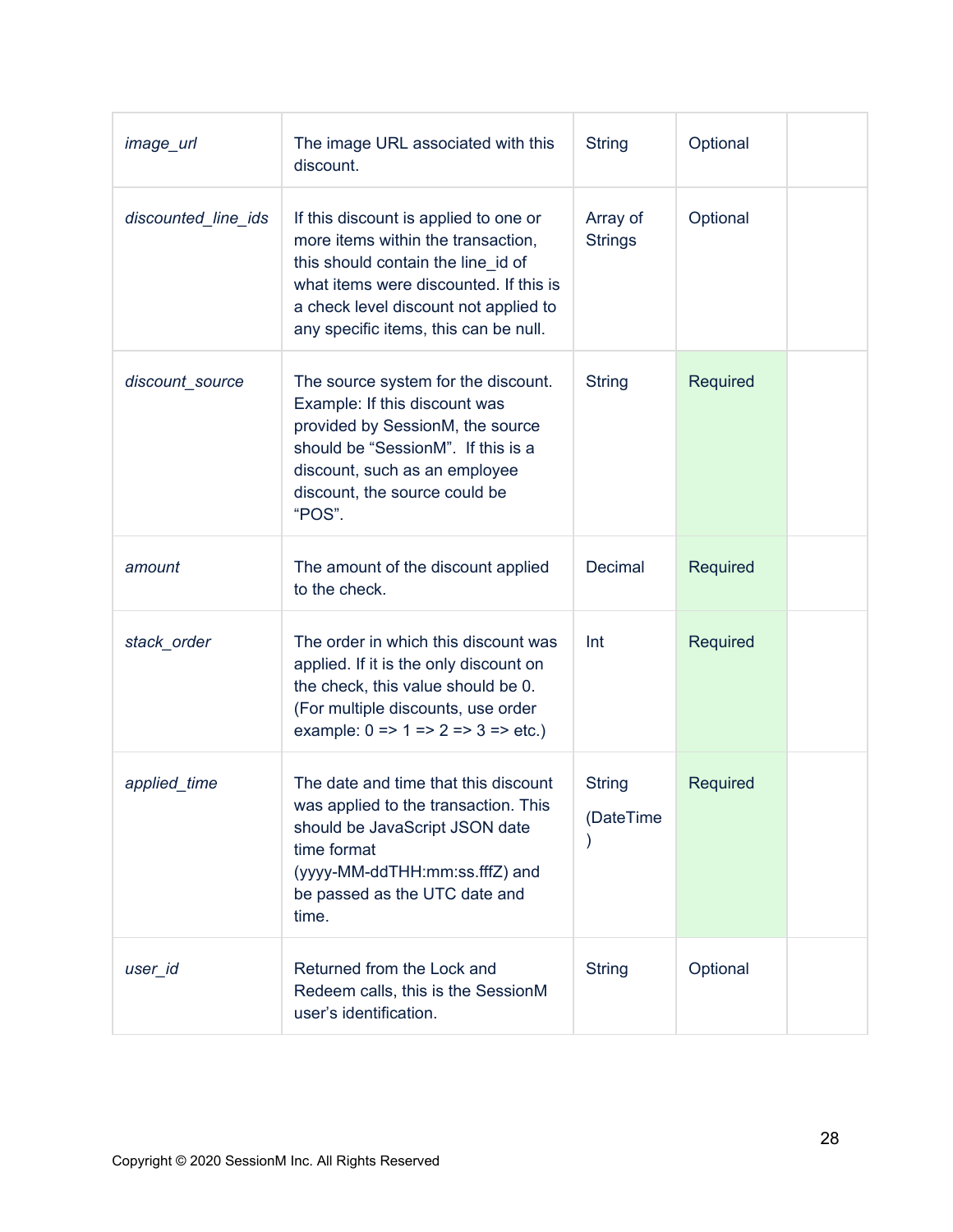#### <span id="page-29-0"></span>**Sample JSON Input File**

```
I
  ſ
    "store_id": "1234x",
     "request_id": "1","pos_employee_id": "e123",
    "sm_employee_id": "sm123",
     "table_id": "12x",
     "guest_count": 3,
    "is_closed": true,
    "is_voided": false,<br>"is_voided": false,<br>"ransaction_id": "deadbeef-12346",
    "from_transaction_id": "deadbeef-12345",
    "subtotal": 9.95,
    "tax_total": 62,
     "open_time": "2018-06-29T19:49:14.257Z",
    "modified_time": "2018-06-29T19:49:14.257Z",
    "guest_receipt_code": "tx123abc",
    "channel": "STORE",<br>"culture": "en-US",
    "items": [
         "line_id": "abc123",<br>"item_id": "sku12345",
         "quantity": 2,
         "unit_price": 4.98,
         "subtotal": 9.96,
         "tax_included": 0.00,
         "modifies_line_id": "asdf"
       },
    \mathbf{1}"payments": [
         "payment_id": "payment-abc123",
         "amount": 9.95,
         "type": "Cash",
         "payment_time": "2018-06-29T19:49:14.257Z",
         "user_id": "A831208D-903E-4D25-BC34-D27F2F2950BD",
         "user_id_type": "SessionM_ID",
         "additional_user_id": "C0A0C062-B389-4BAD-A985-11594E9E9170",<br>"additional_user_id": "C0A0C062-B389-4BAD-A985-11594E9E9170",
         "receipt_code": "tx123abc"
       },
    ],
     "discounts": [
       \mathfrak{c}"reference_id": "offer2345",
         "reference_id_type": "cool discount",<br>"pos_discount_id": "discount123",
         "status": "REDEEMED",
         "display_name": "penny off",<br>"image_url": "https://thumbs.gfycat.com/AnnualIlliterateApatosaur-size_restricted.gif",
         "discounted_line_ids": ["abc123"],
         "discount_source": "POS",
          "amount": 0.01,
         "stack_order": 1,
         "applied_time": "2018-06-29T19:49:14.257Z",
         "user_id": "A831208D-903E-4D25-BC34-D27F2F2950BD"
       },
       \cdots\mathbf{I}j
```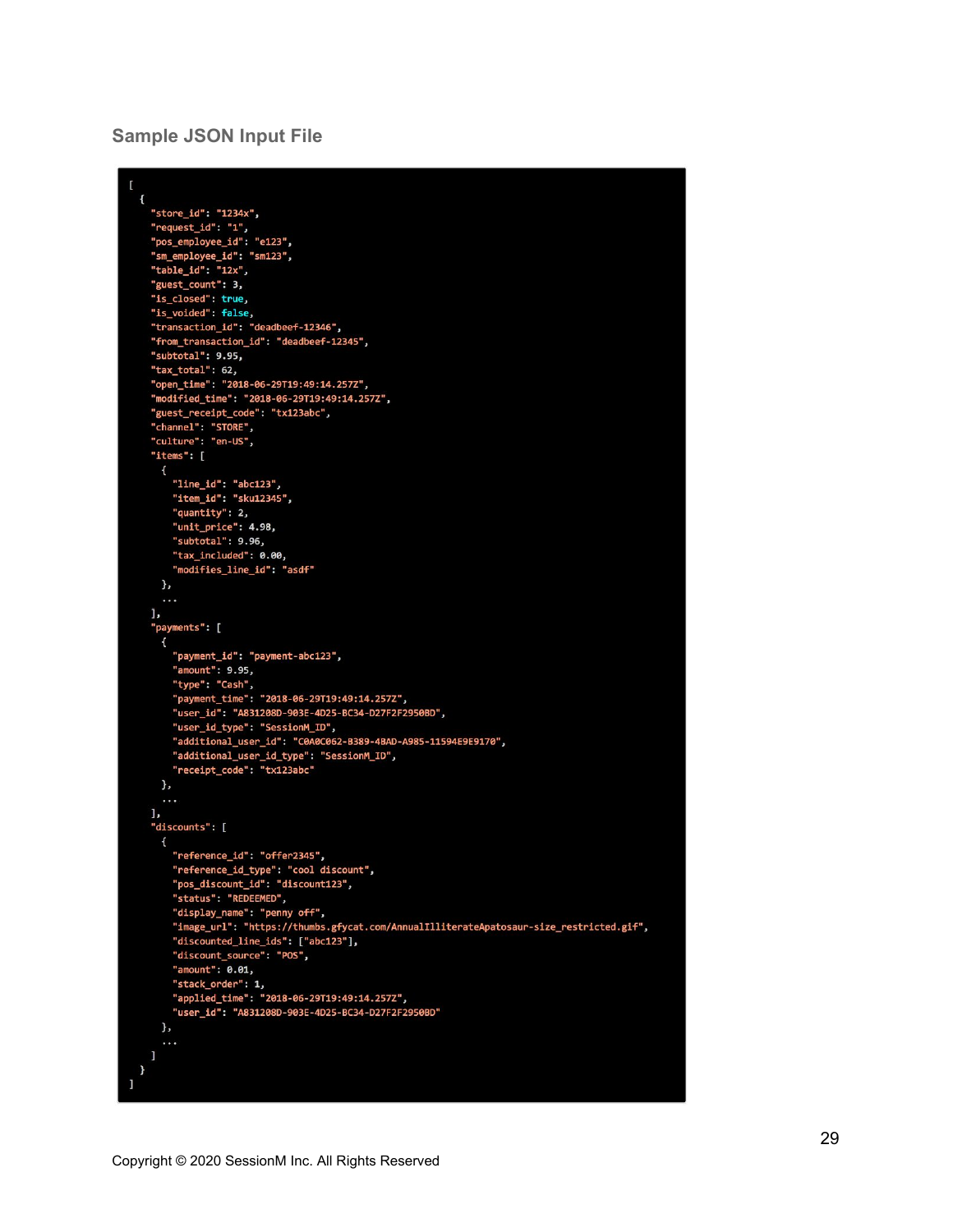# <span id="page-30-0"></span>Store Catalog (Product/SKU) Importer

The Store Catalog importer supports multiple functions within the SessionM Platform, including but not limited to: setup of targeted promotional campaigns based on purchase events, managing offer restrictions and eligibility, product and offer recommendation data, and storing the transactions against the customer profile. It's a best practice to provide a hierarchical set of product data, with multiple levels of categorization. Doing so provides a simpler user experience for marketers looking to select products or groups of products. This file format is also not a *.csv* file, but a *.json* file.

While any importer attribute designated "Optional" is not required in a payload, its inclusion or exclusion must be applied to ALL instances of the attribute. In short, if an attribute is included in one payload, it must be included in all payloads.

#### **NOTE: If you need access to the older version of this documentation, it has been moved to [Appendix](#page-41-0) B.**

## <span id="page-30-1"></span>Store Catalog

| <b>Key</b> | <b>Type</b>   | <b>Description</b> | <b>Required/</b><br><b>Optional</b> | <b>Notes</b>                                |
|------------|---------------|--------------------|-------------------------------------|---------------------------------------------|
| store_id   | <b>String</b> | Store ID.          | <b>Required</b>                     | Valid store id that the catalog belongs to. |
| nodes      | Array         | Node array.        | <b>Required</b>                     | An array of child nodes.                    |

#### <span id="page-30-2"></span>Node

| <b>Key</b> | <b>Type</b>   | <b>Description</b>                                                                                                                                                | <b>Required/</b><br><b>Optional</b> | <b>Notes</b> |
|------------|---------------|-------------------------------------------------------------------------------------------------------------------------------------------------------------------|-------------------------------------|--------------|
| name       | <b>String</b> | Category name.                                                                                                                                                    | Required                            |              |
|            |               | While category names can<br>differ when under different<br>parent categories, the<br>category name must be<br>unique for each category<br>that resides within the |                                     |              |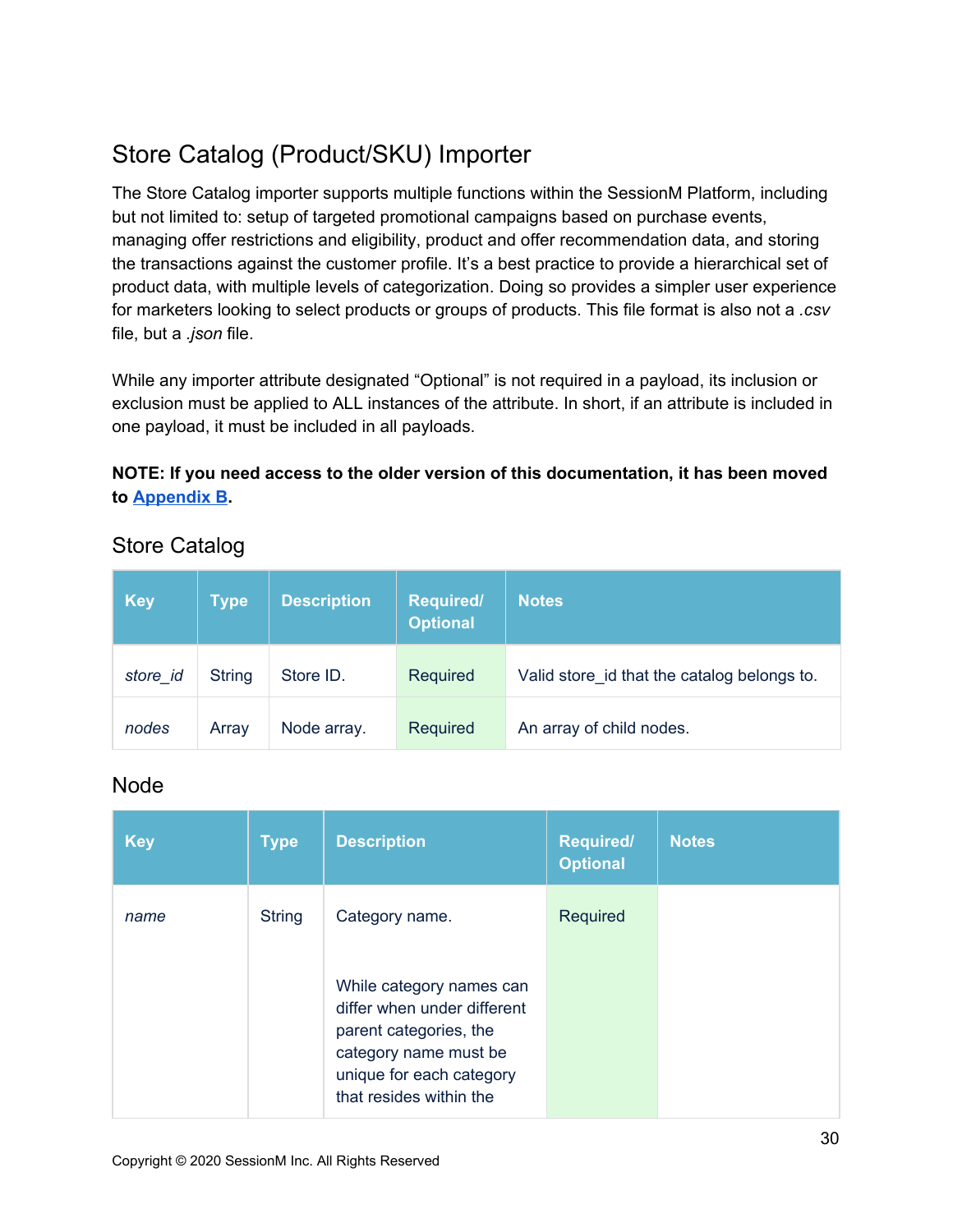|               |               | same level of the catalog<br>hierarchy.                                                                                                                                                                                                                                                                                  |                |                                                                                                                                               |
|---------------|---------------|--------------------------------------------------------------------------------------------------------------------------------------------------------------------------------------------------------------------------------------------------------------------------------------------------------------------------|----------------|-----------------------------------------------------------------------------------------------------------------------------------------------|
| category_id   | <b>String</b> | Category ID.<br>If existing catalog does not<br>use "Category IDs," IDs<br>should be generated for<br>each category prior to<br>import. Category IDs<br>should remain consistent<br>upon subsequent uploads.<br>Generated IDs should be<br>provided by the client to<br>ensure consistency when<br>catalogs are updated. | Required       |                                                                                                                                               |
| description   | <b>String</b> | Description for category.                                                                                                                                                                                                                                                                                                | Optional       |                                                                                                                                               |
| children      | Array         | Child array.                                                                                                                                                                                                                                                                                                             | <b>Depends</b> | An array of child<br>nodes, or nil only if<br>subcategories are<br>populated.<br>Contains at least one<br>child node, if no<br>subcategories. |
| subcategories | Array         | Node array.                                                                                                                                                                                                                                                                                                              | <b>Depends</b> | An array of child<br>nodes, or nil only if<br>children are<br>populated.<br>Contains at least one<br>subcategory, if no<br>children.          |

A Node represents a node of a tree. A Node is a node with a non-null array of children and/or non-null array of subcategories. Unlike the Node in the Catalog Event Categories Importer, a Node object here can have **both** child nodes and subcategories.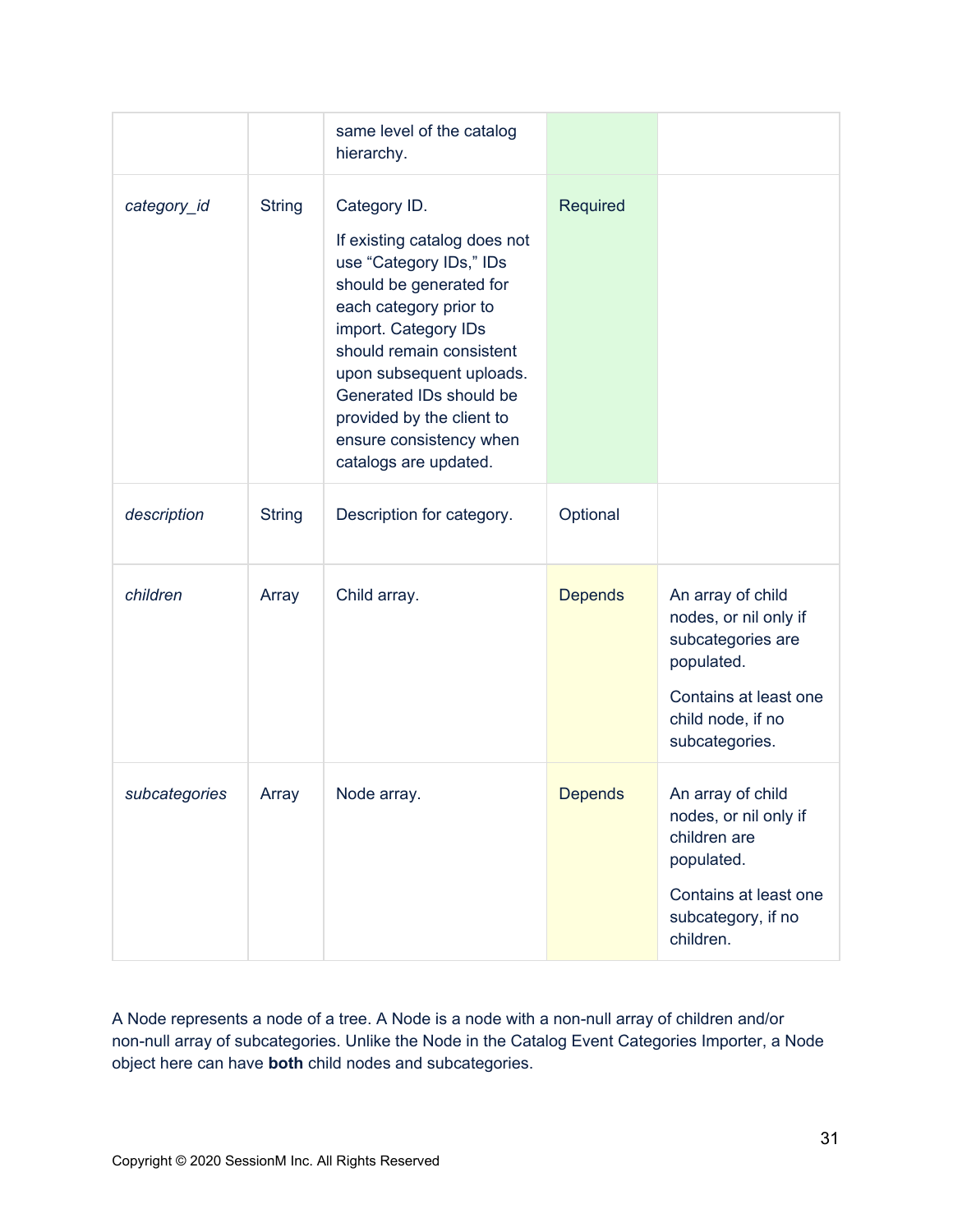## <span id="page-32-0"></span>Child Elements

| <b>Key</b>     | <b>Type</b>   | <b>Description</b>                                                                                                                                                                                                                                                                            | Required/<br><b>Optional</b> |
|----------------|---------------|-----------------------------------------------------------------------------------------------------------------------------------------------------------------------------------------------------------------------------------------------------------------------------------------------|------------------------------|
| id             | <b>String</b> | Item ID.<br>Item IDs (that represent the same item) can<br>duplicate within the same catalog, but must not<br>duplicate within the same parent category.                                                                                                                                      | Required                     |
| sku            | <b>String</b> | Stock Keeping Unit - A universal value across the<br>client/brand to identify a product. This value<br>should be the same for an item across all<br>stores/channels within a client's catalogs.<br>While required, in special use cases the SKU<br>requirement can be overridden upon ingest. | Required<br>(default)        |
| name           | <b>String</b> | Name of the item.                                                                                                                                                                                                                                                                             | Required                     |
| description    | <b>String</b> | Description of the item.                                                                                                                                                                                                                                                                      | Optional                     |
| is_modifier    | <b>Bool</b>   | Indicates if the item modifies another item within<br>the transaction. For example, in the restaurant<br>industry, food toppings are typically modifiers. If<br>the item is a modifier, field set to "true".                                                                                  | Optional                     |
| items_modified | []String      | Array of Item IDs that this item is a modifier for.<br>Only used when the item is a modifier.                                                                                                                                                                                                 | Optional                     |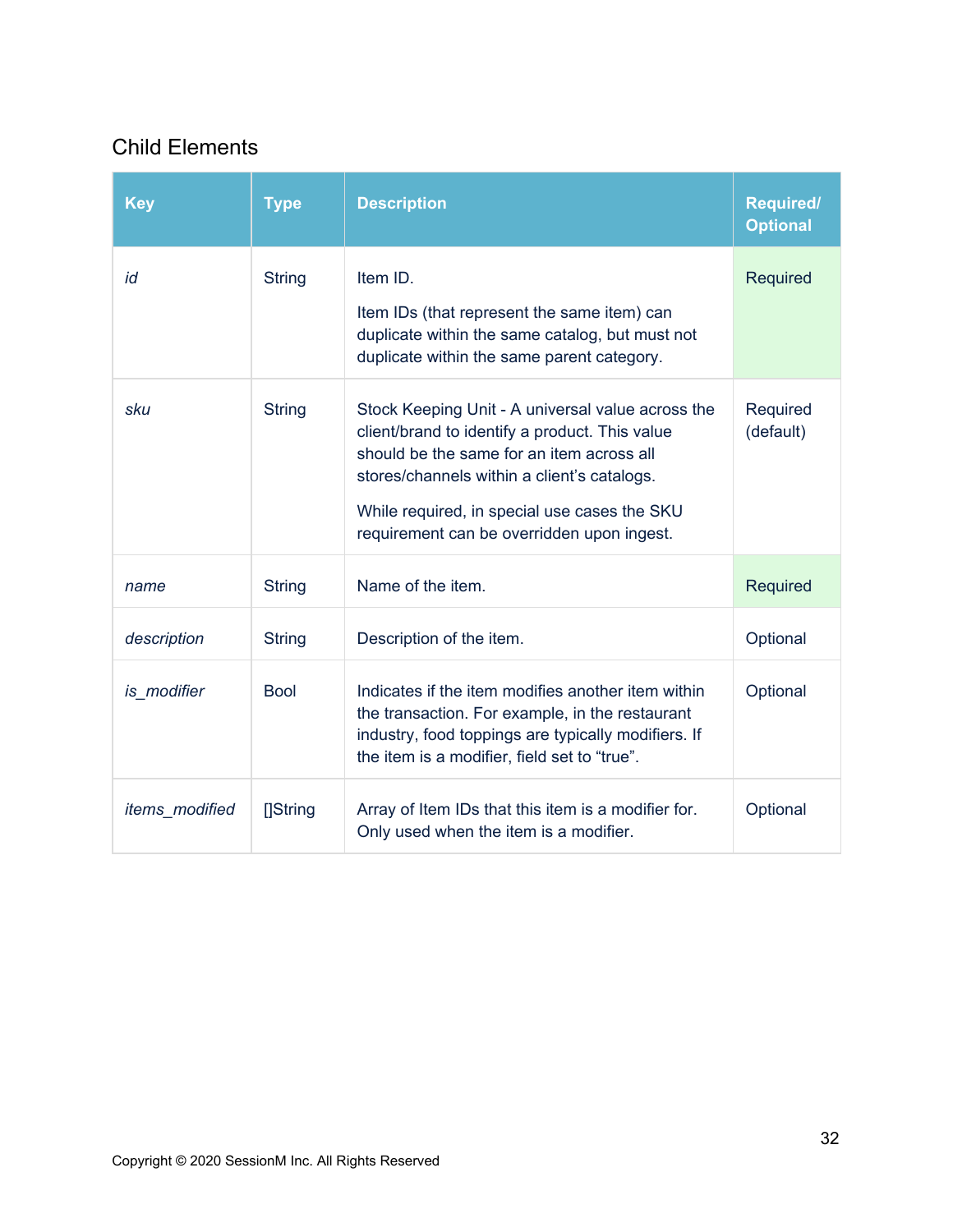#### <span id="page-33-0"></span>**Sample UI**

#### Child elements hold a leaf's data.

| <b>SKU Selection</b>                                                                                                                   |                          |
|----------------------------------------------------------------------------------------------------------------------------------------|--------------------------|
| $\alpha$<br>Find a specific item                                                                                                       | Included (1)             |
| $\overline{\mathbf{C}}$ US (28951)                                                                                                     | <b>BLACK</b><br>$3$ (US) |
| READY TO WEAR (11097)<br>$\blacktriangleright$ $\Box$ HANDBAG (226)<br>> SMALL LEATHER GOOD (32)                                       | Excluded (0)             |
| $\blacktriangledown$ MISC (2)<br>$\blacktriangleright$ BLACK (21)<br>$\triangleright$ BRASS (4)                                        |                          |
| $\blacktriangleright$ $\Box$ FRAGRANCE (9)<br>$\blacktriangleright$ $\Box$ ACCESSORIES (1)<br>$\blacktriangleright$ $\Box$ JEAN (8242) |                          |
| STANDARD ISSUE (2751)<br>$\triangleright$ $\square$ FOOTWEAR (5467)<br>$\triangleright$ $\square$ CANDLE (2)                           |                          |
| $\blacktriangleright$ $\blacksquare$ ACCESSORY (1054)                                                                                  |                          |
| Drop files here or <b>Browse</b>                                                                                                       | Cancel<br>Done           |

*Example of Product Hierarchy in SessionM for Retail Clothing*

### <span id="page-33-1"></span>Example JSON Format of a Product Hierarchy

```
\overline{\phantom{a}}{
     "store_id": "BD3BABD0-0CB6-41D9-AAE0-B7B7F58EE5E5",
    "nodes":
    [
       {
         "name":"Wine",
         "description":"Delicious fermented grape product",
         "category_id":"8ecce9a1f30df32d3708f030b37a9002",
         "subcategories":
         [
            {
              "name":"White Wine",
              "description":"Wine from white grapes",
              "category_id":"9df49509fec363f6827525ed7304e6fd",
              "children":
              [
                 {
                   "id":"8",
                   "name":"Standing Stone Chardonnay Ice Wine"
                },
                 {
                   "id":"10",
                   "name":"Standing Stone Riesling Ice Wine"
                },
                 {
                   "id":"13",
                   "name":"Standing Stone Riesling Ice Wine"
                }
```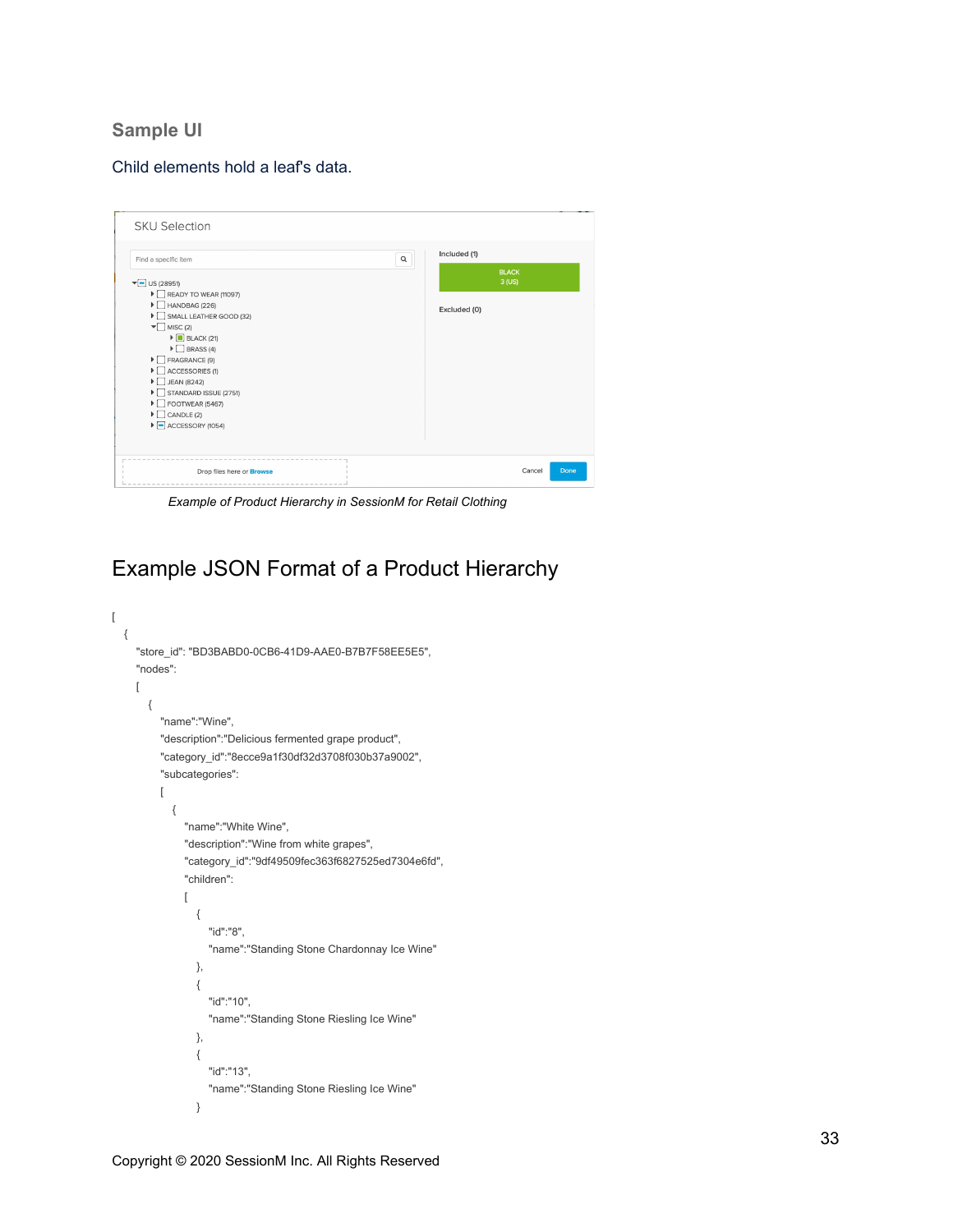```
]
  }, \{"name":"Fortified Wine",
      "description": "Wine with extra punch",
      "category_id":"382a98704e73dc8782eeebac14d7f1da",
     "children": [ { "id":"9", "name":"Standing Stone Gewurzdraminer Ice Wine
"
       },{
           "id":"11",
           "name":"Standing Stone Vidal Ice Wine"
       }
    ]
  }, \{"name":"Red Wine",
      "description": "Wine from red grapes",
      "category_id":"9df49509fec363f6827525ed7304e6f0",
     "children": \overline{[}{ "id":"12", "name":"Star Lane Cabernet Sauvignon" },{ "id":"16", "name":"Chateau Ste. Michelle Merlot" }, \{"id":"3452", "name":"Chateau Ste. Michelle Merlot" }, \{"id":"18", "name":"Steak House Cabernet Sauvignon" }, \{"id":"19", "name":"Stefano Farina Barbera" } ]
  }
\begin{array}{c} \end{array}"name":"Cheese",
"category_id":"8ecce9a1f30df32d3708f030b37a9003",
"subcategories":[ { "name":"Gouda", "category_id":"9df49509fec363f6827525ed7304e6f1",
     "children": \overline{[}
```
},  $\{$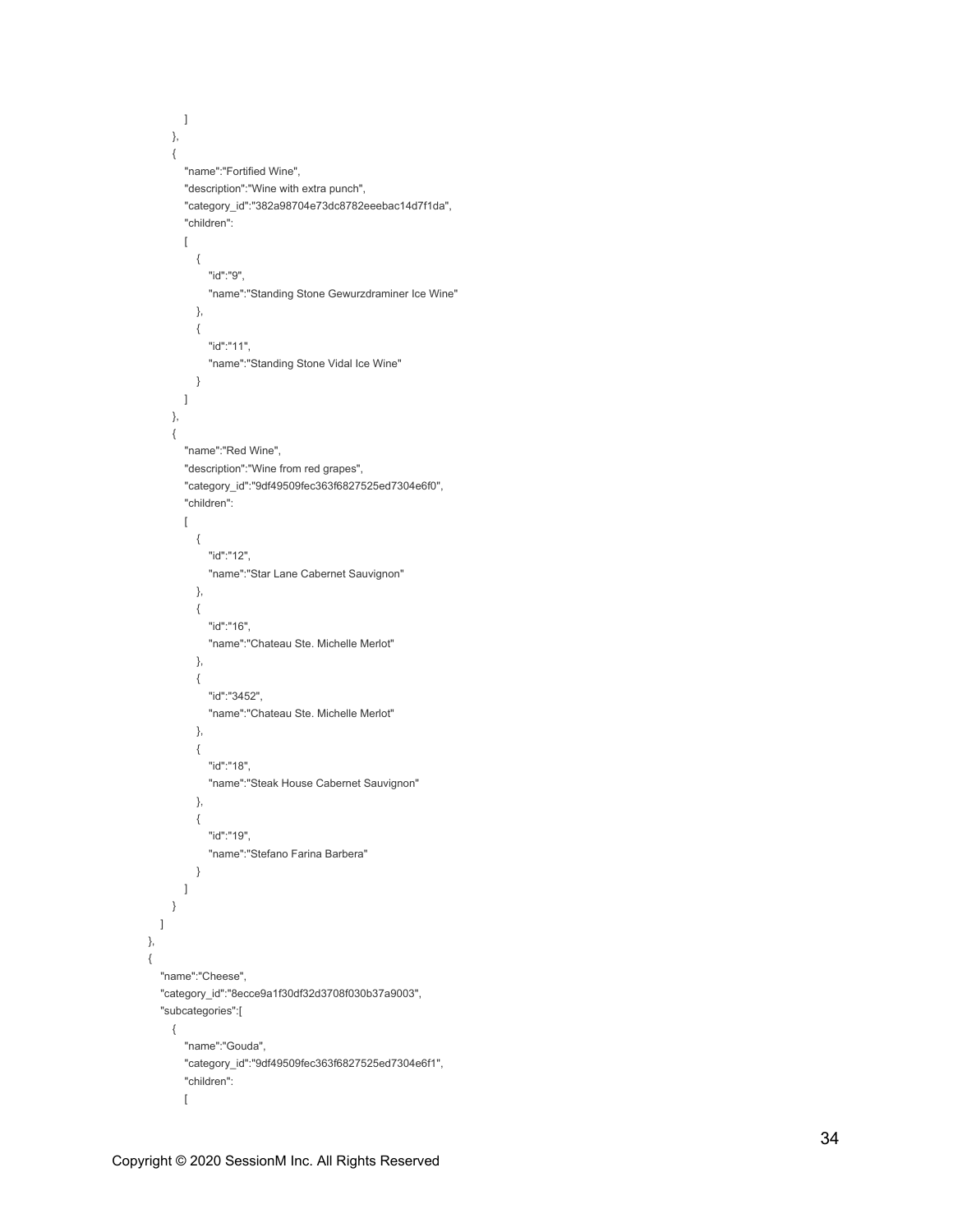```
{
                "id
":"
1
", "name":"Strong Gouda"
             }, \{"id
":"
2
", "name": "Medium Gouda"
             },{
                "id
":"
3
", "name":"Mild Gouda"
             }
          ]
        },{
           "name":"Brie",
           "category_id":"382a98704e73dc8782eeebac14d7f1d2",
           "children": \lceil{ "id":"44", "name":"Hard Brie" }, \{"id":"55", "name":"Soft Brie" } ]
        }, \{"name": "Havarti",
           "category_id":"9df49509fec363f6827525ed7304e6f3",
           "children": [ { "id":"666", "name":"Grape Havarti" },{ "id":"777", "name":"Apple Havarti" }, \{"id":"888", "name":"Melon Havarti" } ]
       }
     ]
  }
\, \, \,
```
}  $\begin{array}{c} \hline \end{array}$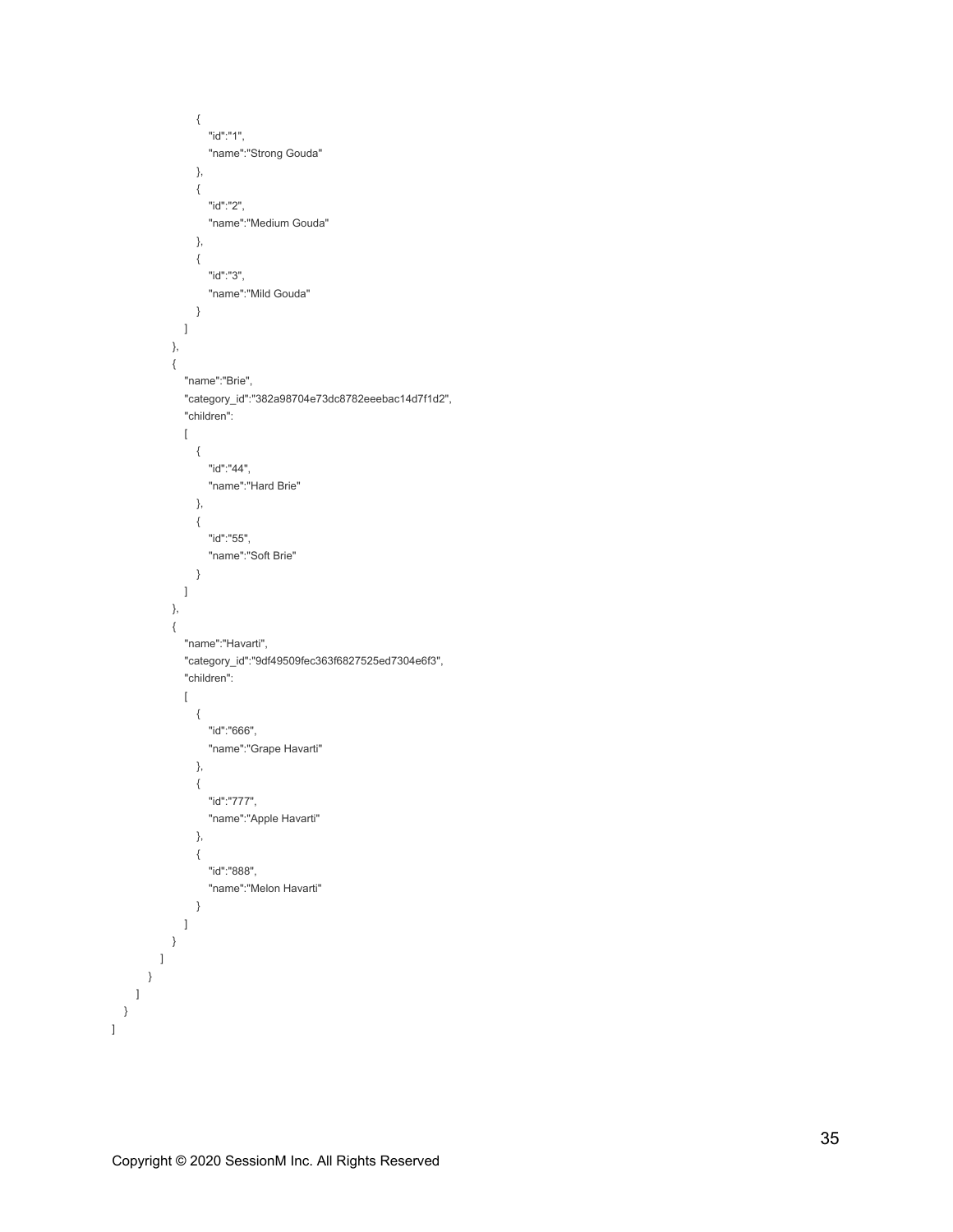# <span id="page-36-0"></span>Venue (Store/Location)

The Venues data set supports multiple functions within the SessionM Platform, including but not limited to the following: setting up targeted promotional campaigns with location-based geofence triggering, managing offer restrictions and eligibility, segmenting audiences for campaign eligibility, and storing venue information associated with transactions against the customer profile. Although there are few fields that are required for locations, the more data provided, the simpler it will be for marketers to search and select from available locations.

Please note that while any importer attribute designated "Optional" is not required in a payload, its inclusion or exclusion must be applied to ALL instances of the attribute. In short, if an attribute is included in one payload, it must be included in all payloads.

### <span id="page-36-1"></span>Standard Venue Data CSV File Format

**Column Description Type Required/ Optional** *external\_id* The customer's external unique ID for this venue. String **Required** *store id* The customer's ID for this venue (unique per brand). String Optional **brand** The name of the associated *mplace brand*. String Required **name** The display name of the venue. String Optional *lat* The latitude of the venue. Format: 7 decimal points, such as 42.1231231. Float Required *lng* The longitude of the venue. Format: 7 decimal points, such as -71.3213213. Float Required address and The street address of the venue. String Required *city* The city of the venue. String Required **state** The state of the venue. Should be an [ISO-3166-1](https://en.wikipedia.org/wiki/ISO_3166-1_alpha-2) Alpha-2 code. String Required zip The ZIP or postal code of the venue. Should follow the [standards](https://en.wikipedia.org/wiki/Postal_code) for the specific country. For US, this is 5-digit or [zip+4](https://en.wikipedia.org/wiki/ZIP_Code#ZIP.2B4). For Canada, [6](https://en.wikipedia.org/wiki/Postal_codes_in_Canada) [chars.](https://en.wikipedia.org/wiki/Postal_codes_in_Canada) For Japan, [7-digit.](https://en.wikipedia.org/wiki/Postal_codes_in_Japan) String Required

The Standard Venue Data format is a CSV file containing columns outlined below.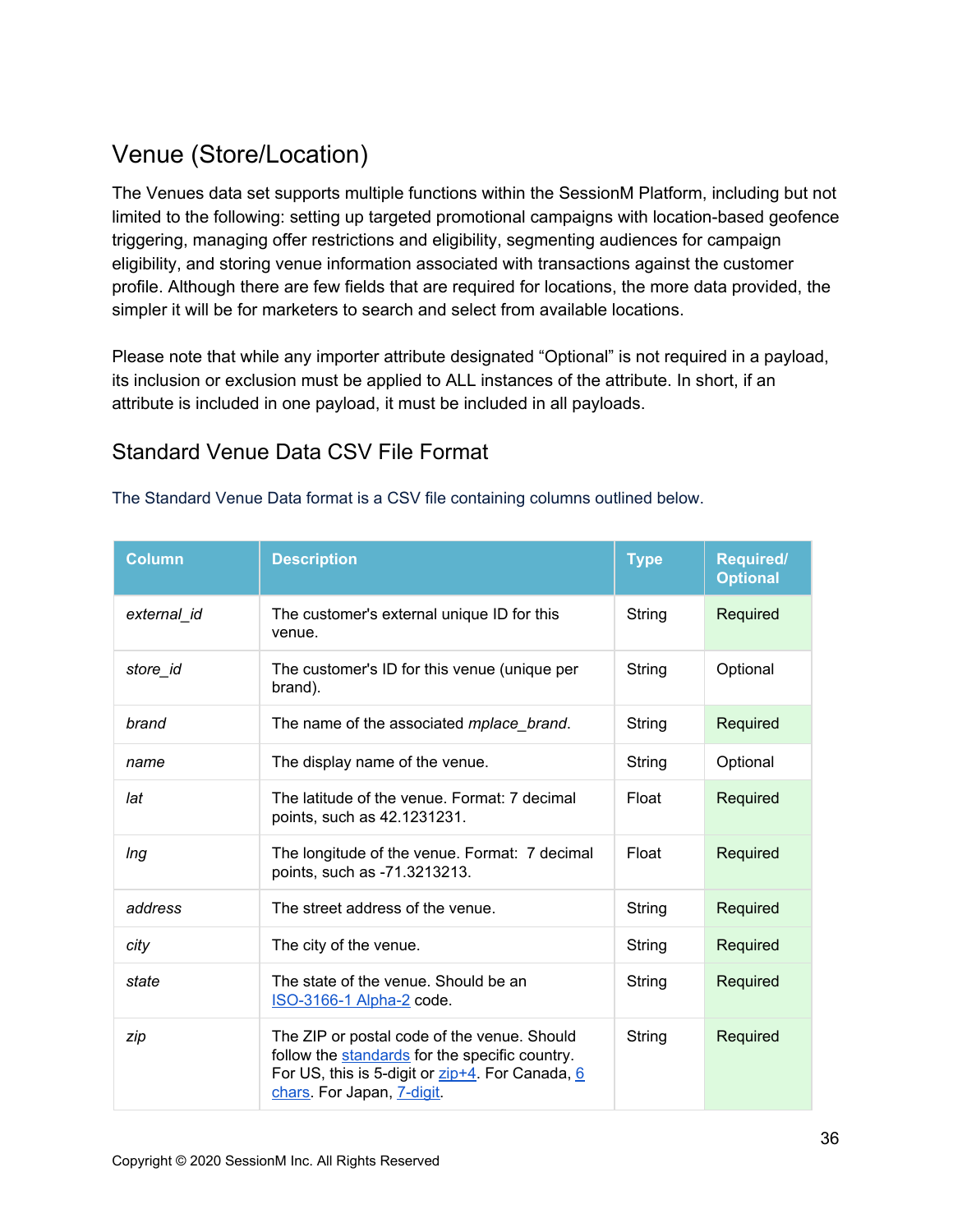| country         | The 3-letter country of the venue in <b>ISO-3166</b><br>format.                                 | String | Required |
|-----------------|-------------------------------------------------------------------------------------------------|--------|----------|
| phone_number    | The phone number of the venue. No format<br>requirement.                                        | String | Optional |
| time zone       | The time zone of the venue. TZ environment<br>variable format, such as "America/New York."      | String | Optional |
| dma             | The DMA code of the venue. Note: the default<br>is derived from the zip code.                   | String | Optional |
| status          | The activation status of the venue. Could be<br>one of the following: Active, Inactive, Hidden. | String | Optional |
| website_url     | The website URL of the venue.                                                                   | URL    | Optional |
| geofence_radius | The radius of the geofence around the location<br>in meters.                                    | Float  | Optional |

### <span id="page-37-0"></span>**Additional Format Requirements**

- All fields have a maximum length of 256 characters.
- Empty optional fields are OK.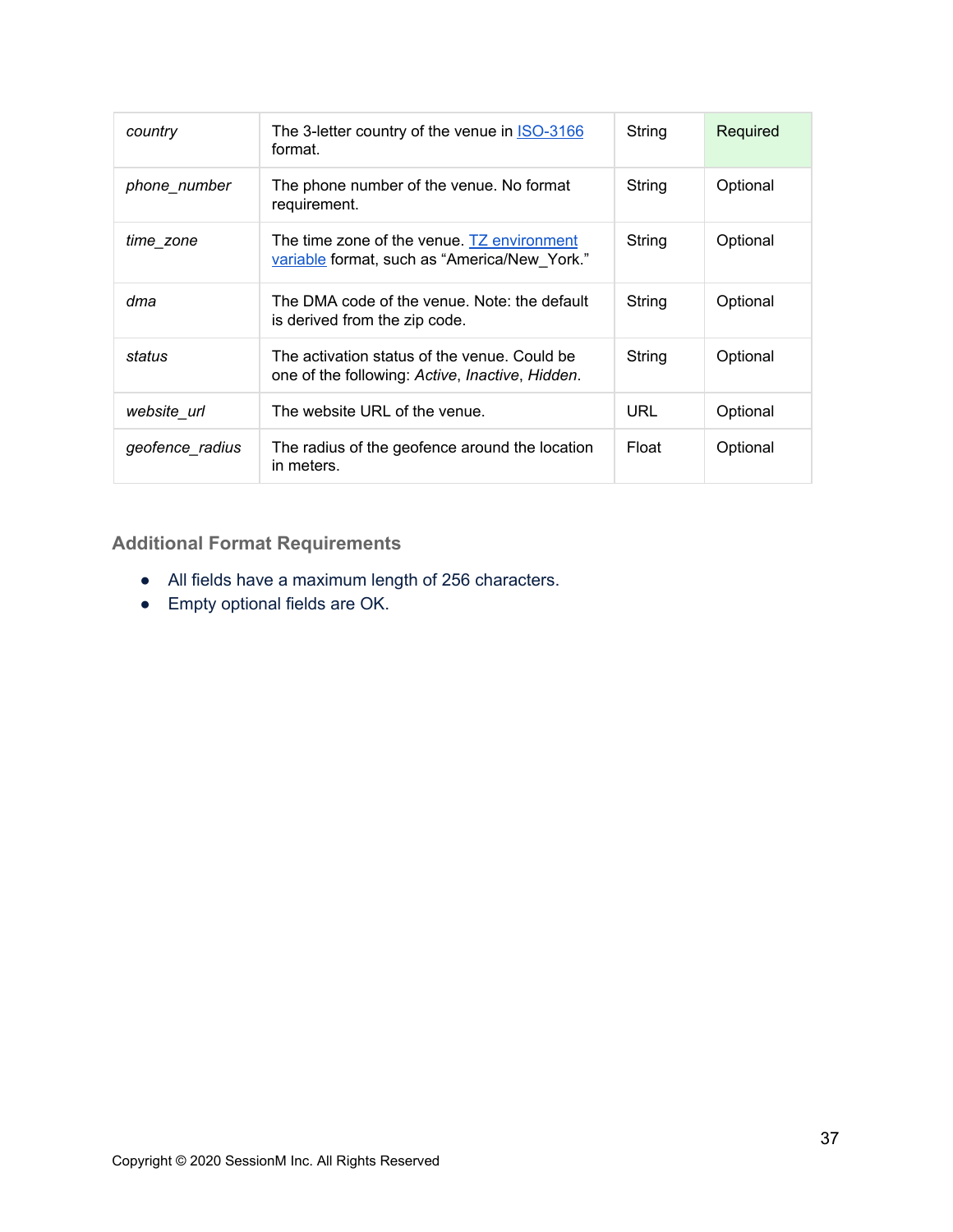# <span id="page-38-0"></span>Venue Tag Importer

The Venues Tag data set allows for the addition of appended data relevant to a venue or location that can be used for search and targeting purposes. An example of this is to tag select quick-service restaurants to identify those venues with a drive-through.

Please note that while any importer attribute designated "Optional" is not required in a payload, its inclusion or exclusion must be applied to ALL instances of the attribute. In short, if an attribute is included in one payload, it must be included in all payloads.

## <span id="page-38-1"></span>Standard Venue Tag Data CSV File Format

- The Standard Venue Tag Data format is a CSV file containing columns outlined below.
- Venue data files should be full dumps. The venues for each brand specified fully replace the existing venues for the given brand.
- In the case of a bad/invalid data load, reversion is handled by manually reloading the last known good data dump.
- Venue updates must preserve venue IDs when reloading data for an existing external ID.

| <b>Column</b> | <b>Description</b>                                | <b>Type</b> | <b>Required/</b><br><b>Optional</b> |
|---------------|---------------------------------------------------|-------------|-------------------------------------|
| external id   | The customer's external unique ID for this venue. | <b>GUID</b> | Required                            |
| brand         | The name of the associated mplace brand.          | String      | Required                            |
| tag           | The tag name to add.                              | String      | Required                            |
| action        | Action to take ('Add', 'Remove').                 | String      | Optional                            |

*Example set of location based data*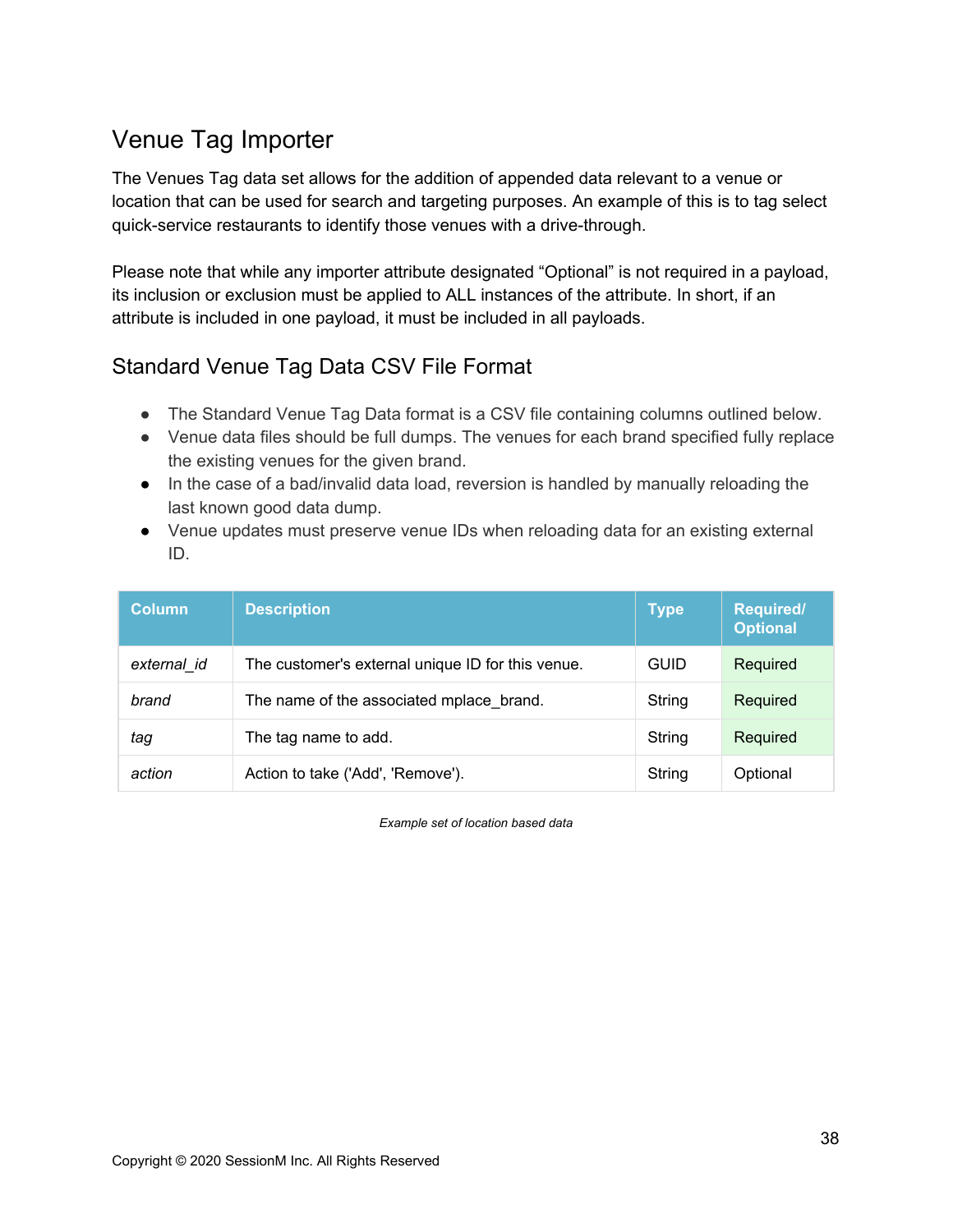# <span id="page-39-0"></span>Event Importer

The Event importer supports many different functions within the SessionM Platform, including but not limited to the following: tracking engagement attributions for triggering messaging campaigns, points based economies, and tier calculations. In addition, the importer presents an ongoing engagement history for the customer within their individual profile.

While any importer attribute designated "Optional" is not required in a payload, its inclusion or exclusion must be applied to ALL instances of the attribute. In short, if an attribute is included in one payload, it must be included in all payloads.

#### **NOTE: This is not for tracking transactions. Please refer to the Transaction importer for those activities.**

### <span id="page-39-1"></span>Standard Event CSV File Format

The Standard Event format is a CSV file containing columns outlined below.

| <b>Column</b>      | <b>Description</b>                                                      | <b>Type</b>   | Required/<br><b>Optional</b> | <b>Mapping</b> | <b>Notes</b>                                                                                                                                              |
|--------------------|-------------------------------------------------------------------------|---------------|------------------------------|----------------|-----------------------------------------------------------------------------------------------------------------------------------------------------------|
| external<br>id     | The unique<br>customer's ID for<br>the user who has<br>the event fired. | <b>GUID</b>   | Required                     | external id    |                                                                                                                                                           |
| event_na<br>me     | The event name.                                                         | <b>String</b> | Required                     | event_nam<br>e |                                                                                                                                                           |
| occurred<br>$\_at$ | The time in<br>RFC3339 format for<br>when the event<br>occurred.        | <b>String</b> | Required                     | occurred_at    | The format for the<br>string is<br>YYYY-MM-DDTHH:<br>MMSSZHH:MM. If<br>occurred_at is<br>more than 10<br>minutes in the<br>future, an error is<br>thrown. |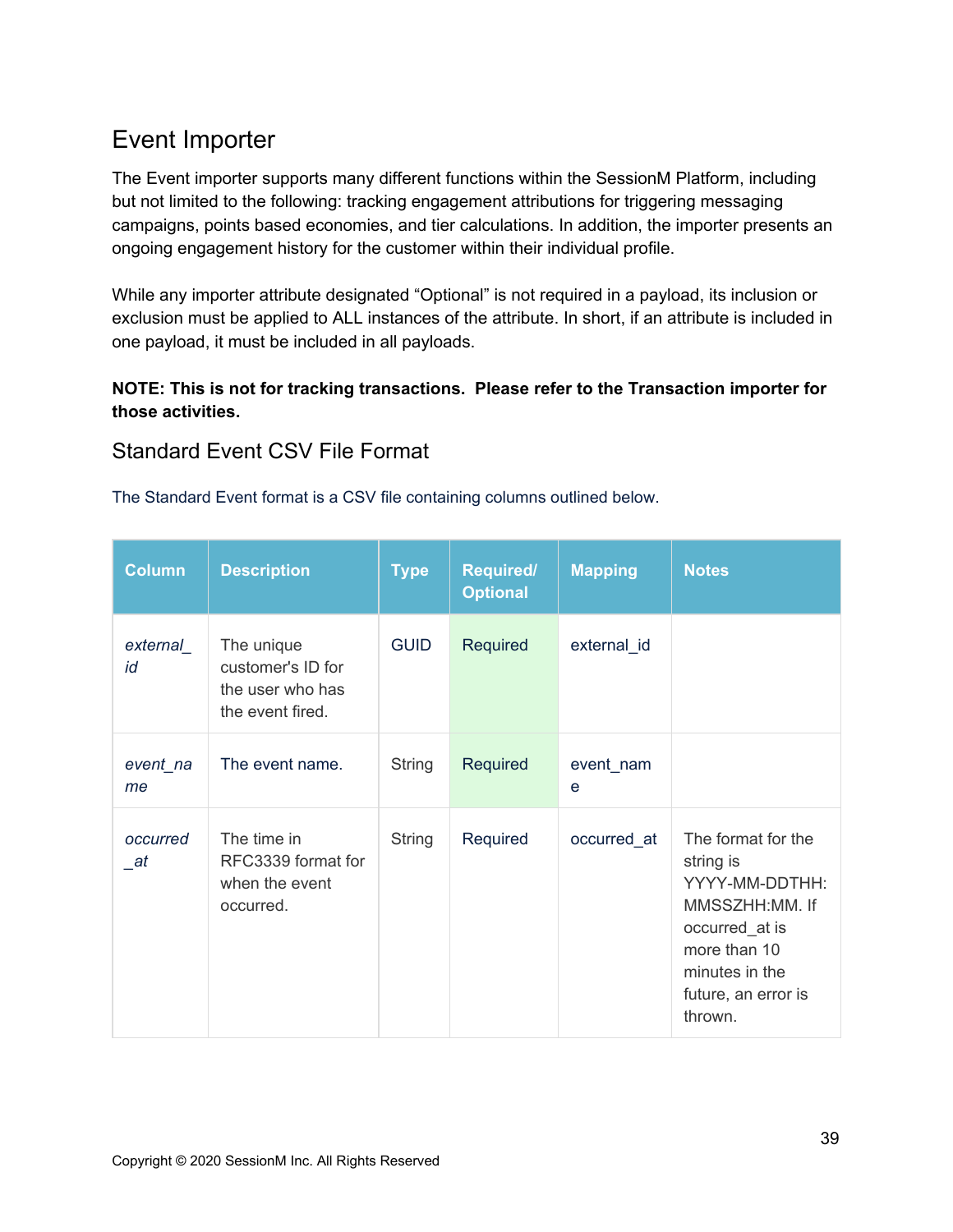| transacti<br>on id | Unique transaction<br>identifier.                                     | <b>String</b>         | Optional | transaction<br>$\overline{\phantom{a}}$ id |                                                     |
|--------------------|-----------------------------------------------------------------------|-----------------------|----------|--------------------------------------------|-----------------------------------------------------|
| context            | Arbitrary piece of<br>data related to the<br>given transaction<br>ID. | <b>JSON</b><br>object | Optional | context                                    | The JSON object<br>must be properly<br>CSV escaped. |

# <span id="page-40-0"></span>**Appendix A - Sample Customer CSV File**

\* Note that the *locale*, *active\_flag*, *size*, and *affinity* columns are all custom appended data fields.

external\_id,email,first\_name,last\_name,gender,dob,locale,country,state,city,zip,active\_flag,size,affinity 99000000,fake99000000@example.com,Julia,Cox,,1952-10-22,en\_US,USA,OH,morro bay,55942,false,,1.0 99000001,fake99000001@example.com,Timothy,Jackson,m,1932-05-07,en\_US,USA,TX,elk grove,false,false,,1.0 99000002,fake99000002@example.org,Phillip,Campbell,f,1979-03-28,en\_US,USA,VA,morro bay,false,false,,1.0 99000003,fake99000003@example.com,Stephen,Rogers,m,1966-06-16,en\_US,USA,OR,burbank,false,false,,1.0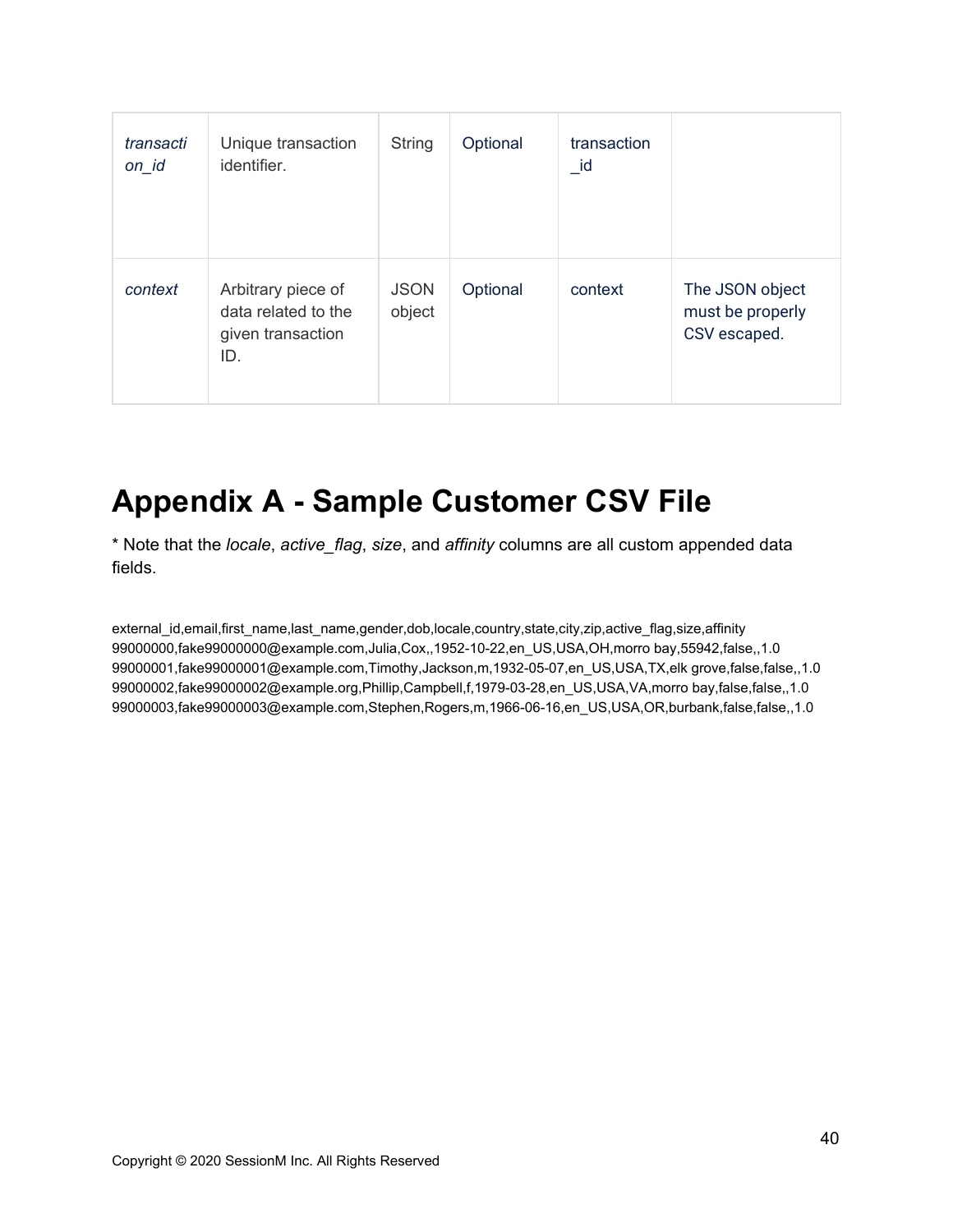# <span id="page-41-0"></span>**Appendix B - Previous Data Importer Versions**

# <span id="page-41-1"></span>Purchase Event Importer

While still used in select instances, the Purchase Event importer is being deprecated in favor of the new Transaction importer. Unless explicitly instructed by the SessionM Integration team, please use the Transaction importer documentation above.

Please note that while any importer attribute designated "Optional" is not required in a payload, its inclusion or exclusion must be applied to ALL instances of the attribute. In short, if an attribute is included in one payload, it must be included in all payloads.

The following is an example set of data.

| <b>Column</b>    | <b>Description</b>                                                        | <b>Type</b>   | <b>Required/</b><br><b>Optional</b> | <b>Notes</b>                                                                                                                                   |
|------------------|---------------------------------------------------------------------------|---------------|-------------------------------------|------------------------------------------------------------------------------------------------------------------------------------------------|
| external_id      | The unique<br>customer ID of the<br>user for whom the<br>event has fired. | String        | Required                            |                                                                                                                                                |
| transaction_id   | A unique transaction<br>identifier.                                       | String        | Required                            | If transaction ID is not<br>available from the customer,<br>one can be generated by<br>combining StoreID,<br>RegisterID and Receipt<br>Number. |
| occurred_at      | The time in<br>RFC3339 format for<br>when the event<br>occurred.          | <b>String</b> | Optional                            | The format for the string is<br>YYYY-MM-DDTHH:MMSSZ<br>HH:MM. occurred_at must<br>be no more than 10 minutes<br>in the future.                 |
| transaction_type | Type of transaction.                                                      | String        | Optional                            | Purchase/Refund etc.                                                                                                                           |

#### <span id="page-41-2"></span>Event Format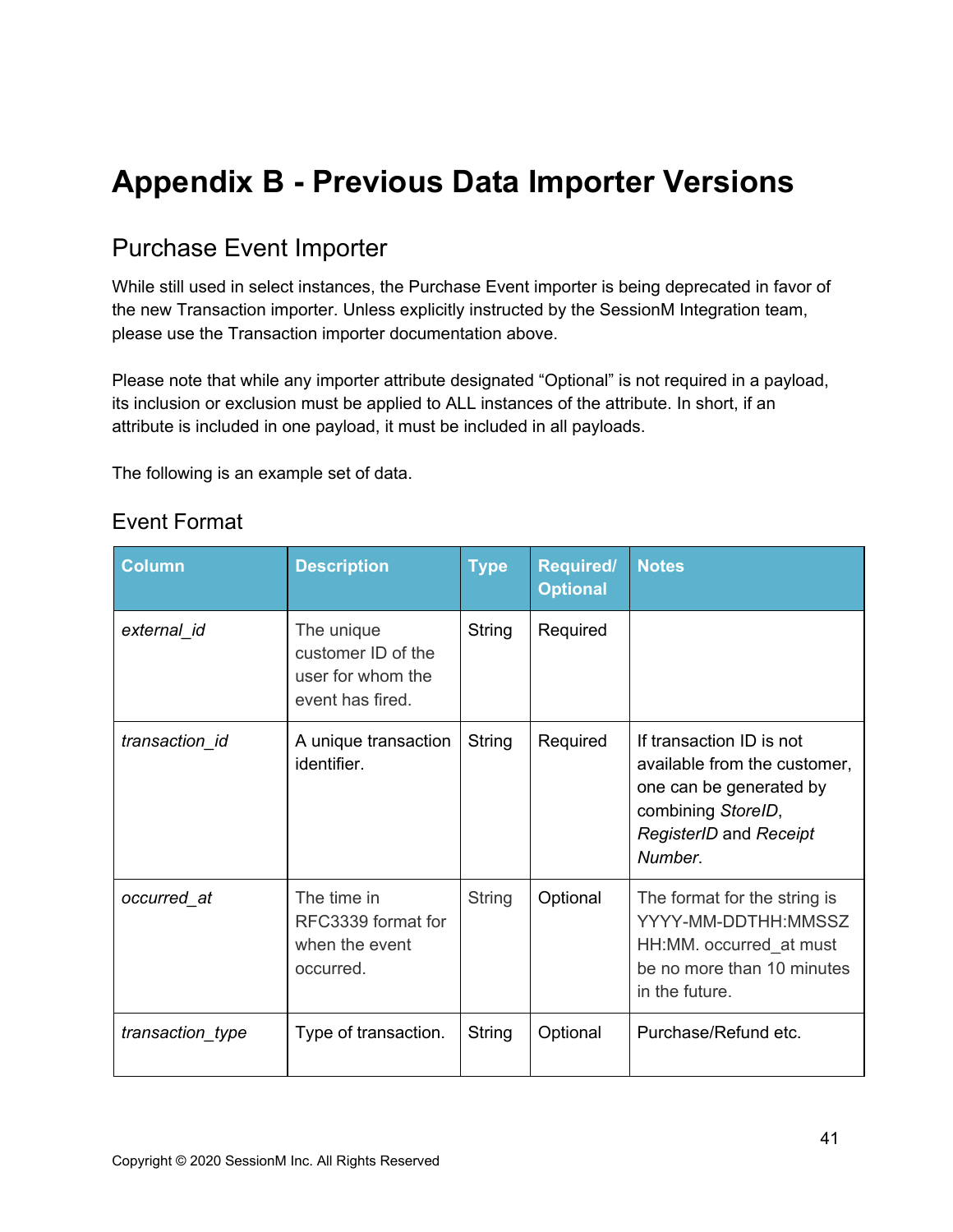| purchase           | Information about<br>the item(s) involved<br>in the purchase<br>transaction. | Array<br>of<br>purcha<br>se<br>items. | Required |                                                                       |
|--------------------|------------------------------------------------------------------------------|---------------------------------------|----------|-----------------------------------------------------------------------|
| subtotal_amount    | The sum of<br>amounts.                                                       | Uint                                  | Required |                                                                       |
| channel            | Store channel used<br>to submit the<br>transaction.                          | String                                | Optional | Example "instore", "online".                                          |
| sub_channel        | Store sub channel<br>used to submit the<br>transaction.                      | String                                | Optional | Example "app", "web".                                                 |
| store              | Unique identifier of<br>the store where the<br>transaction<br>occurred.      | String                                | Optional |                                                                       |
| pos transaction no | <b>Customer facing</b><br>receipt number.                                    | String                                | Optional | It is not guaranteed unique<br>and not the same as<br>transaction_id. |
| register no        | Register ID.                                                                 | String                                | Optional |                                                                       |
| sales_associate_no | Sales associate ID.                                                          | String                                | Optional |                                                                       |

# <span id="page-42-0"></span>Purchase Item Format

| <b>Column</b> | <b>Description</b>                                                                                          | <b>Type</b> | <b>Required/</b><br><b>Optional</b> | <b>Notes</b> |
|---------------|-------------------------------------------------------------------------------------------------------------|-------------|-------------------------------------|--------------|
| name          | Unique identifier for<br>the item in the product<br>catalog. If one is not<br>available, use event<br>name. | String      | Required                            |              |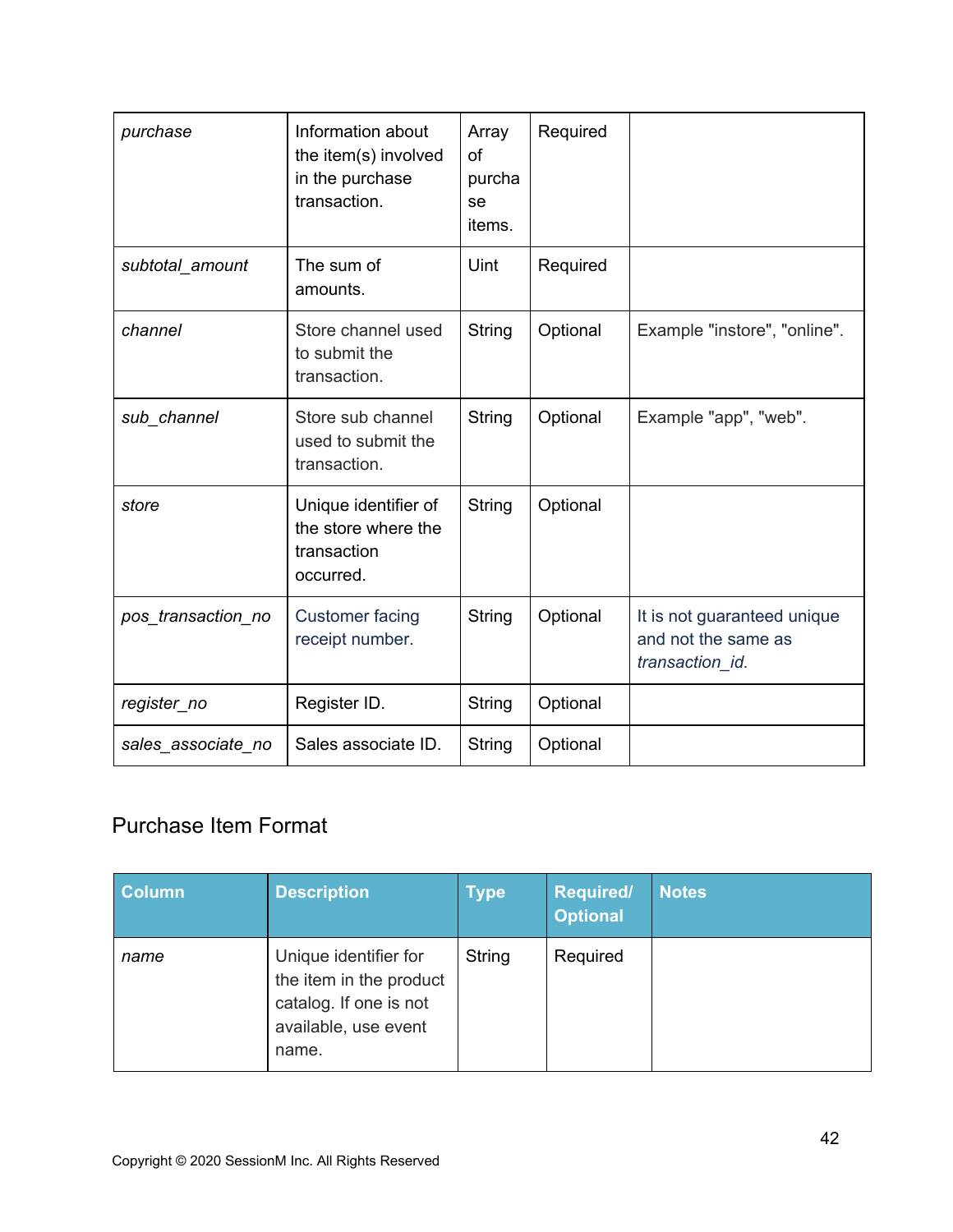| description    | Product description of<br>the item.                             | String               | Optional |                                                                                                                                |
|----------------|-----------------------------------------------------------------|----------------------|----------|--------------------------------------------------------------------------------------------------------------------------------|
| currency       | Currency used for the<br>item transaction.                      | String               | Optional |                                                                                                                                |
| qty            | Quantity of item.                                               | Uint                 | Optional |                                                                                                                                |
| price_amount   | Unit cost * qty in<br>cents.                                    | Uint                 | Optional | Total cost for an item type.<br>Ex: an item costs 199 and<br>a quantity of 3 are<br>purchased; the value here<br>would be 597. |
| amount         | Actual amount the<br>user paid for this item<br>type.           | Uint                 | Required | price_amount - total<br>discounts. (Ex - If 3 of an<br>item was purchased, this<br>would be 3*unit cost -<br>discounts.)       |
| promotion_name | Name of the<br>promotion on the item.                           | String               | Optional | Used for lookups                                                                                                               |
| discounts      | Discount(s) applied to<br>the purchase of the<br>item.          | Array of<br>discount | Optional |                                                                                                                                |
| children       | Add-on purchases<br>associated with the<br>purchase of an item. | Array of<br>add-on   | Optional | Example: flavor shot<br>added to a beverage.                                                                                   |

# <span id="page-43-0"></span>Add-on Format

| <b>Column</b> | <b>Description</b>                         | <b>Type</b> | <b>Required/</b><br><b>Optional</b> | Notes |
|---------------|--------------------------------------------|-------------|-------------------------------------|-------|
| name          | Unique identifier for the<br>add-on item.  | String      | Required                            |       |
| description   | Product description of the<br>add-on item. | String      | Optional                            |       |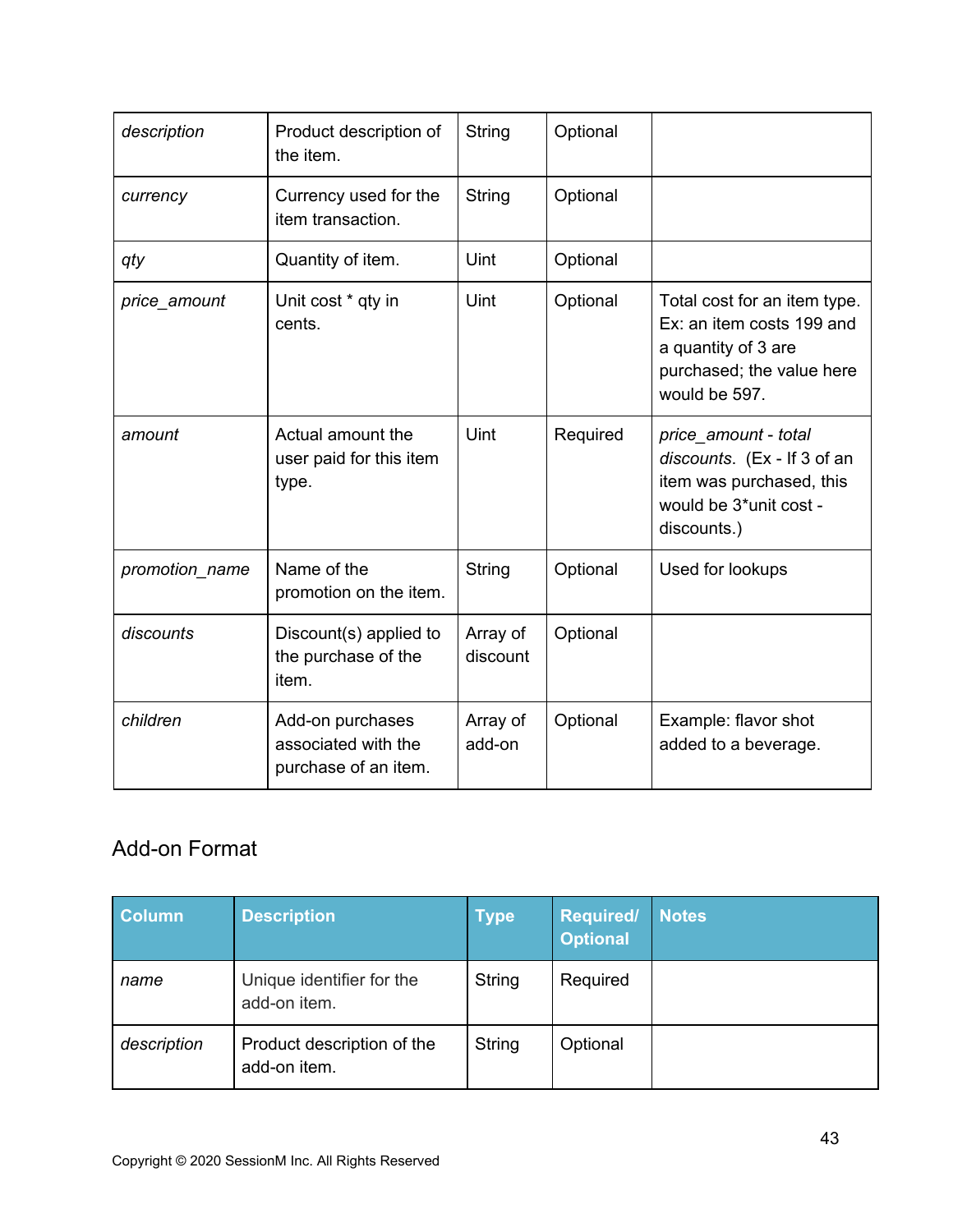| qty                       | Quantity of item.                                   | Uint                  | Optional |                                                                                                                                |
|---------------------------|-----------------------------------------------------|-----------------------|----------|--------------------------------------------------------------------------------------------------------------------------------|
| price_amount              | Unit cost * qty in cents.                           | Uint                  | Required | Total cost for an item type.<br>Ex: an item costs 199 and<br>a quantity of 3 are<br>purchased, the value here<br>would be 597. |
| override_pric<br>e amount | Actual amount the user paid<br>for this item.       | Uint                  | Optional | Useful if price is overridden<br>at the cash register                                                                          |
| discounts                 | Discount(s) applied to the<br>purchase of the item. | Array of<br>discount. | Optional |                                                                                                                                |

## <span id="page-44-0"></span>**Discount Format**

| <b>Column</b>  | <b>Description</b>                              | Type   | <b>Required/</b><br><b>Optional</b> | <b>Notes</b>                                                                                                                                     |
|----------------|-------------------------------------------------|--------|-------------------------------------|--------------------------------------------------------------------------------------------------------------------------------------------------|
| amount         | Amount of the item<br>discount in cents.        | Uint   | Required                            | The format for the string is<br>YYYY-MM-DDTHH:MMSS<br>ZHH:MM. If occurred at is<br>more than 10 minutes in<br>the future, an error is<br>thrown. |
| description    | Description of the item<br>discount             | String | Required                            |                                                                                                                                                  |
| promotion_name | Name of the promotion<br>providing the discount | String | Required                            |                                                                                                                                                  |
| promotion code | Code of the promotion<br>providing the discount | String | Required                            |                                                                                                                                                  |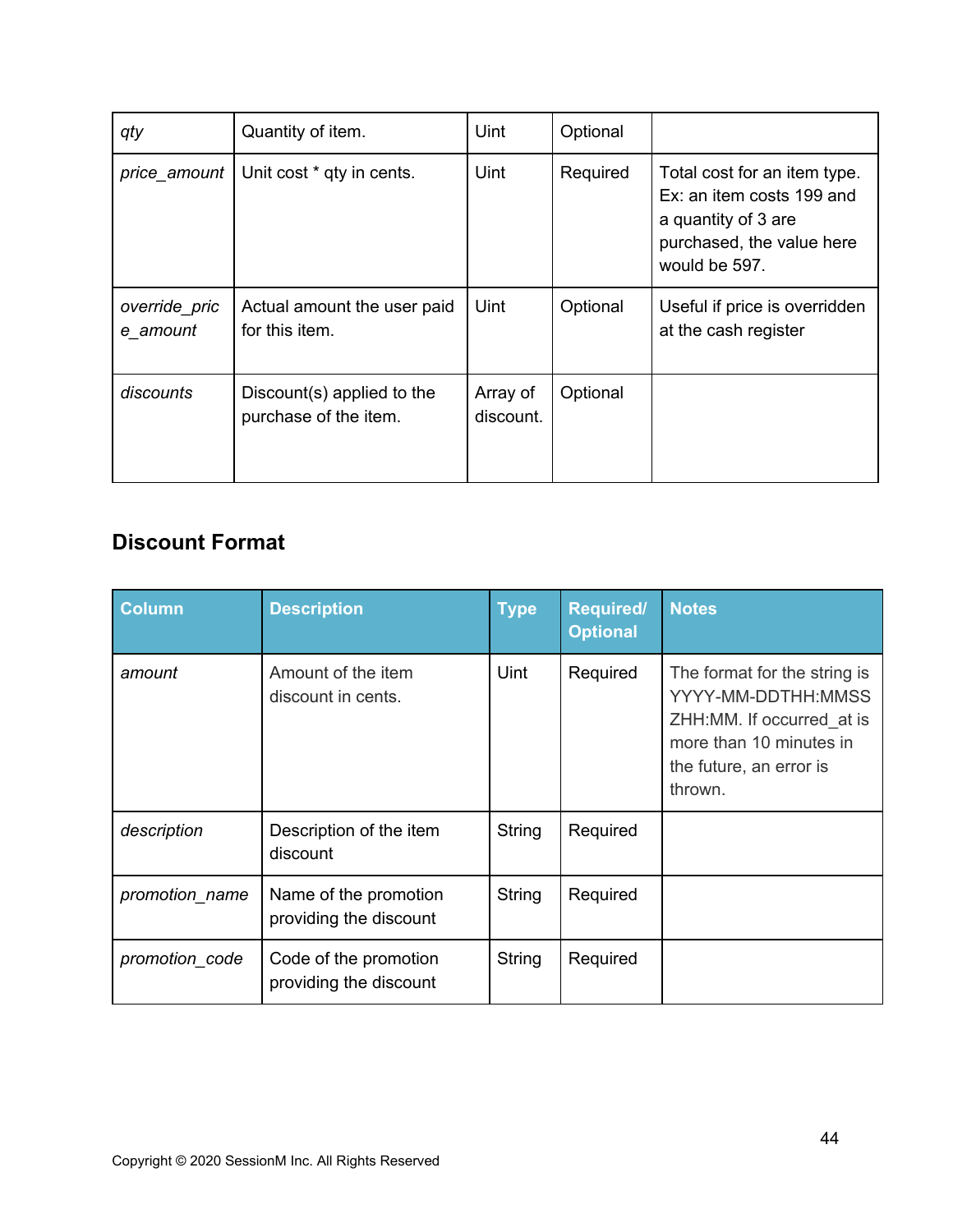<span id="page-45-0"></span>**Sample JSON Input File**

```
[
 {
  "external_id":"654321",
  "occurred_at": "2017-01-02T12:34:56-04:00",
  "transaction_id" : "54621415-93EF-4B98-BF4B-617F14A9B456",
  "transaction_type": "buy",
  "channel": "Retail",
  "sub_channel": "Lunch",
  "store": "Joe's Burger Joint #123",
  "subtotal_amount": 179,
  "purchase":
  \mathfrak{r}{
        "name": "Cola",
        "description": "A cold, refreshing carbonated beverage",
        "currency": "USD",
        "qty": 1,
        "price_amount": 199,
        "amount": 149,
        "discounts":
        \Gamma{
             "amount": 50,
             "description": "50 cent coupon",
             "promotion_name": "cola discount",
             "promotion_code": "50COLA"
          }
        ],
        "children":
        \overline{[}{
             "name": "Cherry Flavor Shot",
             "description": "Cherry Yum",
             "qty": 1,
             "price_amount": 20
          }
       ]
     }
  ]
 }
]
```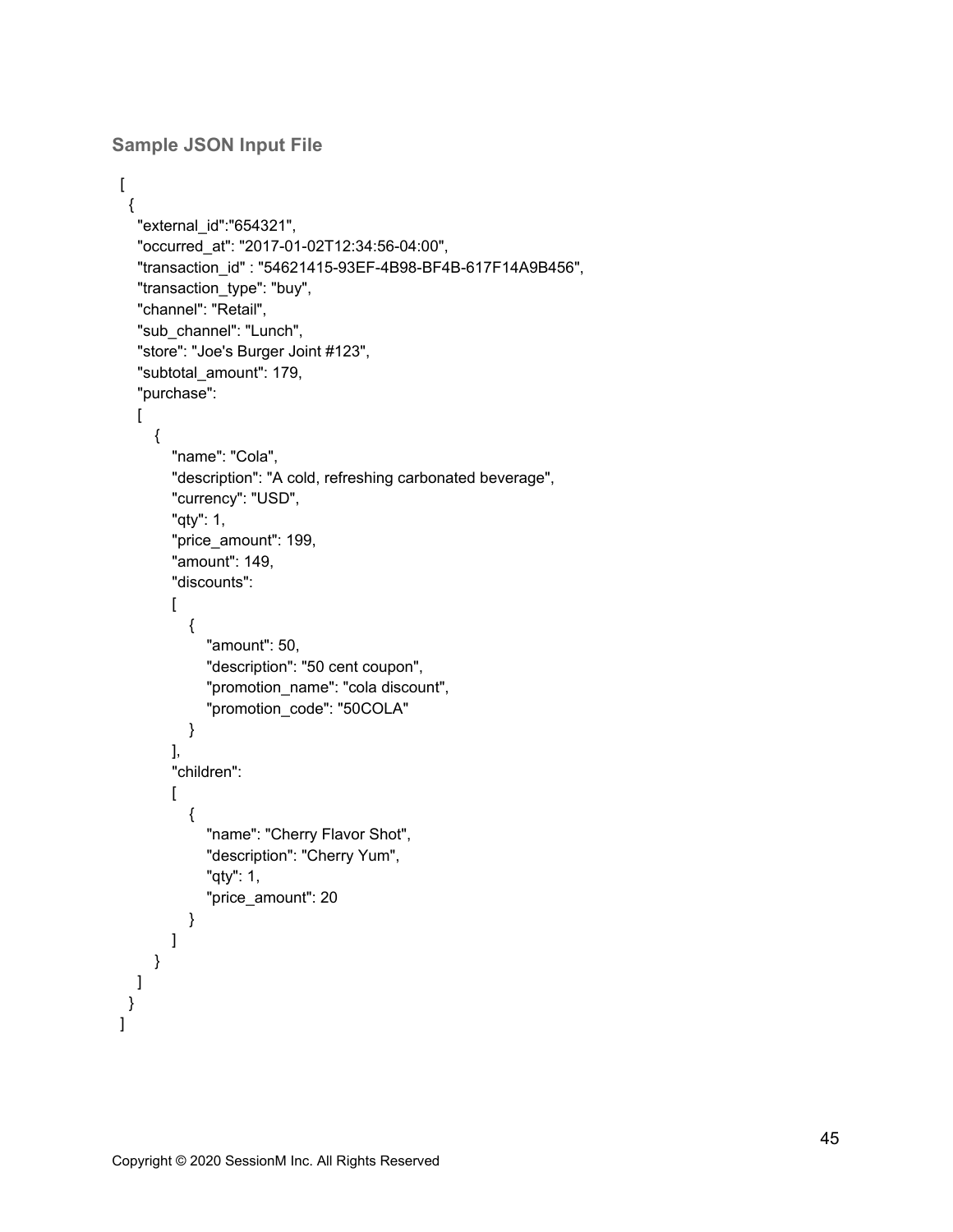# <span id="page-46-0"></span>Event Categories Importer (Product/SKU Hierarchy)

While still used in select instances, the Event Categories (product/SKU hierarchy) importer is being deprecated in favor of the new Store Catalog importer. Unless explicitly instructed by the SessionM Integration team, please use the Store Catalog importer documentation above. This file format is also not a *.csv* file, but a *.json* file.

Please note that while any importer attribute designated "Optional" is not required in a payload, its inclusion or exclusion must be applied to ALL instances of the attribute. In short, if an attribute is included in one payload, it must be included in all payloads.

| <b>Key</b>    | <b>Type</b> | <b>Description</b> | <b>Required/</b><br><b>Optional</b> | <b>Notes</b>                                                                                               |
|---------------|-------------|--------------------|-------------------------------------|------------------------------------------------------------------------------------------------------------|
| name          | String      | Category<br>name.  | Required                            |                                                                                                            |
| category id   | String      | Category ID.       | Required                            |                                                                                                            |
| children      | Array       | Child array.       | Depends                             | An array of child nodes, or nil. Either<br>children or subcategories should be<br>populated, but not both. |
| subcategories | Array       | Node array.        | Depends                             | An array of child nodes, or nil. Either<br>children or subcategories should be<br>populated, but not both. |

#### <span id="page-46-1"></span>Node

A Node represents a node of a tree (*event\_categories*). A leaf node is a node with a non-null array of children. A branch node is a node with a non-nil subcategories array.

All nodes must have either their children **or** subcategories elements be non-null, but not both. Exactly one must be populated for any given node.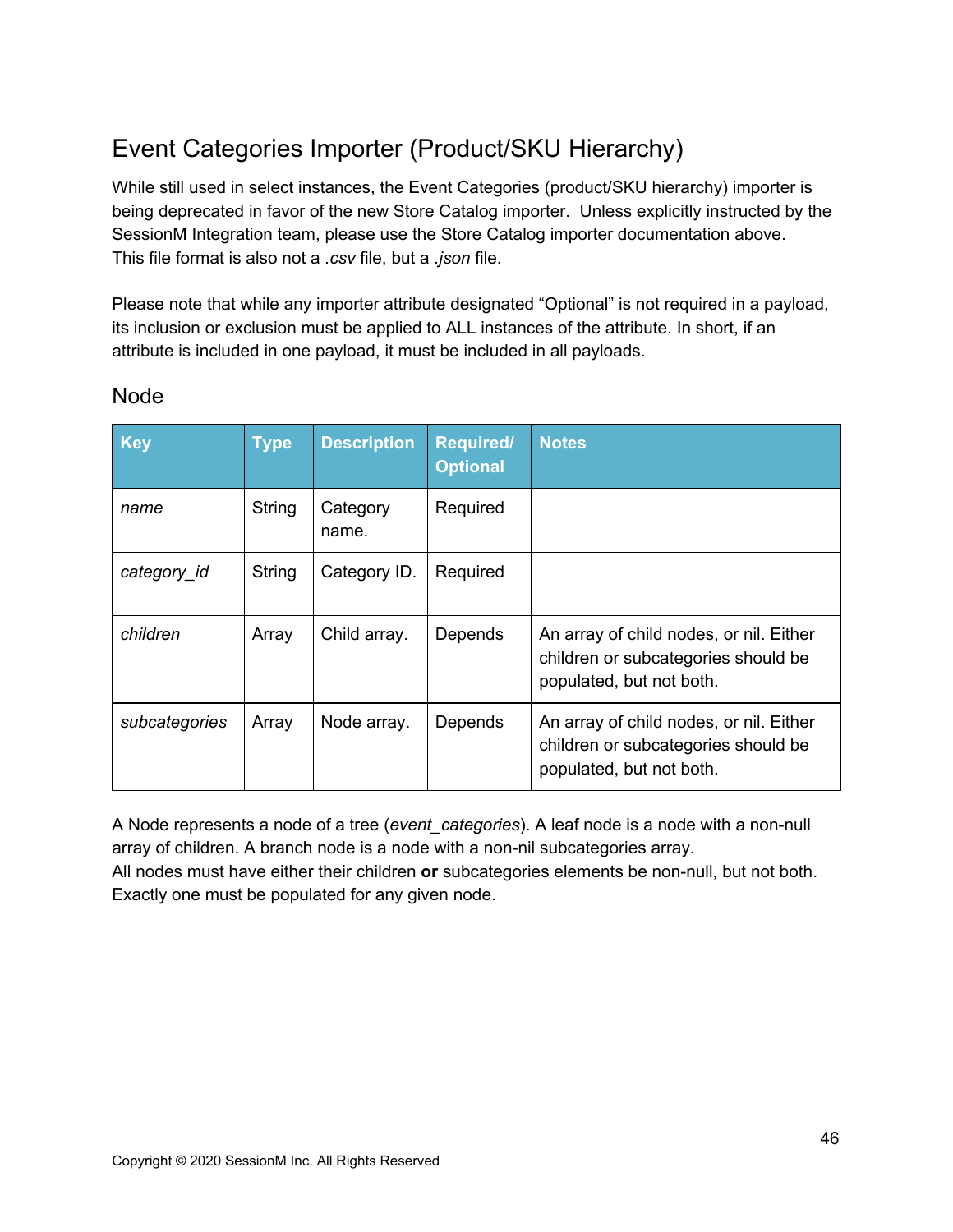### <span id="page-47-0"></span>Child Elements

| <b>Key</b>   | <b>Type</b> | <b>Description</b> | <b>Required/</b><br><b>Optional</b> |
|--------------|-------------|--------------------|-------------------------------------|
| id           | String      | event_data name    | Required                            |
| display_name | String      |                    | Required                            |

#### <span id="page-47-1"></span>**Sample UI**

 $\overline{\phantom{a}}$ {

#### Child elements hold a leaf's data.

| <b>SKU Selection</b>                                                                                                                                                                                                                                                                                                                                                                                                                                                                                    |             |                              |                          |
|---------------------------------------------------------------------------------------------------------------------------------------------------------------------------------------------------------------------------------------------------------------------------------------------------------------------------------------------------------------------------------------------------------------------------------------------------------------------------------------------------------|-------------|------------------------------|--------------------------|
| Find a specific item<br>$\overline{\phantom{0}}$ US (28951)<br>READY TO WEAR (11097)<br>$\blacktriangleright$ $\Box$ HANDBAG (226)<br>SMALL LEATHER GOOD (32)<br>$\blacktriangledown$ MISC (2)<br>$\blacktriangleright$ $\blacksquare$ BLACK (21)<br>$\blacktriangleright$ BRASS (4)<br>$\blacktriangleright$ $\Box$ FRAGRANCE (9)<br>$\blacktriangleright$ $\Box$ ACCESSORIES (1)<br>$\blacktriangleright$ $\Box$ JEAN (8242)<br>STANDARD ISSUE (2751)<br>$\blacktriangleright$ $\Box$ FOOTWEAR (5467) | $\mathsf Q$ | Included (1)<br>Excluded (0) | <b>BLACK</b><br>$3$ (US) |
| $\triangleright$ $\square$ CANDLE (2)<br>$\blacktriangleright$ $\blacksquare$ ACCESSORY (1054)<br>Drop files here or <b>Browse</b>                                                                                                                                                                                                                                                                                                                                                                      |             |                              | Cancel<br>Done           |

*Example of Product Hierarchy in SessionM for Retail Clothing*

#### <span id="page-47-2"></span>**Example JSON Format of a Product Hierarchy**

```
"name": "Wine",
"category_id": "8ecce9a1f30df32d3708f030b37a9002",
"children": null,
"subcategories": [
{
"name": "White Wine",
"category_id": "9df49509fec363f6827525ed7304e6fd",
"children": [
{
"id": "8",
"display_name": "Standing Stone Chardonnay Ice Wine"
```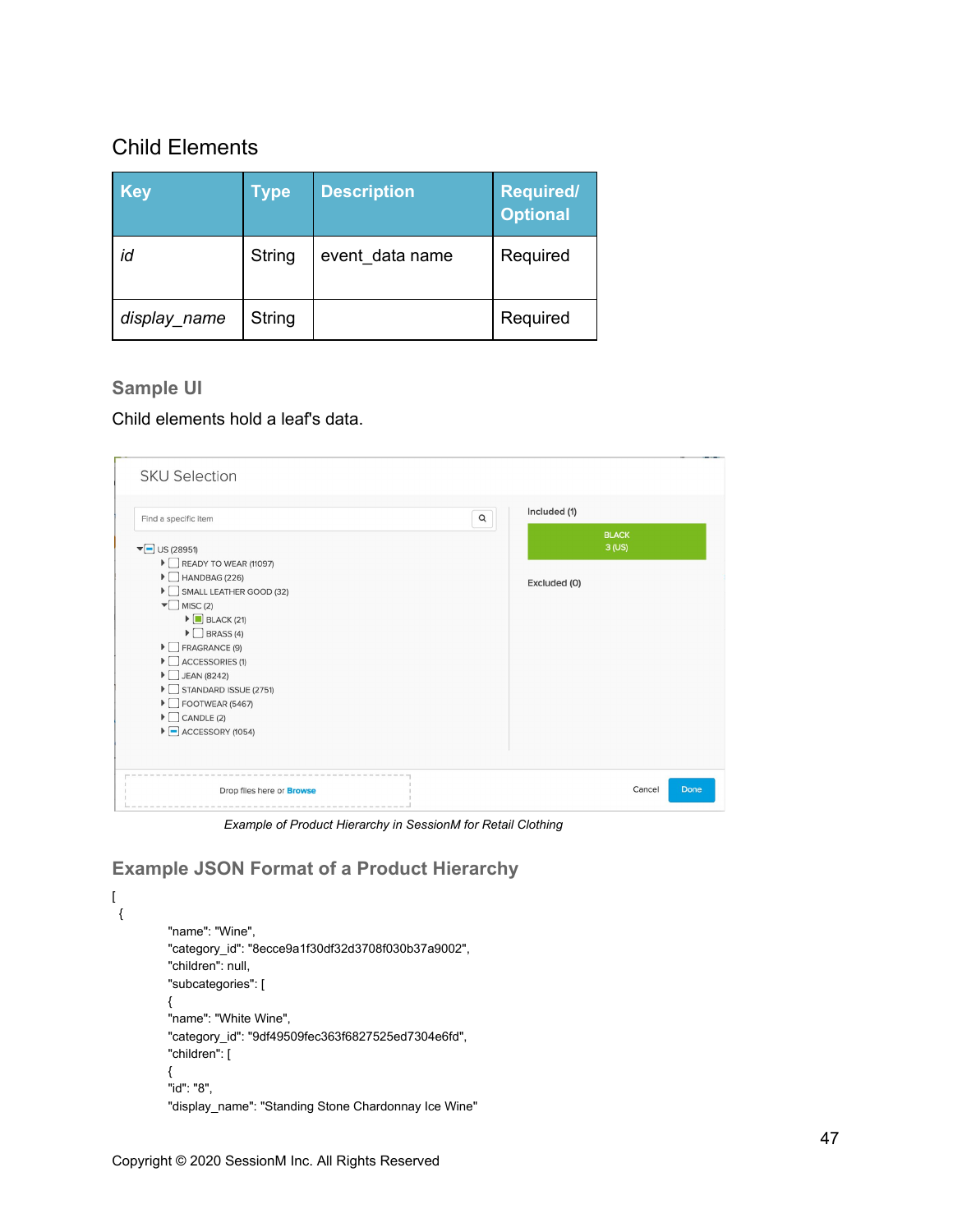```
},<br>{<br>"id": "10",
 "display_name": "Standing Stone Riesling Ice Wine"
 },<br>{<br>"id": "13",
 "display_name": "Standing Stone Riesling Ice Wine"
 }<br>],<br>"subcategories": null
 },<br>{<br>"name": "Fortified Wine",
 "category_id": "382a98704e73dc8782eeebac14d7f1da",
"children": [ {"id": "9", "display_name": "Standing Stone Gewurzdraminer Ice Win
e
"
 },<br>{<br>"id": "11",
 "display_name": "Standing Stone Vidal Ice Wine"
 }<br>],<br>"subcategories": null
},<br>{<br>"name": "Red Wine",
 "category_id": "81092801b861076308da6e29b945ffcd",
"children": [ {<br>"id": "12".
"display_name": "Star Lane Cabernet Sauvignon" },<br>{<br>"id": "16",
"display_name": "Chateau Ste. Michelle Merlot" },<br>{<br>"id": "3452",
"display_name": "Chateau Ste. Michelle Merlot" },<br>{<br>"id": "18",
"display_name": "Steak House Cabernet Sauvignon" },<br>{<br>"id": "19",
"display_name": "Stefano Farina Barbera" }<br>],<br>"subcategories": null
\mathcal{E}}]
\mathbf{I}
```
}  $\mathbf{I}$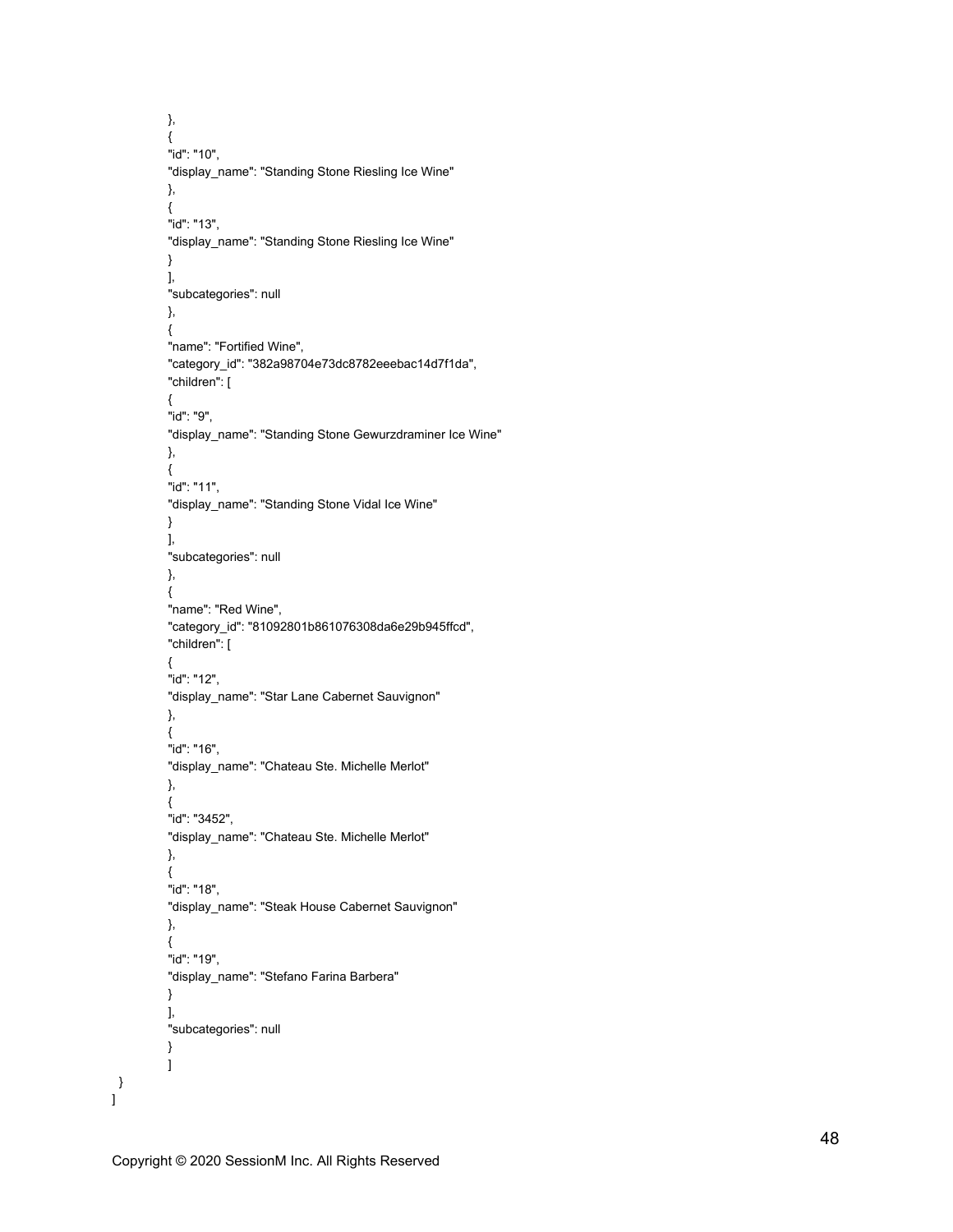# <span id="page-49-0"></span>Order Status Importer

While still used in select instances, the Order Status importer is being deprecated as it is being replaced with recent changes to the Offers domain. Unless explicitly instructed by the SessionM Integration team, please do not use this importer.

Please note that while any importer attribute designated "Optional" is not required in a payload, its inclusion or exclusion must be applied to ALL instances of the attribute. In short, if an attribute is included in one payload, it must be included in all payloads.

### <span id="page-49-1"></span>Standard Order Status CSV File Format

| <b>Column</b>  | <b>Description</b>                                                         | <b>Type</b>     | <b>Required/</b><br><b>Optional</b> | <b>Notes</b>                                                                  |
|----------------|----------------------------------------------------------------------------|-----------------|-------------------------------------|-------------------------------------------------------------------------------|
| transaction_id | The ID of the offer_order<br>to update.                                    | int32           | <b>Required</b>                     |                                                                               |
| offer_id       | The ID of the offer in the<br>offer_order.                                 | int32           | <b>Required</b>                     |                                                                               |
| external_id    | The unique customer's<br>ID for the user who has<br>the event fired.       | <b>GUID</b>     | <b>Required</b>                     |                                                                               |
| review_state   | The review_state of the<br>offer_order.                                    | review<br>state | <b>Required</b>                     | One of the following:<br>"approved",<br>"rejected", or<br>"redemption_error". |
| reviewed at    | The time in RFC3339<br>format for when the<br>offer_order was<br>reviewed. | <b>String</b>   | <b>Required</b>                     | The format for the<br>string is<br>YYYY-MM-DDTHH:<br>MMSSZHH:MM.              |

The Standard OrderStatus format is a CSV file containing columns outlined below.